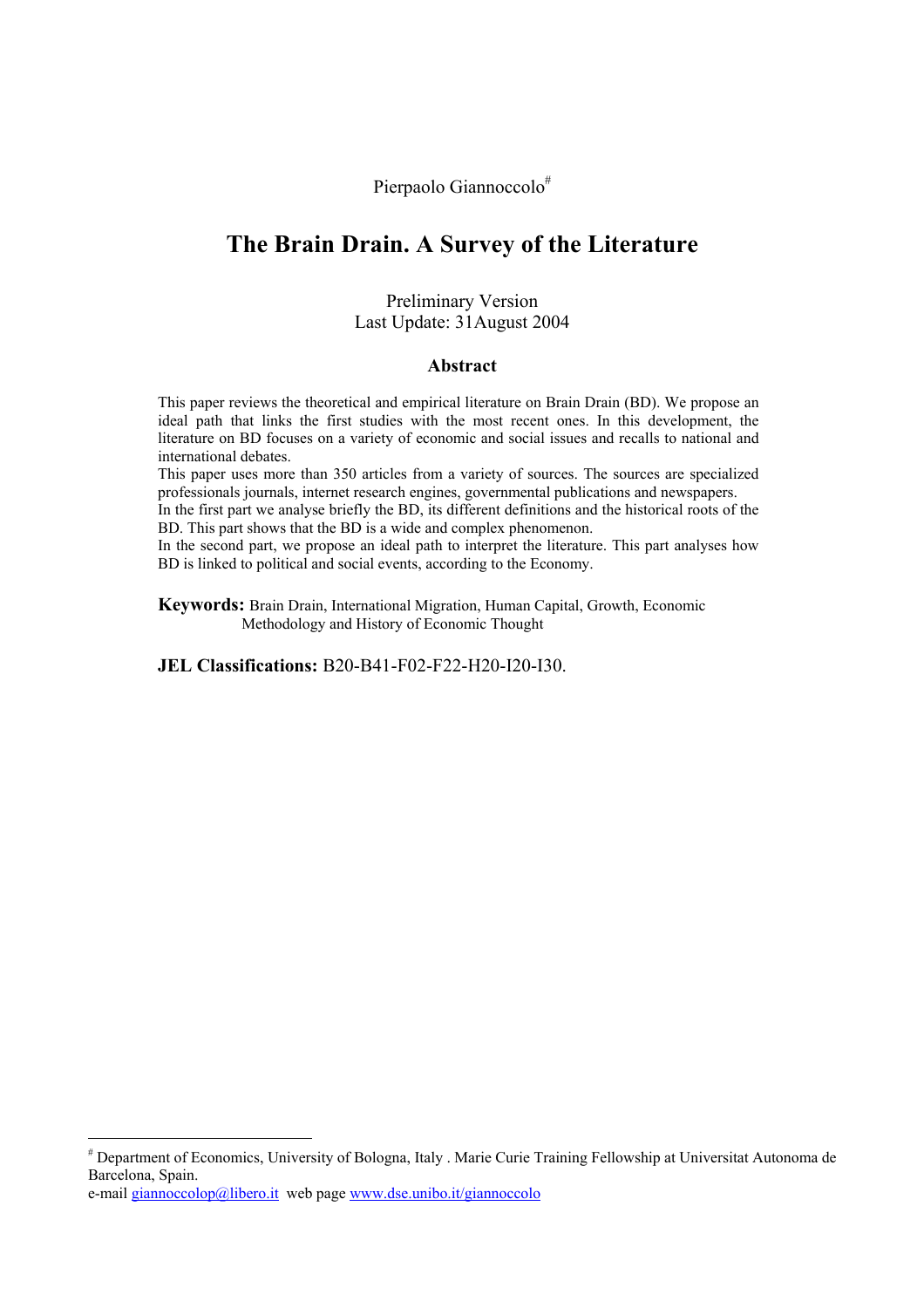## *Introduction*

This survey reviews the theoretical and empirical literature on the Brain Drain (BD hereafter). We propose an ideal path that links the first studies (in the 1950s) with the most recent ones. In this development, the BD's literature focuses on different economic and social topics: International Migration, Human Capital, Population, International Commerce, Growth, Low Developing Countries, etc. Furthermore, these BD's studies recall often to national and international debates: the role of the International Institutions and Organizations, the illegal migrations, the Human Rights, the Ethnical discriminations, the different USA's migration policies, the post war problems, the illegal migration from Mexico to the USA, the specific Tax Reforms in USA, the Gorbachev's Age, the collapse of the Soviet block, the Chinese policies, etc.

To write this survey, we used a specific methodology. At first, by using internet research's engines as "Jstor", "ScienceDirect" and "EconLit" we identify a large number of articles that analyse the BD. Subsequently, we integrate these sources with others papers from the references and the quotations contained in the former articles. Using this method, we obtained about 350 articles which treat the BD's phenomenon. Through the complete list of articles would be endless, this review can be used as a systematic study to analyse the theoretical evolutions of the BD from the 1950s to the recent years.

The paper is organized as fellows. First, we analyse the different definitions and the historical roots of the BD. This part shows that the BD is a wide and complex phenomenon. Second, we propose an ideal path to interpret the literature. This part analyses how BD is linked to political and social events, according to the Economy.

## *1 The Brain Drain*

The term "Brain Drain" is used as a synonymous of the movement of human capital, where the net flow of expertise is heavily in one direction (Salt 1997). Use of the word 'Brain' pertains to any skill, competency or attribute that is a potential asset. Use of the word 'Drain' implies that this rate of exit is at a greater level than 'normal' or than what might be desired. Linking the two implies that the departure of the most talented at an appreciable rate (Bushnell and Choy 2001). The British Royal Society first coined the expression to describe the outflow of scientists and technologists to the United States and Canada in the 1950s and early 1960s. During the following decades BD was characterized as a North-South, developing-developed country issue (Carrington and Detragiache 1999). In general, the Neoclassical literature agrees that positive technological externalities of immigration arise because of the additional capital that is available to the hosting economy. The theoretical argument goes back to the development of the literature of 50's (Hirschman, Myrdal, Perroux, Wallerstein). These authors enjoyed a revival in the mid-1980's with the birth of the so called New Growth Theory. Starting with several papers by Paul Romer (1986, 1987, 1990) and Robert Lucas (1988), the immigration of skilled migrants has been regarded as stimulating for the dynamics of economic growth. The possibility that the welfare of those remaining in the LDCs could be reduced by an outflow of educated manpower had been recognized in the literature as well. Work by Grubel & Scott, Berry & Soligo and Harry Johnson in the 1960s, concludes that welfare of non-migrants would fall only if the migrants' contribution to national output were greater than their income (or consumption in a static model). For several reasons, the literature believes that the conditions for a BD to be welfare-deteriorating are often verified. Starting from this last considerations, Bhagwati proposed a "Brain Drain Tax". This tax should, from one side, reduce the "free riding" linked to the BD and, from the other side, it should be a kind of "monetary compensation" that the Development countries pay to the LDCs for the "draining of their cultural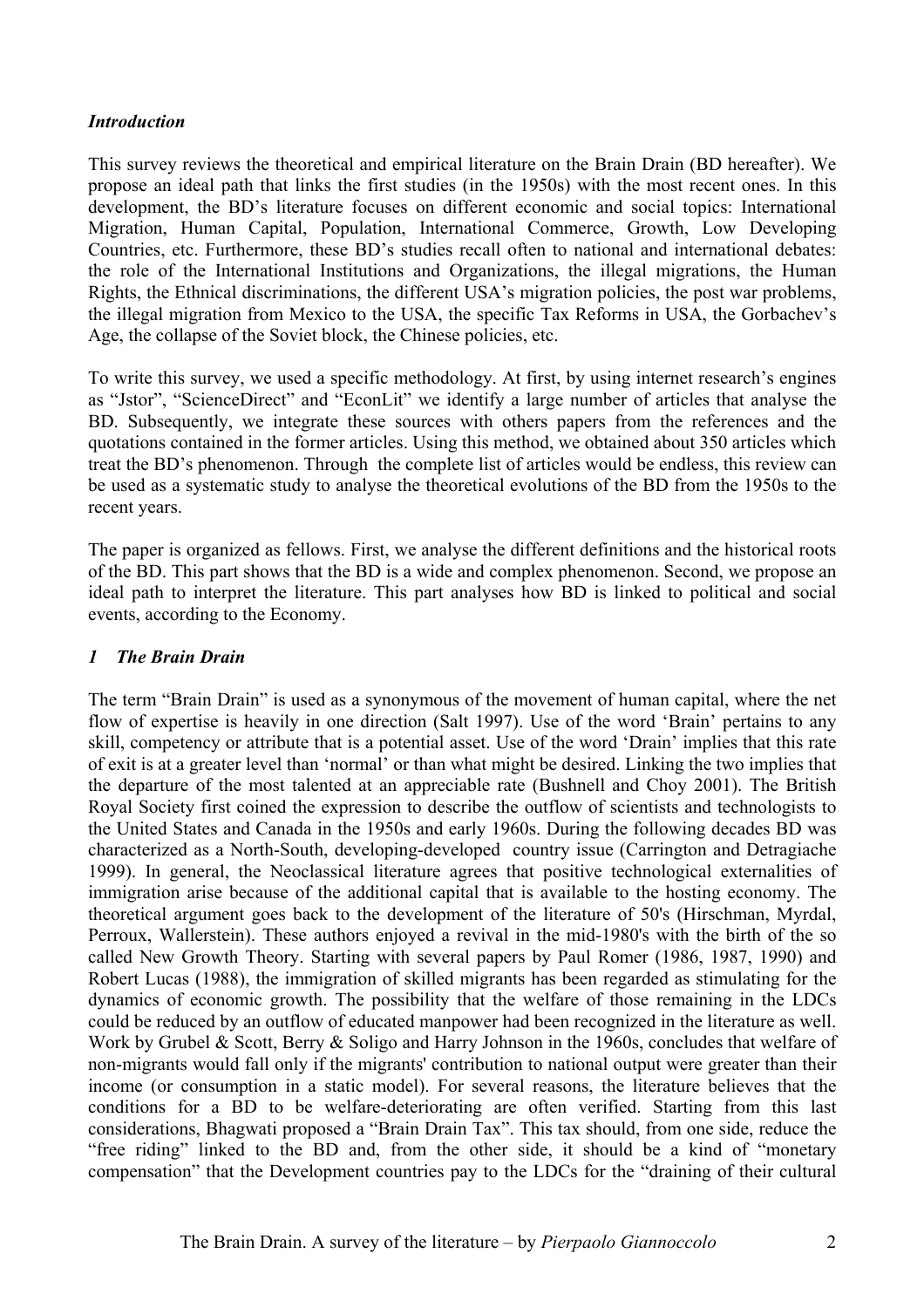and scientific elites". Around the Bhagwati's proposal we find an interesting debate in the papers of Bhagwati & Dellafar (1973), Bhagwati (1975, 1976a, 1976b) and Hamada (1977).

In the 1960s and 1970s debates concluded that BD was conditioned by political and economic imbalances in the world system (Portes 1976; Lidgard and Gilson 2001). Furthermore, several studies analyse the role of the International Institutions and Organizations, the coordination of the social and migration policies, the legitimacy of restrictive migration policies (in relation to the human rights' declaration), etc.

Finally, in the 1990s, some authors begin to analyse the circumstances where the Brain Drain becomes 'Brain Gain'. Several theoretical papers examine the impact of migration prospects on human capital formation within a context of uncertainty. The rationale is roughly the following: in a poor economy with an inadequate growth potential, the return of human capital is likely to be low and this would lead to a limited incentive to acquire education, which is the engine of growth. However, the world at large does value education at hence, allowing migration to take place from this economy would increase the educated fraction of its population. Given that only a proportion of the educated residents would emigrate, it could well be that *in fine*, the average level of education of the remaining population would increase (Beine et alia 2001). The Brain Gain is analysed in several papers: i.e. in models when labour is heterogeneous and when only the most skilled residents emigrate (Mountford 1997, Docquier & Rapoport 1997), in models with homogenous labour (Stark et alia 1998, Vidal 1998) and in models with imperfect information and return migrations (Stark et alia 1997).

### **Different definitions of the Brain Drain**

Several definitions of BD are given in the English's dictionaries, on the contrary, in the majority of economics' dictionaries this voice is not considered or, more often, it refers to the definitions of International Migration and Human Capital. The absence of the BD's definition in several edition of an authoritative dictionary like *The New Palgrave* is significant*.*

The definitions reported below show that, initially, the authors remark the social, ethical and political aspects more than the economical ones.

#### (1981)

Brain Drain: The migration of educated and skilled labour from poorer to richer countries. Education skill, which represents investment in human capital, is usually cheaper to acquire in poorer, labourabundant countries, since its provision is usually a labour intensive activity. Those with the skills or education then move to more developed countries where the return to their human capital is higher. Such migration is often encouraged by laws and institutional factors, as most countries look more favourably on immigration by those with skills than those without<sup>1</sup>.

#### (1982)

The Brain Drain is an expression of British origin commonly used to describe one of the most sensitive areas in the transfer of technology. It refers to skilled professionals who leave their native lands in order to seek more promising opportunities elsewhere<sup>2</sup>.

#### (1992)

Brain Drain "International migration of highly qualified persons, e.g. surgeons, physicians, scientists and engineers, from low income countries to more prosperous economies, especially the USA. Differences in salaries and research facilities, together with the over-supply of specialized graduates in less developed countries, has brought about this increase in the human capital stock of advanced countries. See also immigration, migration<sup>3</sup>.

#### (1997)

Brain Drain: a pejorative description of the tendency for talent people from poor countries to seek employment in richer ones. Sometimes this migration occurs because, while similar skills are needed in both poor and rich countries, the rich pay more for them. In other cases brain drain occurs because

 $\overline{a}$ 

The Brain Drain. A survey of the literature – by *Pierpaolo Giannoccolo* 3

<sup>1</sup> The Dictionary of Modern Economics, edited by D. W. Pearce . (1981) The Macmillan press, London. 2

 $2$  Kwok & Leland (1982).

<sup>&</sup>lt;sup>3</sup> Donald Rutherford (1992) Dictionary of Economics, edited by Routledge, London.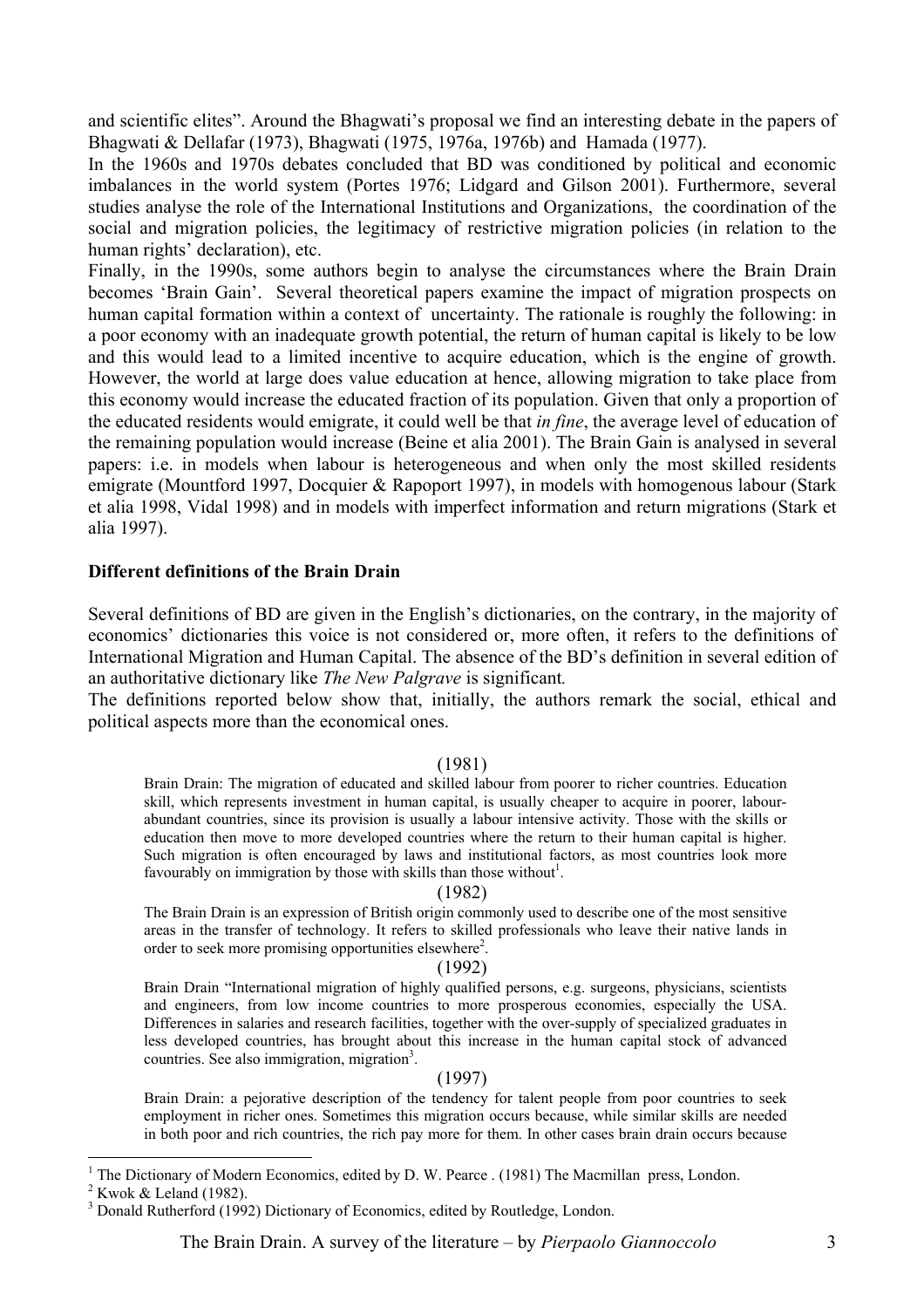the technical and economic backwardness of poorer countries means that job opportunities there are limited or non existent. It is also possible that brain drain is encouraged because of tendencies in poorer countries to fill such good jobs as there are on a basis of family connections, political influence, and corruption, while on average richer countries, though subject to some of the same problems, tend to fills posts on a slightly more meritocratic basis<sup>4</sup>.

However, the language around the BD has been altering. In the OECD Report (1987) there are two BD's definitions: **Brain exchange** and **Brain Drain waste**.

"Brain exchange implies a two-way flow of expertise between a sending country and a receiving country. Yet, where the net flow is heavily biased in one direction, the terms "brain gain" or "brain drain" is used. A further term, 'brain waste', describes the waste of skills that occurs when highly skilled workers migrate into forms of employment not requiring the application of the skills and experience applied in the former job".

### Furthermore, in Johnson & Regets (1998), the authors introduce a new BD's specification: the **Brain Circulation**.

"This refers to the cycle of moving abroad to study, then taking a job abroad, and later returning home to take advantage of a good opportunity. The authors believe this form of migration will increase in the future, especially if economic disparities between countries continue to diminish. Such circular migration has been observed amongst Malaysians who had studied in Australia, for example".

Moreover, **Brain Return** is an inherent part of the BD debate. In a significant study of Brain Return, Glaser (1978) shows that the commitment to return to the home country is very strong amongst high-level personnel working or studying abroad. Whilst many stays away longer than they initially planned, they eventually return to their home country. Finally, there is the **Brain Gain** exposed in the previous paragraph and the **Black Brain Drain** that we analyse in the next one.

### **The Brain Drain "ante litteram"**

Although the BD appears in the 1950's, It is possible identify in previous studies some anticipations to the BD themes. For example, in the following passage is evident that also in the Mercantilist Age, BD's policies were adopted by Governments.

#### **"Privilege granted to Mr. Guichard for the Cotton-Waste's Manufacture of Saint Quentin" 5**

Pierre Guichard, merchant of our city of Saint Quentin, having opened in our above quoted city a factory of Cotton-Waste and of other articles of cotton and thread, he has done humbly observe that, not having been created ever in our Kingdom a factory of this type, he has been forced to support strong costs for attract workers from foreign Countries. […] for attract many workers in the aforesaid manufacture, we want that the aforesaid workers foreigners that will have worked for six complete and consecutive years in the said manufacture are advised citizens of the Kingdom and naturalized French [...] and in the case in which they during these six years come to die, we want that their widows and their heirs enter in possession of the goods that they will have acquired or that they received in this Kingdom […].

(Versailles, February 1671)

Furthermore, Richard Cantillon in the « Essai Sur la Nature du Commerce en General », shows that it is well know the importance of the migration of high skilled workers and their education like part of the wealth of a Nation.

 $\overline{a}$ 

<sup>4</sup> John Black A dictionary of Economics, oxford NY 1997

 $<sup>5</sup>$  In P. Deyon, Il Mercantilismo, Mursia, Milano 1971. The translation is mine.</sup>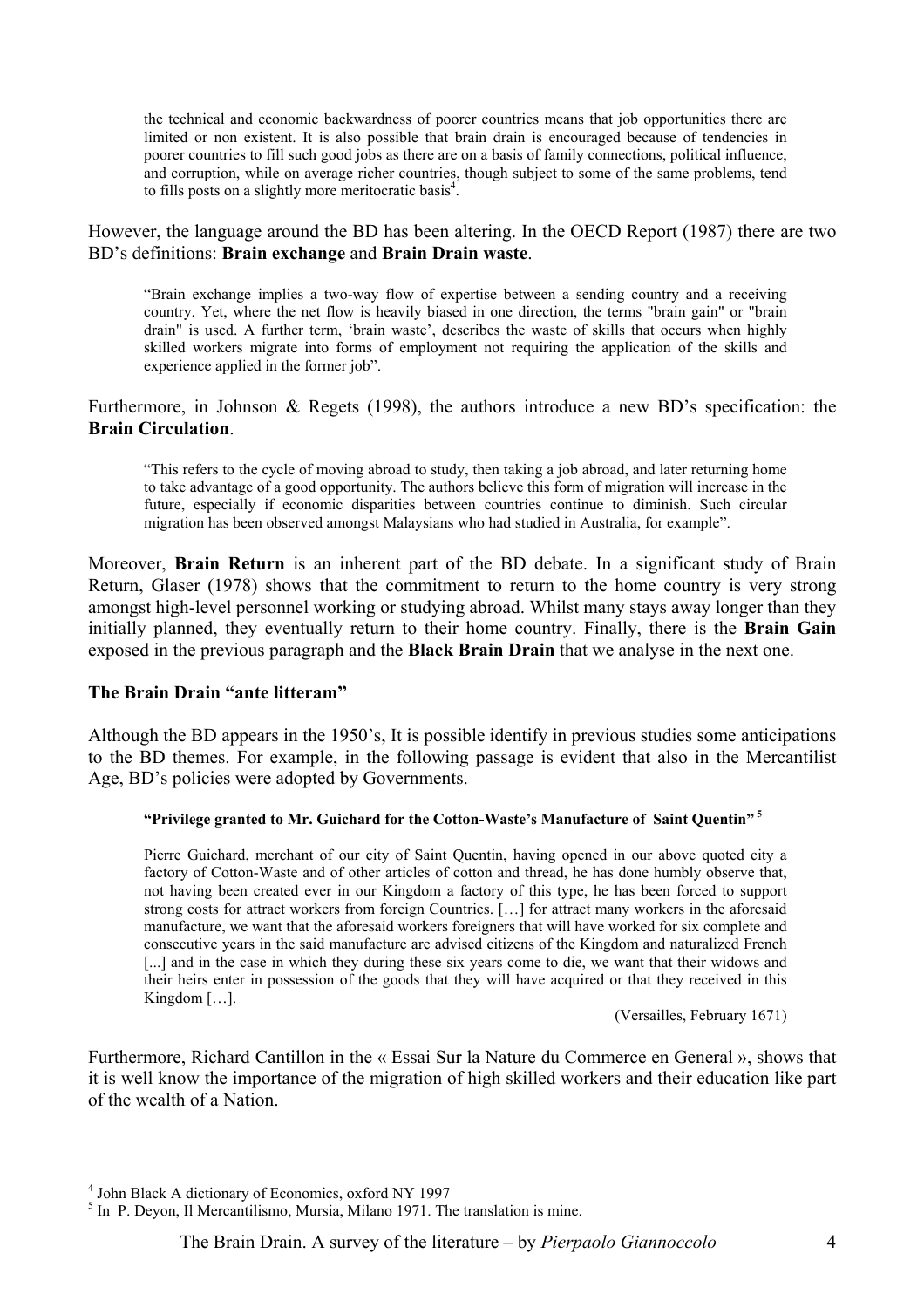Si le Roi de France envoïoit cent mille Sujets à ses frais en Hollande, pour y apprendre la Marine, ils seroient inutiles à leur retour si on n'envoïoit pas plus de Vaisseaux en Mer qu'auparavant. Il est vrai qu'il seroit d'un grand avantage dans un État de faire apprendre aux Sujets, à faire les Manufactures qu'on a coutume de tirer de l'Etranger, & tous les autres ouvrages qu'on y achete; mais je ne considere à-présent qu'un État par rapport à lui-même<sup>6</sup>.

The BD is strictly linked to the concept of Human Capital (HC hereafter). For this reason, if we would identify the historical roots of the concept of BD, we can not avoid to analyse the historical roots of the concept of HC. For a detailed analysis of the HC we remand to Kikler (1966). He writes:

[...] the concept of human capital was somewhat prominent in economic thinking until Marshall discarded the notion as "unrealistic". Economists who considered human beings or their skills as capital include such well-know names in the history of economic thought as Petty, Smith, Say, Senior, List, von Thünen, Roscher, Bagehot, Ernst Engel, Sidgwick, Walras and Fisher. […]

In the same work of Kikler, there are underlined the contributions of the authors above-mentioned.

One of the first attempts to estimate the money value of a human being was made around 1961 by Sir William Petty. Labour to him was the "father of wealth". It must therefore be included in any estimate of national wealth. He used the notion of human capital in attempts to demonstrate the power of England, the economic effects of migrations, the money value of human life destroyed in war. (Hull, 1899, 589-95) [….] From time to time throughout the history of economic thought, economists have included human beings, or their acquired abilities and skills, as a component of capital. Although some of them attempted to estimate the value of this capital – on both microeconomic and macroeconomic levels – and to employ these estimates for a specific purpose (for example, to estimate the total economic losses resulting from war) , others have merely included human beings or their acquired abilities and skills, in their definition of capital and recognized the importance of investment in human capital as a means of increasing the productivity. […] Although he did not specifically define the term "capital", Adam Smith included in his category of fixed capital the skills and useful abilities of human beings. The skill of a man, he said may be regarded as a machine that has a genuine cost and returns a profit". (Smith, 1937, pp 101, 259-66). Jean Baptiste Say (1821, pp 92-94) asserted likewise that since skills and abilities are acquired at a cost and tend to increase worker productivity they should be regarded as capital. This was also the contention of John Stuart Mill (1909, p 47) and William Roscher (1878 p.151) and at the microeconomic level, Henry Sidgwick (1901, pp. 132-34.). […] To Friedrich List, skills and acquired abilities of human beings [...] were the most important components of a nation's stock of capital. He asserted that, in both production and distribution, the contribution of this human capital to output must be considered (List, 1928, pp. 108-18). [...] Léon Walras who included all human being in the concept of capital and the value, or price, of these human beings, he said, is determined like that of any other capital good. (Walras 1954 pp. 40, 214-216, 271). […] Although Alfred Marshall admitted that an estimate of the capital value of a man might be useful and discussed clearly the capitalized-net-earnings approach to human capital evaluation. He disregarded the notion as "unrealistic", since human beings are not marketable (Marshall, 1959, pp. 469-70, 705-6). Human beings are included in Irving Fisher's definition of capital. Capital, he asserted, is a "useful appropriated material object", and since human beings have these characteristics. [Fischer (1897) pp. 201-202; (1927) pp 5, 51-52, 68]

 $\overline{a}$ 

<sup>6</sup> *If the King of France sent 100,000 of his subjects at his expense into Holland to learn seafaring, they would be of no use on their return if no more vessels were sent to sea than before. It is true that it would be a great advantage to a state to teach its subjects to produce the manufactures which are customarily drawn from abroad, and all the other articles bought there, but I am considering only at present a state in relation to itself.* Richard Cantillon, Essai sur la nature du commerce en general, 1755, chapter IX, First part.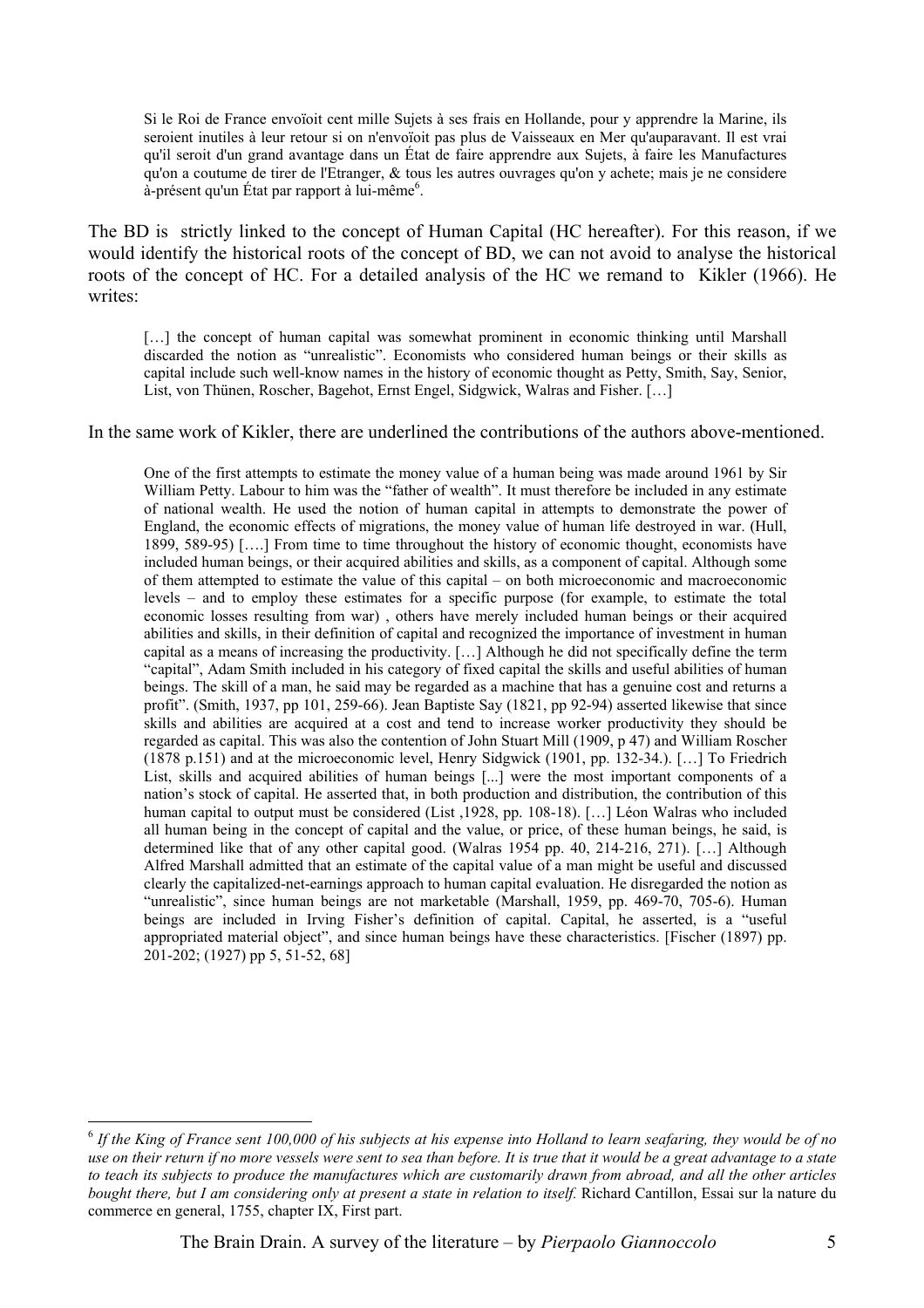## *2 The Brain Drain in the scientific articles, a quantitative and qualitative analysis*

## **2.1 Brain Drain in USA**

After the Second World War (WWII hereafter), the principal beneficiary of migration flows were the United States of America. Consequently, there are several papers that analyse the consequences of the BD in USA. These studies examine the strong social changes in the US due to the constant flow of emigrates, the new composition of the North-American's population and the contribution given by the cultural elites of the Western Countries. It is significant to note that these themes are discussed not only in scientific debates but also in political and legislative ones. For example, there are studies on the consequences of the American migration's policies on the American society, there are papers that analyse how the federal financing influences the migration of American students and there are studies on the BD of black students and professors which move from their University to the white's ones ( phenomenon called "Black Brain Drain"). In the following paragraphs we analyse deeply all these topics. In the chart 1 and 2 (see appendix) are illustrated the number of the papers that study these topics.

## *Social and economical effects of the Brain Drain in USA*

In the 1960s sociologists, economists and politicians begin simultaneously to analyse the BD in the US. For example, there are the important works of Grubel & Scott (1966a, 1966b, 1967 and 1976) that analyse the international migration in the US and the BD phenomenon. These works start an animated debate among economists<sup>7</sup>. The debate is not limited to the US but also analyse the BD in Canada. During the same period, several authors analyse the consequences of massive migration in the American Society and the impact of the BD on the Sciences and Research in the USA $<sup>8</sup>$ . These</sup> studies are part of a wide and international debate which proposes to reform the Sciences and the Research by an international coordination of Universities, Governments, International Organizations and Foundations. The conference sponsored by the Council on International Affairs and Cultural (Washington, 1966) is a result of these debates The subject of this conference was: *The international Migration of talent and Skills*. Furthermore, in the 1968, the American Congress constitutes a committee and a subcommittee with the aim to study the BD from the developing countries<sup>9</sup>. In the 1970s, there are not many studies on these topics. Differently, in the 1980s some authors begin to analyse newly the BD in  $USA^{10}$ .

### *Consequences of American policies on the BD*

 $\overline{a}$ 

The contributions of the previous section, analyse the effect of a massive migration in the USA. Another stream of research analyses how American policies influence migration. For instance, there are the works of Mushkin (1962), Friedman (1973) and Keely (1971). In particular, Keely analyses the effects of the Immigration Act of the 1965 on the demographic characteristics of the USA. Differently, Friedman analyses the effect of this Act on the flow of skilled migrants from LDCs.

<sup>&</sup>lt;sup>7</sup> For example, we have comments by Aitken (1968) to Grubel an Scott articles of 1966 and 1967, and their reply to these comments in Grubel and Scott (1968).

 $8 \text{ Sims } (1966, 1970)$ , Ladinsky (1967) [he refers to "migration of elites"], Dale (1968), Porter (1968), Ritterband (1970), Fortney (1970) and Whelan (1974) [he analyse the scientific mobility correlated to the BD].

USA Congress, Committee on government operations, scientific Brain Drain from the developing countries (1968) and USA Congress, Subcommittee: the BD of scientists, engineers and Physicians from the developing countries into the United States (1968). In relation to this committees, there is the study of Library of Congress (1974) entitled: "*Brain Drain: A study of the persistent issue of international scientific mobility"* elaborated for the sub Committee on National Security Policy and Scientific Developments of the Committee on Foreign Affairs, US house of representatives.

<sup>&</sup>lt;sup>10</sup> There are the papers of Grenwood (1983) [consequences of massive migration to the poorest and richest countries], Grenwood & McDowell (1986) [consequences of massive migration to the factors' market in USA], Chiswick (1986a, 1986b), Borjas (1987) [how the increase of personal income available for the migrants is the principal motivation to migrate to the USA], Huang (1988) [an empirical analysis of foreign student BD to the USA] and Kossoudji (1989) [how in USA the migrants are assimilated in the Work's market].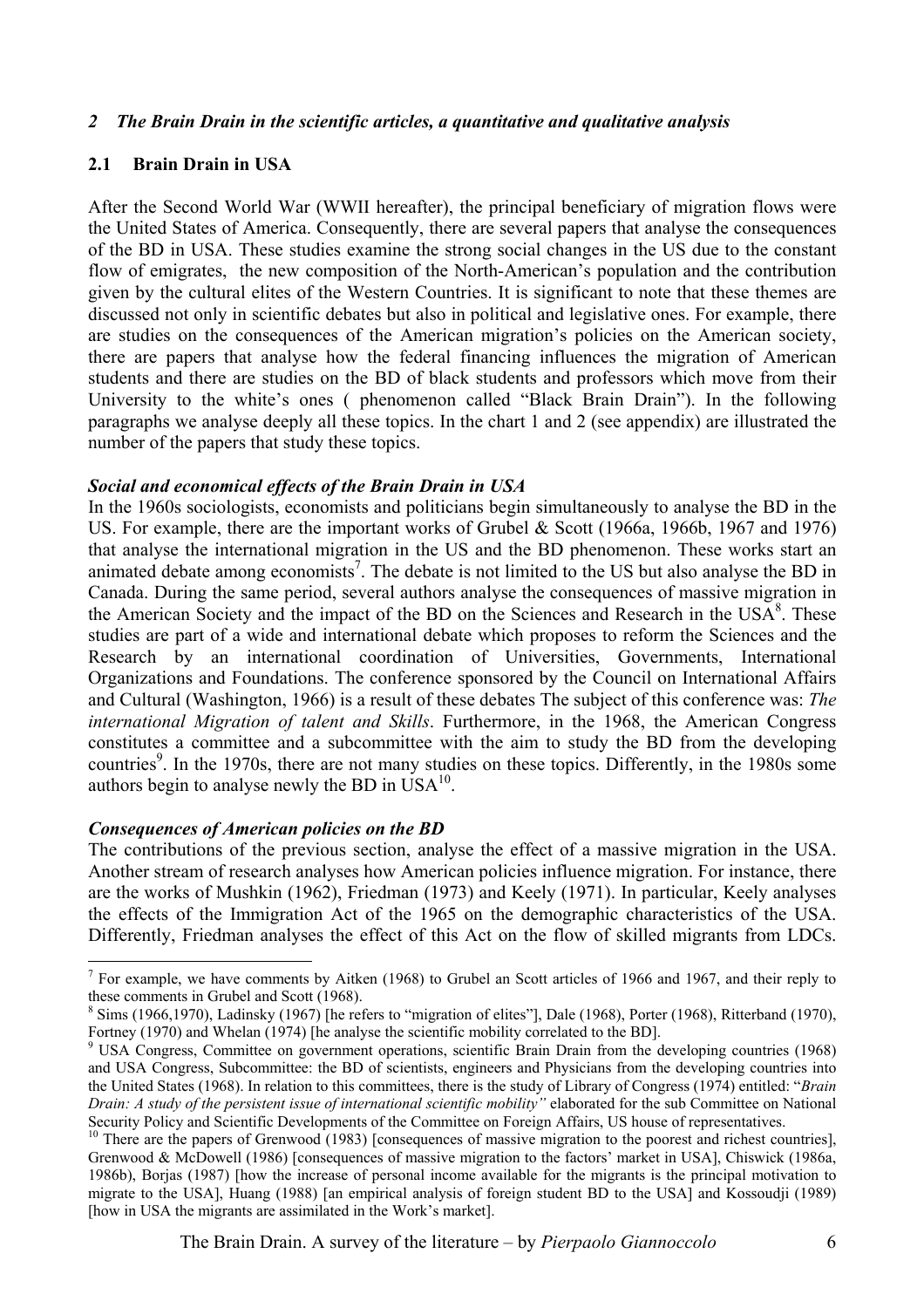Analogues studies are in the papers of Keely (1975), Bellante (1978), Brandt & McNamara (1980) [The Brandt Commission] and Fogel (1980). Specifically, Fogel reports the principal themes discussed in a Symposium on "United States Immigration Issues" and he analyses the impact of the new American migration's policies on the BD. In 1986, these debates result in the Immigration Reform and Control Act, which analyses the new problems caused by the massive migration in the USA. Finally, Reynolds & McCleery (1988) study the role of these policies on the American and Mexican migration and Agarwal & Yochum (1987) analyse the effect of the Eilberg Act on the immigration. All these studies link BD to the contemporaneous events and to the international debates. For example there are studies on the illegal immigrations, on the BD in the Medical Sector, on the BD and Taxation, on the sexual discriminations and studies that refer to specific historical  $events<sup>11</sup>$ 

### *Brain Drain inside the USA and Black Brain Drain*

 $\overline{a}$ 

The BD is also analysed as an internal and specific problem of the USA. For example, there are some studies that analyse the BD caused by the presence of different levels of taxes and subsidies in the American federal districts. Furthermore, considerable are the works of Murphy (1969) [he analyse the internal BD due to the different federal funds assigned to Research and Development] and the work of Palley (1976) [he analyses the costs and financing funds for the non-resident students]. In the 1990s, some authors resume these themes. Of relevance are the works of Ehrenberg (1992), which analyses the migration of the new Doctorates, and the paper of Arum (1996) which analyse the BD in relationship to private and public schools.

There are several works that analyses the so-called "Black Brain Drain" in the USA. This debate is present in each period analysed, due to the numerous meetings and conferences organized by the Journal of Negro Education. It deserves mention to: "The Higher Education of Negro Americans" at the Howard University and the "Black Brain Drain Columbia Forum" both in the 1967. The Black Brain Drain is also studied in several papers between the 1960s and 1970s. For example there are the works of Harding (1968), Henshel & Henshel (1969), Hartnett (1970), Mommsen (1973, 1974), Morris  $(1972)^{12}$ , Bachner (1973) and Lyons (1974). According to similar topics, there is the work of Bryce-Laporte (1972) which remarks the inequalities between white and non-white migrants of the second generations and the fact that these last ones are non sufficient integrated in the American society like the Western migrants. Finally, between the 1980s and the 1990s, the Black BD is studied in the papers of Miller (1981), Dookhan (1981), Elmore & Blackburn (1983), Pierre &

<sup>&</sup>lt;sup>11</sup> Regard the illegal migration there are the papers of Agarwal & Winkler (1985), Wilfred (1986), Hill & Pearce (1990) [they analyse the incidence of the sanctions versus who employs illegal workers], Penaloza (1994) [he studies the Mexican migrants and their integration in USA] and of Chau (2001) [he analyses the political reforms fixed to prevent the illegal migration]. Regard the Medical sector, there are the works of Last (1963, 1969) [both referred to the UK's doctors], Jonas (1965), Gish & Goofrey (1979) [*A reappraisal of the Brain Drain. With special reference to the medical profession*], Mejia et alia (1979) [medical sectors and nurses], Mick (1987) and Hellerstein (1988) [ he analyses the different influence between Public and Private Funds on the medical innovations]. Regard the Taxation, there are the work of Espenshade & Minarik (1987) [they study the demographic effect of the American Tax Reform of the 1986] and the work of Greenwood & McDowell (1991) [they analyse the differences between USA and Canada ad poles of attractions for the BD]. Regard the sexual discrimination, there are the works of Hochschild (1973), Mejia et alia (1979), Spivak (1981) [French Feminism], Benavot (1989) [migration linked to the gender], Pedraza (1991) [Women and Migration], Vega & Rumbaut (1991) [ethnical minorities and sexual discriminations] and Scott (1993) [he, analysing the Canada and his citizens, refers also to the specific characteristics of the female migration in Canada]. Regards the contemporary historical events, there are the works of Dittmer (1981) [the strategic triangle (USA, URSS and China)], of McDougall (1982) [Space's Age], Portes & Stepick (1985) [Cubans and Haitians refugees in USA] and Mills (1986) [international mobility of Russian researchers and scientists in the Gorbachev's Age]. In the 1990s, we furthermore find the works of Stavis (1990) [contradictions of the communist reform in China], Hooks (1990) [Pentagons and Defence's Program], Ma (1993) ["exit and voice"; the returns in China of the exiles policy] and Oberschall (1996) [the passage from Socialism to Markets (China and Hunger)]. About this last argument, there are several papers focused on the countries of the former URSS. Let see the following chapters for furthermore details.<br><sup>12</sup> Morris resumes perfectly the debate and the worry for the fact that many black professors and student black institutions to white ones thanks to better work's time, wages and structures.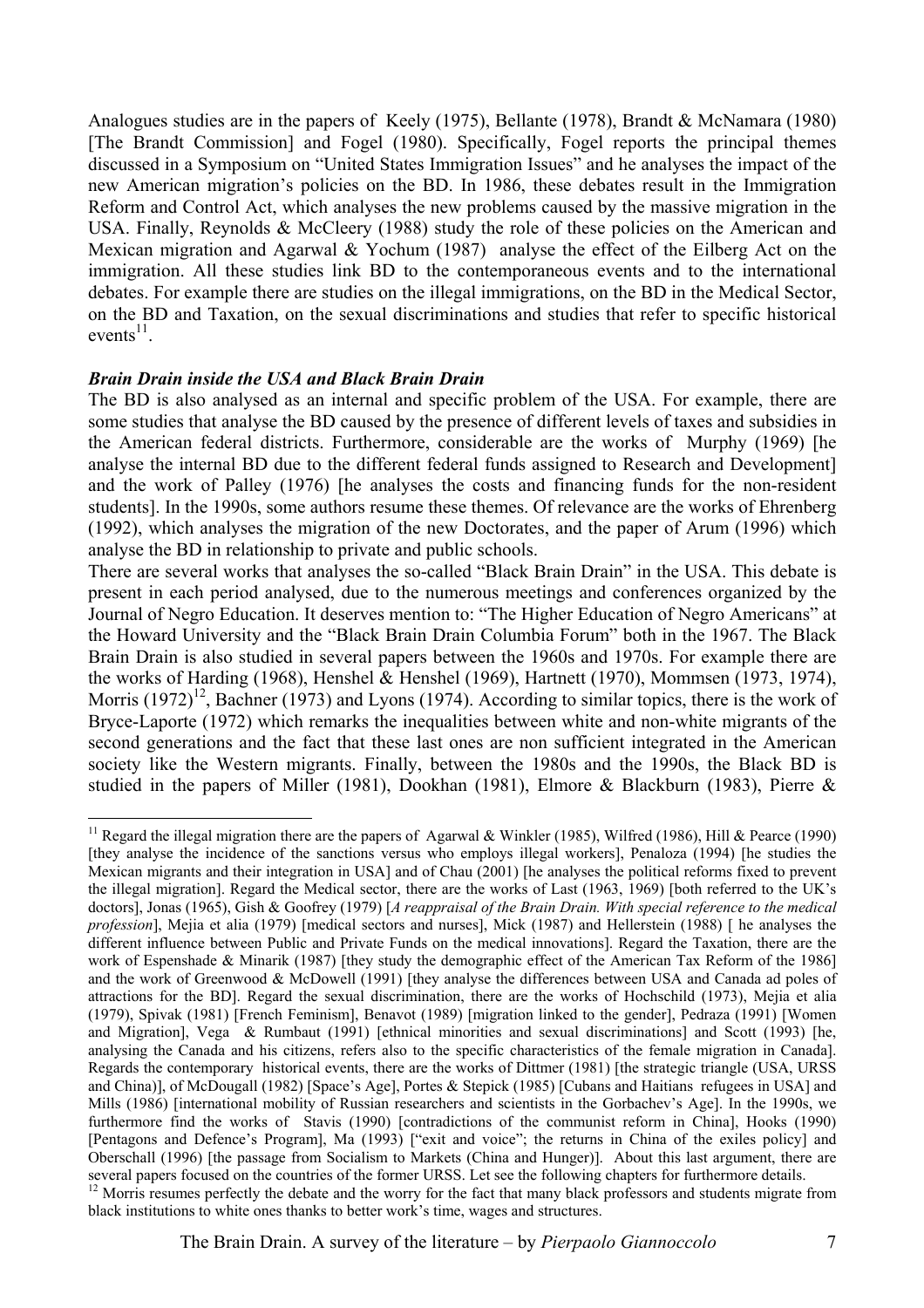Adams (1987), Adams (1990) and Allen (1991). Allen, in particular, affirms the importance of analysing the effective Black Brain Drain in relations to twenty years of studies on this topics. Other authors follow the line of research inaugurated by Allen. There are the works of Weaver et alia (1992), Spear (1993) [He analises the Multiculturalism in the American Universities], Ponder et alia (1994) [African-American Higher Education], Krieg & Wheelan (1995) [the paper, "A Nation Divided by Its Schools", studies the fundamental problem of the funds for the public schools], there are several works that in the 1997 claim the return of the Black Brain Drain in consequence of the new California's laws that are favourable to some minorities by sacrificing the black ones, and, finally, the work of Lundberg & Startz (1998) about the persistence of racial inequalities in USA.

## **2.2 Brain Drain in the rest of the world**

In the 1970s there are several articles that analyse more generally the BD from the sending countries' point of view. For example, there are the papers of Grubel & Scott (1966), Enke (1969) and Miracle & Berry (1970). These first works are focused on the BD from Western Countries. In particular the European ones. Furthermore, in the following years, there are several papers that analyse the BD phenomenon either in the LDCs. In the chart 3, 4 and 5 (in the appendix) are indicated the number of papers devoted to these topics.

## *Europe*

The BD was debated in Europe since the 1960s. Several conferences and the meetings analyse the European migration<sup>13</sup>. About the BD in Europe, Beijer writes : "For a long time the flow of migrants from Europe to the New World was caused by political, racial, religious, and demographic pressure and differences. The migrants came from all social strata. In the nineteenth century and up to 1914, lords and beggars, adventures and underdogs, gold-diggers and bread-winners moved on a large scale from Europe to North America, Latin America, Oceania and South Africa. The challenge to present times is evident. The modern pattern shows a reversal of the flow: skilled labour and scientific personnel are moving from the less prosperous countries to the four richest nations of the world, and especially the United States"*.*

Several paper written in the 1970s analyse the BD in Europe<sup>14</sup>. Beijer writes : "In Europe the discussion has been encouraged by the report *Emigration of Scientist from the United Kingdom*, Royal Society (London 1963). This report is also a reaction to articles and letters in the popular press and the professionals journals, in which it was hypothesized that British scientists and technologists were being attracted to foreign countries (especially the USA) by greater professional and economic opportunities there". Describing the others European States, the same author reports: "For Italy and the smaller European countries, the emigration of scientists is proportionately higher because, in most of these countries, the secondary schools teach English with the other languages and their mother tongue, and the universities an adequate knowledge of the English language is considered a matter of course".

 $\overline{a}$ <sup>13</sup> For example, there is the "European Population Conference" placed in the Council of Europe. This debate emerges also in the "Communication on movements of intellectuals" analysed in Edding & Badenhöfer (1966) and in the works

of Rhoades (1977) and Beijer (1969). Rhoades analyses the intra-European migration inside the Mediterranean basin.<br><sup>14</sup> There are the works of Last (1963, 1969), Christoph (1964), Gerstl & Perrucci (1965), Wilson, James (1 (1968), Johnson (1968), Yates (1968), Uselding (1970), Balacs and Gordon (1975) and Partington (1975). In all these works there is a reference to the BD in UK. Furthermore, there is the article of Blazer (1967), in which is anticipated the relationship between Taxation and BD and the consequences of the BD on the financial resources of England, there is the work of Brogan (1968) which analyses the Research and the University in Europe, there is the work of Schultz (1968) on the Western Germany's University, finally, there is the work of Bhagwati et alia (1984) [West German's system of immigration].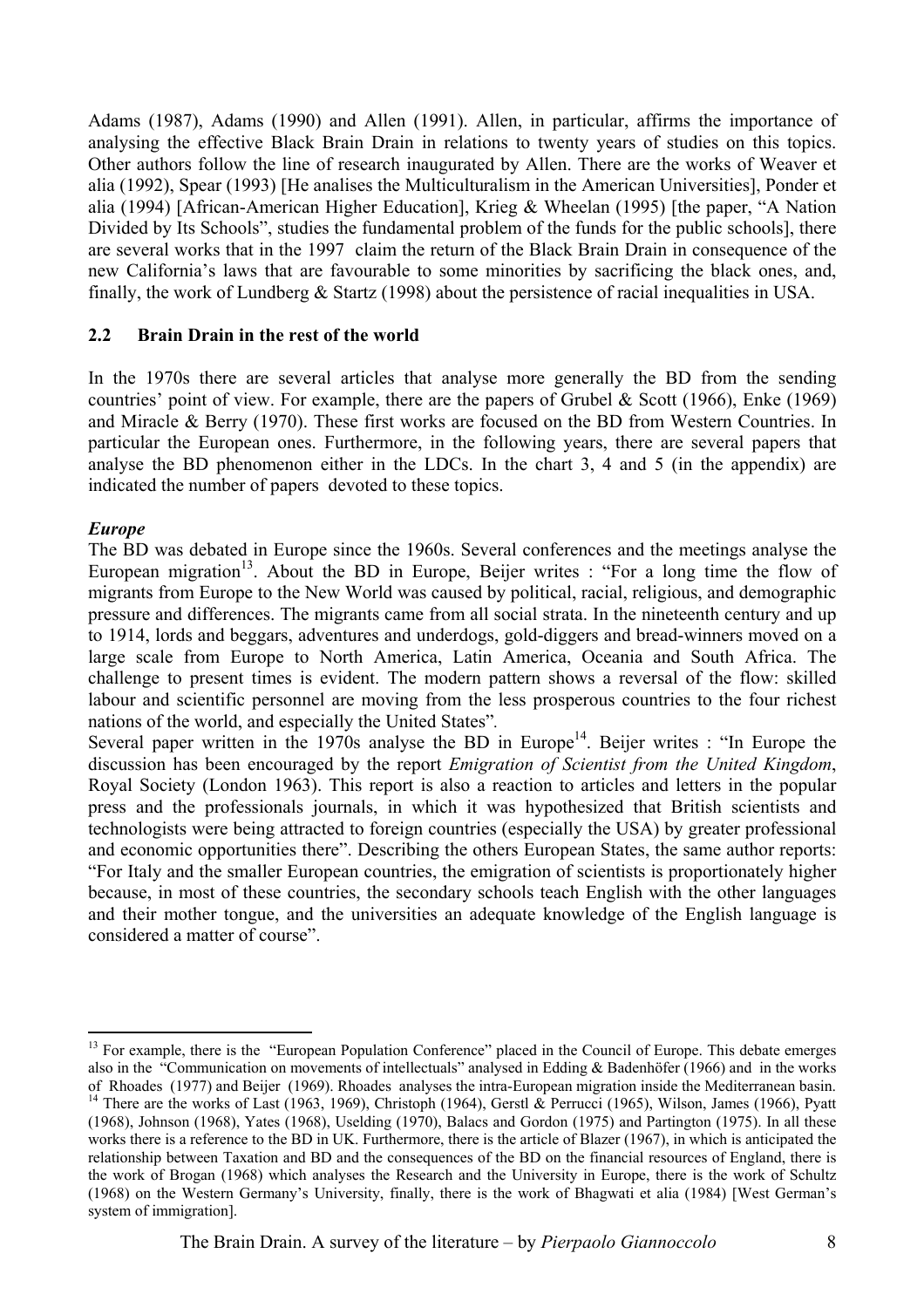In the 1980s there are few works that analyse the BD in Europe. These topics enjoy a revival in the1990s. In particular, there are studies on the Irish migration, the unification of the Germany and the BD received from Eastern Europe<sup>15</sup>.

### *Canada*

In the 1960s, there are several works that analyse the BD in and from Canada<sup>16</sup>. As for the analises on the BD in USA, also in this case the paper of Scott & Grubel starts an interesting debate. Furthermore, it is interesting to note that the BD was not always from Canada to the USA, but from others countries to Canada and, in some particular occasions as the Vietnam's war, the constant migratory flow from Canada to USA is compensated by an equivalent one from the USA. Either in the 1970s, the 1980s and in the 1990s there are several works devoted to study the BD in Canada<sup>17</sup>. For this reason, it is also possible affirm that there exist an authentic Canadian schools on these topics.

## *LDCs and others*

 $\overline{a}$ 

Several are the papers that analyse the BD in the LDCs. There are paper that analyse the BD in the Central and South America18 and in Asia19. For what regards Africa, there are some recent contributions<sup>20</sup>. Most of these developed in the 1990s and analyse the state of the University and of the Research in Africa. Also, there are several studies on the  $\overline{BD}$  in URSS<sup>21</sup> and in other countries<sup>22</sup>.

<sup>&</sup>lt;sup>15</sup> Regard the Irish migration, there are the works of O'Rourke (1992), which analyses the motivation for the Irish emigrants to migrate, and O'Hearn (1994) which analyses the Irish industrial History. Regard the unification of the Germany, there are the works of Rhode (1991) which analyses the BD form Eastern Europe to Western Europe, of Jurgens, Klinzing & Turner (1993) [BD form Eastern Germany to Western Germany] and others articles related to the ex URSS. Regards the Eastern Europe, there are the papers of Wolburg (1996, 1997), Wolburg & Wolter (1997) [BD inside the EU], Salt et alia (1999), Bauer & Zimmermann (1999), Straubhaar & Wolburg (1999), Dauderstädt, (2001) and Salt (2001).

<sup>&</sup>lt;sup>16</sup> In the 1960s there are the works of Johnson (1965a, 1965b, 1965c), Triantis (1965), Musgrave (1968) [He analyse the "Carter report" and the influences of the taxation on the BD], Scott & Grubel (1969) and Trueman (1969).<br><sup>17</sup> In the 1970s there are the works of Comay (1970), Holmes (1974), Devoretz & Maki (1975, 1983), Boyd (1976) and

the book of Grubel & Scott (1977) entitled "The Brain Drain". In the 1980s, there are the works of Boadway & Flatters (1982)[taxation and Canadian BD], of Markusen (1988) and of Kesselman (1988). Finally, in the 1990s there is the work of Greenwood & McDowell (1991) which analyses the difference between USA and Canada like "BD attraction's poles". Furthermore there are the works of Lipset (1993), Scott (1993), Akbar & Devoretz (1993) and Helliwell (1999).<br><sup>18</sup> There are the papers of Loomba, Turban & Cohen (1968), Hall (1973) [He compares the population's gr and in Latin America] and Ayres (1975) concerning the Latin America in general. There is the paper of Oteiza (1965), dedicated to Argentina. There is the work of Sahota (1968) which analises the BD internal the Brazil. Furthermore, several studies analyse the consequences of massive migrations from Mexico to USA. There are the works of Beijer (1966), Reynolds & McCleery (1988), Wenez & Ronfeldt (1991) and Penaloza (1994). There is the work of Funkhouser

<sup>(1982) [</sup>Nicaragua]. Finally, Portes  $\&$  Stepick (1985) study the Haitian and Cuban refugees in USA. <sup>19</sup> There are the works of Kroef (1968) and Baldwin (1970) which refer to the Asia in general. Others works analyse in depth the Pakistan: Wilcox (1968) [internal BD] and Liesch (1968) [the University in Pakistan]. There is work of Turkcan (1974) that regards the Turkey. There is the work of Goldfarb et alia (1984) regard the Philippine. There is the paper of Malek (1981) that analyse the Iran case. Several studies regards Taiwan: Appleton (1970), Ho (1975) and, more recently. Wei-cheng Wang (1995 ) The analyse if, in Taiwan, there is BD or Brain Gain thanks the positive externalities due to the international migration from Taiwan to other countries]. Regards Singapore there are the works of Quah (1989) [ BD and medical sector in Singapore] and Beng (1990). Concerning the political and migration consequences due to the return of Hong Kong to the China, we find the works of Cheng (1990) and Skeldon (1990). Several works analyse the BD in India: Cassen (1976), Vicziany (1982), [Indian population] Lakshmi and Bean (1976) [Indian University], Weiner (1982) [Indian migrations on the Persian Gulf], Madhavan (1985), Lewis (1991) [the Research in India], Radhakrishnan (1993) and MacNeil (1993). About the China there are only recent works: Bakken (1988), Hayhoe (1988) [Reform of the Chinese University], Ma (1993) ["exit and voice" and return of the exiles' policies in China] and Zhiduan (1992) [BD in China]. Finally, the Sri Lanka's University is studied by Matthews (1995) and the BD in Japan is studied in the works of Dore (1972) [Japan and the importance of the tradition on the Education policies] and Rostow (1985) [Japanese or American commercial leadership for the Pacific Zone].

<sup>&</sup>lt;sup>20</sup> We find the works of McCain (1979, 1980) [Ghana], Udofia (1984) [the multinationals in Africa], Wood (1989) [apartheid in South Africa and BD quotes like one of the social consequences], Shermann (1990) [Research and Universities in the "modern Africa"], Nhundu (1992) (Zimbabwe), Ehie & Smith (1994) [Technological Research in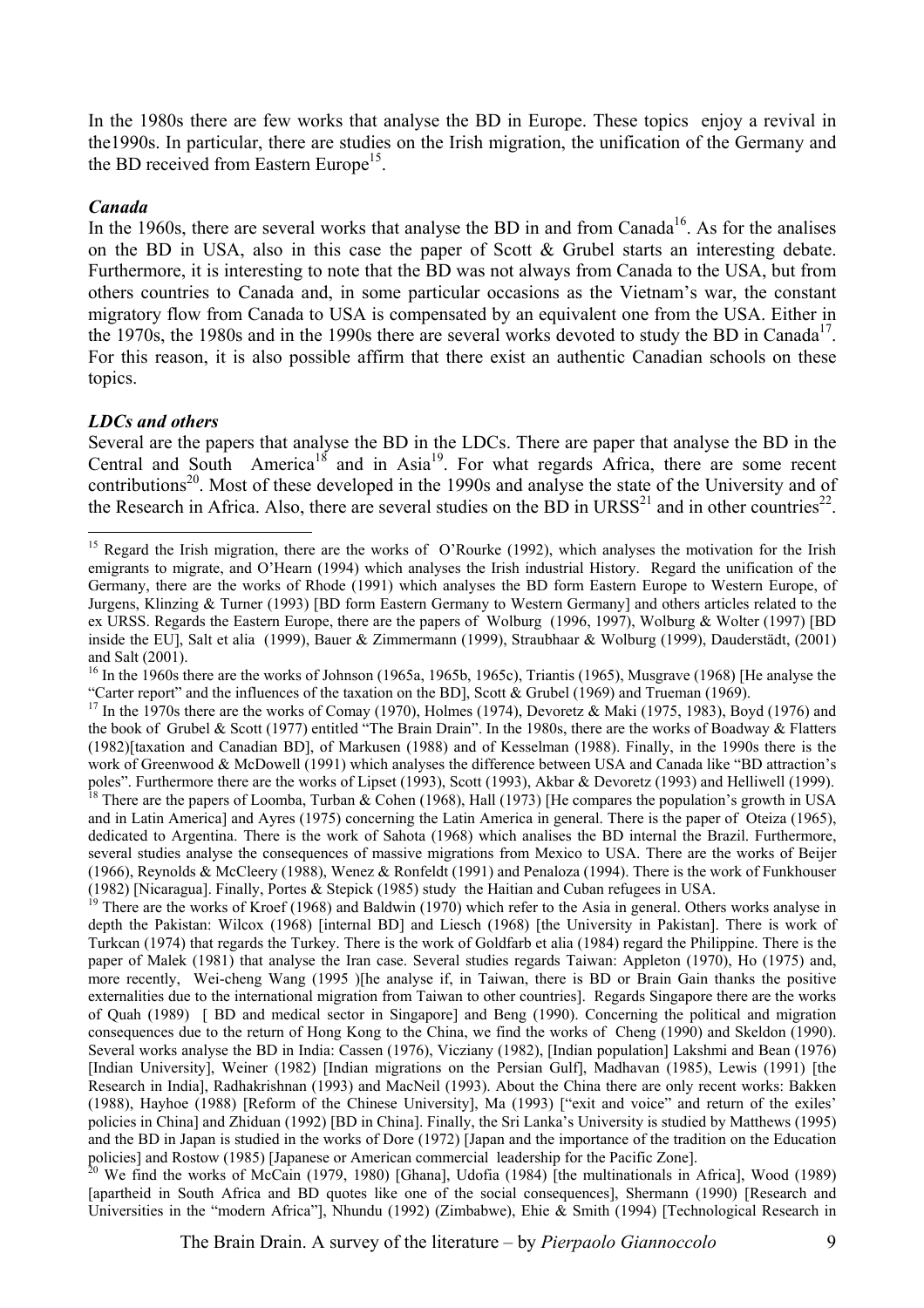### **2.3 International Organizations, Population and Research**

After the WWII, the role of the international organizations increases and several scientists and politicians try to find a common language and new international relationships. In this scenario, there are several studies about the role of the International Organizations to limit the negative externalities caused by massive migrations and the consequent BD. Furthermore, other studies analyse the consequences of big migratory flows on the population. Finally, recognising the importance of the Education and the Research in a national and international environment, the authors analyse how to coordinate the international research, how to limit the BD phenomenon, and how to reform the Universities and the Research's structures considered obsolete and inadequate. Chart 6 and 7 (in the appendix) shows the number of papers that study these topics.

### *The International Institutions*

In the 1960s and in the 1970s there are many works that analyse how the International Organizations must manage the economical and social consequences of international migrations. Some authors analyse the links between civil rights and freedom to migrate, the links between the Labour and the International Relationship, the future international collaborations and their role to influence the growth's rate of a Nation and the relation North-South of the World<sup>23</sup>. In the 1980s, also in reference to the Universal Declaration of Human Right, these topics are newly analysed<sup>24</sup>. Moreover, In the 1991 we find an analysis done for the ONU about the Social Situation in Africa. In this analysis, there is also some mentions to the BD's question. In the "Recommendations" deliberated in the International Conference on Population of the 1984 there are references to the BD's problem.

#### **International migration**

#### **(a) General guidelines for formulating international migration policies** *Recommendation 46*

In formulating policies on international migration, Governments of receiving countries should take into account not only their own country's economic and social needs but also the well-being of the migrants concerned and their families and the demographic implications of migration. Governments of countries of origin concerned with the continuing outflow of skilled workers and professionals should seek to

 Nigeria], Laitin D. (1994) [University in Ghana] Hoffman (1995) [concerning the destruction of the Sub Sahara's Research], Zack-Williams (1997) [African Diaspora in UK], Abrokwaa (1999) [Strategies for the Development of the Africa; role of the USA and of the Europe].

21 Regarding the ex URSS, we find the works of Mills (1986) [he studies the different international mobility for the scientists in the Gorbachev's Age.], Hogan (1991), Svejnar (1991) [both refer to the economic Reforms in the Nations of the ex URSS], Coleman (1993) [about the different demographic characteristic of Eastern Europe, Western Europe and ex URSS] and Oberschall (1996) [he analyse the passage from Socialism to Markets for the China and Unger].

<sup>22</sup> There are the work of Ritterband (1969) [on Israel], the work of Suleiman (1973), which analises the changes on the society due to the BD of Arabs in Palestine and Israel, and the work of Palfreeman (1974) which remarks, in relations to the Australia, the differences between the white migrants and the non-white ones.

 $^{23}$  Regard the role of the International Organizations, there are the works of Cox (1968,1979), Revelle (1968), Sherman (1968), Bell (1971), Keohane & Nye (1974), Pastor (1974) and Meron (1976). They refer essentially to the UNESCO, ILO (*International Labour Organization*), IAEA (*international Atomic Energy Agency*) and to the ONU. Bell analises, instead, the international role of the Ford Foundation. Regard the civil rights, there are the papers of Nett (1971) and of Field (1971). Afterward, we find the works of Hirschman & Nelson (1976) and of Hirschman (1978) which analyse the BD by using the "exit and voice" methodology. Regard the Labour and the International Relationship, there are the works of Cox (1971) and Nye & Keohane (1971). Regard the Growth, there are the works of De Seynes (1972), Ruggie, Sathyamurthy (1973) and "The Cocoyoc Declaration" of 1975. Regard the relation North-South of the World, there is the work of Diaz-Alejandro (1975).

<sup>24</sup> There are, for example, Streeten  $(1980)$  [Basic needs and human rights], Weston (1981) [He refers explicitly to the Universal Declaration of Human Right], Whelan (1981) [He refers to the themes of Citizenship and Right to migrate], Hantke (1983) [He analises the Discrimination and the protection of the minorities], Nafziger (1983) [He analises the role of the international laws on influence the migration's flows], Hannun (1987) [He refers to the "Strasbourg Declaration on the Right to leave and Return" of the 1986] and Said (1991) [He analyses themes like Identity and migration's Freedom].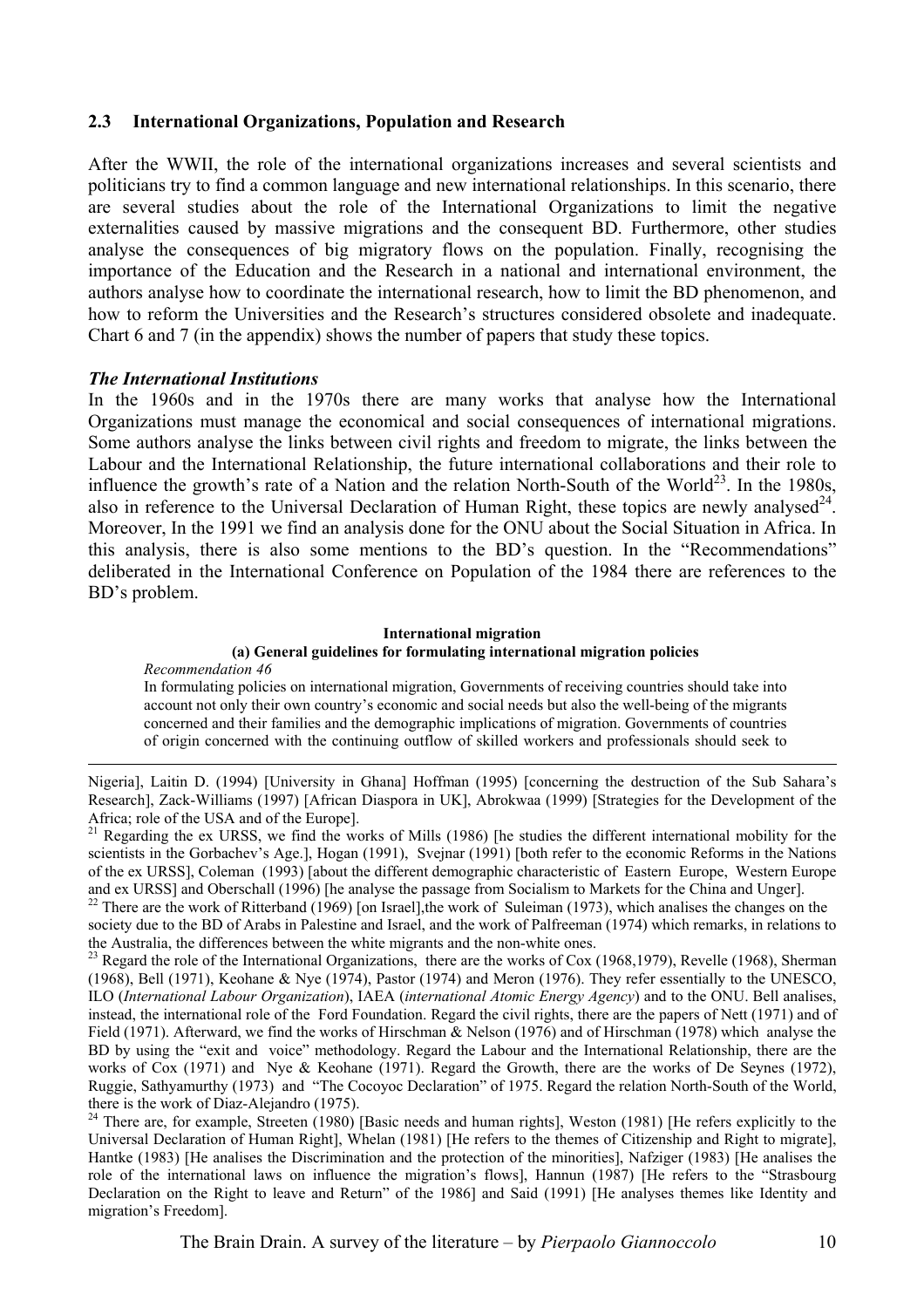retain those workers as well as encourage their return through, inter alia, the promotion of an economic favourable to their expansion of employment opportunities. To redress the existing imbalance of skills, Governments should try to identify alternative skills resources. Government should formulate national and international measures to avoid the brain drain from developing countries and to obviate its adverse effects. Governments are invited to conduct, inter alia, consultations or negotiations, on either bilateral or multilateral basis, with the support, upon request, of competent international organization.

In the 1995 Vagts analyses the proposal of an "expatriation tax" and the eventuality that this tax can violate Human Rights. The suggestions to introduce compensations for the negative externalities of the BD are numerous and often refer directly to the Bhagwati's proposal.

Finally, in the 1980s and 1990s, some authors analyse the delicate problem of illegal migration. For example, we have the papers of Lundahl (1985), Wilfred (1986) and Hill & Pearce (1990). In these works emerges the exigency of an international coordination to avoid this problem. In the next decade, we also find the work of Chau (2001) on the immigration's policies reform and on illegal immigration.

## *Population and BD*

Several articles analyse the consequences of a free migration on the population. For example, there are studies and the meeting that analyse the "Family program", the "World Population Plan of action" and others similar themes<sup>25</sup>.

During the 1970s, there are the "European Population Conference" in Strasbourg (1972), the "Meeting of the population Association" (1972 and 1974), the "World Population Plan of action" (1974 and 1975) and the "Population in the World Employment Conference" in the 1976. All these meetings and conferences analyse the worldwide population and the changes due to migrations. Of relevance are also other two conferences: United Nations International Conference on Population,  $3<sup>rd</sup>$  edition in Bucharest (1974) and the 4<sup>th</sup> edition in Mexico city (1984). As a result of these conferences were several studies on the consequences of a quick growth of the population and the so called "International Migration Guides", which analyses the BD's problems. These topics were also studied in the "Program of Action of the 1994 International Conference on Population and Development".

## *International coordination of the Research and University*

Analysing the role of the International institutions, some papers study the importance of a wide coordination of the Research and among Universities. The more is the consciousness of the important role of the Education as national and international resource, the more are the proposals to coordinate internationally the Research. In the 1960s, some authors note the backwardness of several scientific Research's structures in HDCs and in LDCs and remark the necessity to stop the BD's phenomenon. Other scientists also analyse the condition of Research in Western Europe and in Asia<sup>26</sup>. In the 1970s the debate is enlarged to the role of the Institutions on the Education's

 $\overline{a}$ <sup>25</sup> In the 1960s there are the articles of Edding & Bodenhofer (1966), the book of Brass (1969), entitled Population Growth and the Brain Drain and the work of Sauvy (1966). In the 1970s there are the works of Hall (1973) [he compares the population's growth between USA and Latin America], Brass (1974), Watson (1975), Berelson (1975, 1976), Cassen (1976) [he refers to the India] and Kitagawa (1977). In the 1980s there are several studies focused on the links between population and migration (and so BD). For example, we find the works of Miro & Potter (1980) and the Population Brief of 1980 [Latin America]. Furthermore, there are the works of Hobcraft, Menken & Preston (1982), Vicziany (1982) [India], King (1983) [he studies the migration from the LDCs and its social consequences for these ones], Kuper (1983), Tabah (1984), McNicoll (1984) [he analises the consequences of a quick population's growth], Bernard (1986), Kearney (1986), Caldwell, Caldwell & Caldwell (1987), Wood (1989) [he, analysing the social aspects of the apartheid in South Africa, quotes the BD as one of these consequences] and Scheffel (1990).

<sup>&</sup>lt;sup>26</sup> Regards the Research in the LDCs, there are the works of Warren (1968), Fores (1969) and Russet (1969). Regards the Western Europe, there are the papers of Brogan (1968) and Schultz (1968). This last one studies the Western Germany. Regards the Asia, There are the works of Liesch (1968) about the Pakistan, Dore (1972) about the Japan and the importance of the tradition on the Education, and of Lakshmi & Bean (1976) about the India.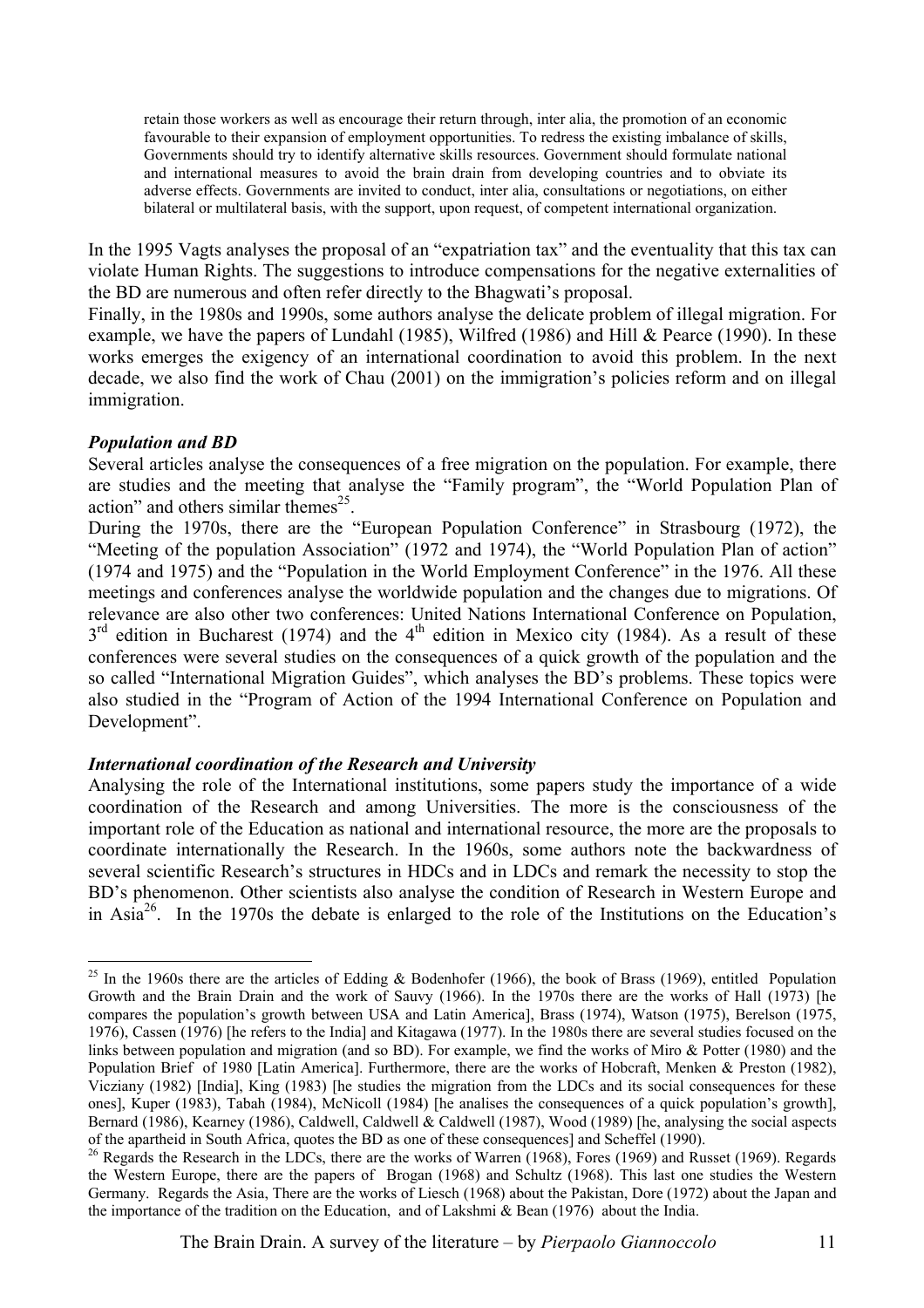policies<sup>27</sup>. In the 1980s and 1990s this debate regard either general topics either specific contexts as the Research in Asia and in Africa<sup>28</sup>. Furthermore, within the Institutions founded in these years, there is the UNITAR [United Nations Institute for training and research]. Finally, in the "Program of Action of the 1994 International Conference on Population and Development" it is possible identify some crucial points of the debates on these topics.

#### **Chapters XI Population, Development and education**

**11.4** […] Inadequacies in and discrepancies between the educational system and the production system can lead to unemployment and underemployment, a devaluing of qualifications and, in some cases the exodus of qualified people from rural to urban areas and to 'Brain Drain'. It is therefore essential to promote harmonious development of educational system is and economic and social system conducive to sustainable development.

## **2.4 The Brain Drain in the Economics Models**

In this section, analysing the different models used to study the BD, we recreate the ideal path that the BD's authors crossed. First, scientists analyse the consequences of the BD on Welfare. Second, they recognized the crucial connection between Education and Technology and, hence, the importance of an analysis of Human Capital as a principal element of the National Account . Third, they studied the impact of the BD on the International Commerce and on the taxation . They also analysed the possibility to introduce compensating mechanisms as the Bhagwati's tax. Fourth, they studied how the BD decrease the Wealth and the potential Growth of the LDCs. Fifth, some authors analysed the BD stressing the importance of individual's characteristics on the migration's decision. These studies are within a more broad attempt to micro-found the Economic models. Finally, during the 1990s, some authors begin to introduce the possibility of positive externalities due to the BD. This last branch of the literature is labelled Brain Gain. Charts 8 and 9 (in the appendix) shows rated the number of papers devoted to these topics.

### *Brain Drain and Welfare*

 $\overline{a}$ 

First studies on the BD phenomenon analyse its consequences on the Welfare of the countries involved in this flow of people. Some authors compute the social costs due to the migration. These costs entered in the National Account as an important voice. Several scientists point out the necessity of accounting these social costs. For example, research by Schultz analyses the notion of "human capital". Successively, at the end of 1960s, several articles analysed the consequences of BD on Welfare. In the 1970s there are several studies and during this period we have the important contributes of Bhagwati<sup>29</sup>. Finally, in the ONU's General Assembly of the 1976, the "Welfare" effects of BD" is discussed.

<sup>&</sup>lt;sup>27</sup> There are the works of Stone (1972) [on the social consequences of the education], Streeten (1974) [limit of development research], Simon & Pilarski (1979) [on the consequences of the population's growth on the amount of education received] and Jordan (1976).

<sup>&</sup>lt;sup>28</sup> We find the works of Tinto (1982) [students' problems], Mills (1986) [changes on the mobility of the researchers in the Gorbacev's Age], Hartnett (1987) [BD in the Arts and in the Sciences], Woodhall (1987) [financing student flows], Huntington (1988) [Reforms for the Political Science], Bird & Allen (1989), Geiger (1990) [research in University], Levin & Stephan (1991) [studies about the "productivity of the Research"], Ehrenberg (1992) [the flow of the new Doctorates] and Arum (1996) [private and public schools in USA]. Regard the Asia, there are the works of Bakken (1988) and of Hayhoe (1988).[both are about the reform of the University in China], the work of Lewis (1991) [India] and the work of Matthews (1995) [Sri Lanka]. Regard the Africa, there are the works of Shermann (1990) [the University in the "modern Africa"], Nhundu (1992) [Zimbabwe and educational policies] , Laitin (1994) [Ghana' University], Ehie & Smith (1994) [Technological Research in Niger] and Hoffman (1995) [destruction of the research in the Africa Sub Saharan].

<sup>29</sup> There are the works of Schultz (1959) [*Investment in man: an economist's view* ] and Schultz (1960) [*Capital Formation by Education*], Sjaastad (1962), Weisbrad (1964) [positive externalities of the public Education], Bowman & Myers (1967), Bodenhofer (1967), Galtung (1967) [scientific colonialism], Berry & Soligo (1969) [they analyse the "Welfare aspects" of the international migration], Watanabe (1969) [he analyses the BD from LDCs to the Western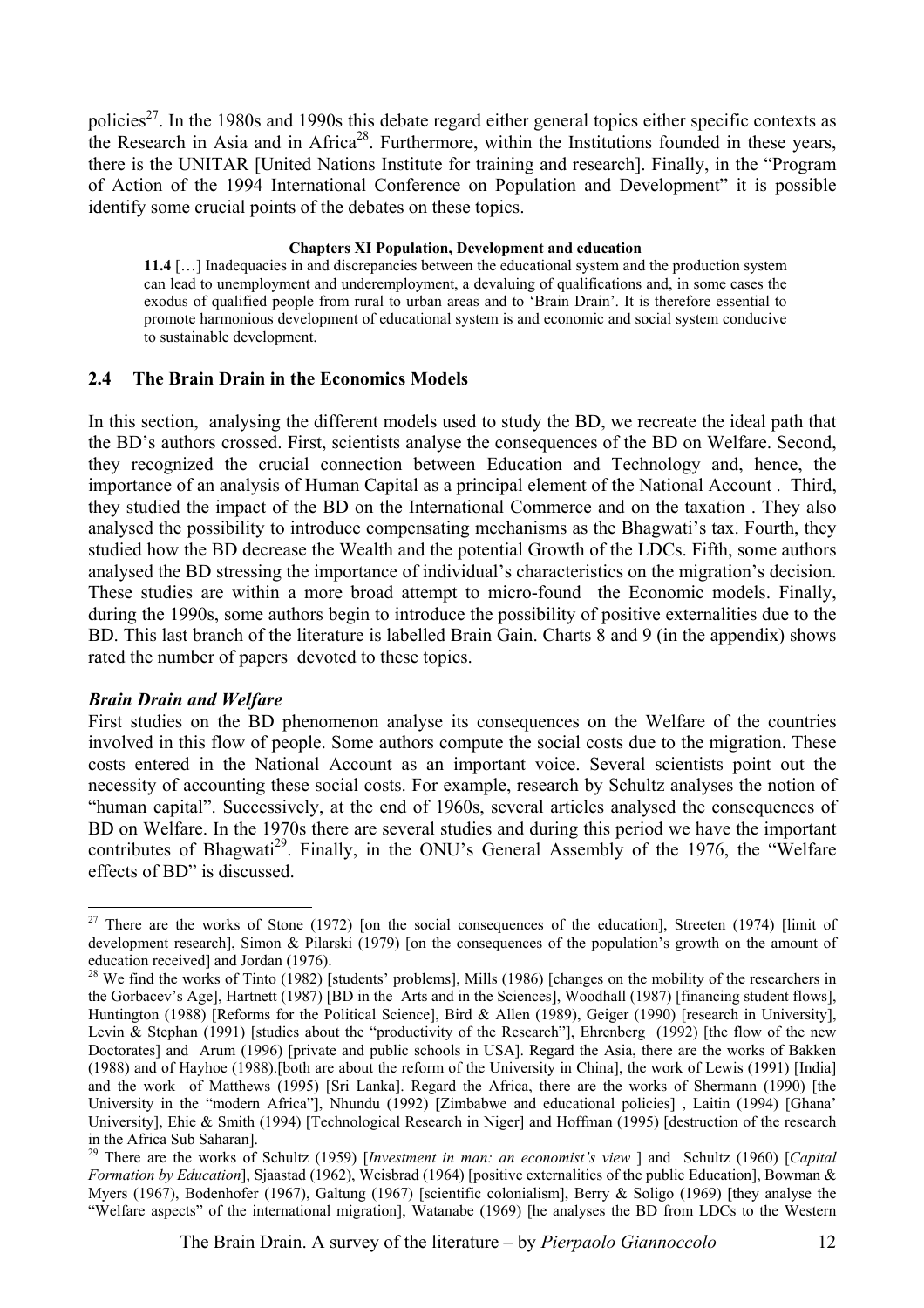### *Brain Drain and Education*

Recognized the crucial role of the BD on the Nations' Welfare, some researchers investigate the relationships between BD and Education. The Education is not only an important element of the Welfare but it is also a key factor of Innovation, Technology changes, development and Growth. In this context, the effects of the BD on Education affect the Development. In the 1960s, 1970s and 1980s there are several authors that analyse these topics $30$ .

### *Brain Drain and International Commerce*

Many authors tested how the BD is a key element in the international commerce because of its influence on some crucial production's factors. These arguments were anticipated by the work of Blejer (1978). In the 1980s and 1990s, there are several articles devoted to these topics<sup>31</sup>. In particular, Rauch (1991) stresses the necessity to reconcile the themes of the Commerce with the ones of Migrations.

### *Brain Drain and taxation*

Many authors analyse the connections between the BD and taxations. For example, the work by Blazer (1967) analyses the consequences of the BD on the English taxation, and the work of Musgrave (1968) links the taxation with the Canadian BD. These topics are studied by Bhagwati and by other authors that followed a similar approach of the subject<sup>32</sup>. Finally, it is important to remark the "Bellagio Conference on the Brain Drain and Income Taxation", in Italy from 15 to 19 February 1975, where the scientist discussed several of these arguments.

## *Brain Drain and Growth*

In the 1970s, some authors analyse the connections between BD and development. One of the important result of these studies is that the BD from the LDCs can explain the development of these

 $31$  There are the works of Corden (1984) [he studies the contributes of H Johnson], Ethier (1985) [international trade and labour migration], Rostow (1985) [ Japanese or American commercial leadership in the Pacific's Area ], Rauch (1991), Gould (1994) [he analises the immigrants' consumptions in theirs native countries and the consequences on the commerce] and Ishikawa (1996) [Scale's Economies of the productive factors and migration].

<sup>32</sup> There are the works of Bhagwati & Dellafar, (1973) [BD and Income Taxation], Bhagwati & Patrington ed. (1976) [ in which there is the proposal to introduce an international taxation to recompense the LDCs for the BDL Krugman  $\&$ Bhagwati (1976) [in the book edited by Bhagwati and entitled: *The Brain Drain and Taxation*] and Bhagwati (1979) [ links between BD, taxes and Ethics]. McCulloch & Yellen (1975) [taxes and BD] and the book of Hamada (1977) *Taxing the Brain Drain: a global point of view* The new international order, edited by Bhagwati. Successively, these topics are resumed in the works of Boadway & Flatters (1982) [how the taxation can influence the Canadian BD], Minarik (1987) [how the taxation can influence the Canadian BD], Kay (1990), Wilson (1992) [he studies the "optimal Income tax"], Chang (1995) [how the taxation increase the BD's phenomenon], Vagts (1995) [he studies the proposal of an "expatriation tax" and if this tax violates the Human Rights] and Bucovetsky (2003).

Countries] and Johnson (1969a, 1969b) [he analyses how the Welfare of those remaining at home changes in presence of BD and, in the second work, the circulation of the human capital]. In the 1970s, there are the works of Baldwin (1970), Scott (1970) [he analyses the opportunity to apply the human-capital's approach to study the BD's phenomenon], Romans (1974), Rodriguez (1975) Usher (1977), Glaser (1978) and Gmelch (1980). Regard Bhagwati, there are several works: Bhagwati & Hamada (1974), Bhagwati et alia (1975), Bhagwati & Rodriguez (1975), Bhagwati & Wan (1979).

 $30$  In 1960s and 1970s there are the works of Bodenhofer (1967), Patinkin (1968), Johnson (1972) [he analises the thecnological gap between Western Countries and LDCs ones], Thompson (1974), Streeten (1974) [he analises the connection between Technology and Development inside BD's topics], Haas (1975) [he studies the necessity to coordinate the Technology in an International framework], Johnson (1975) and Rodriquez (1975). In the 1980s, there are the works of Reubens (1983) [he presents models of the international migration from LDCs to Western Countries], Blomqvist (1986) [he studies the economical returns of the Education and the consequences on the Welfare of the international migration], Kindleberg (1986) [he studies the economical returns of the Education and the consequences on the Welfare of the international migration], Wong (1986) [an economic analysis of the international migration], Djajic (1989) [he studies the economical consequences of quantitative and qualitative restrictions to the international migration], Bhagwati (1991) [connection between Education and Welfare], Glaz'ev & Malkov (1992), Wong & Kee Yip (1999) and Beine et alia (2001).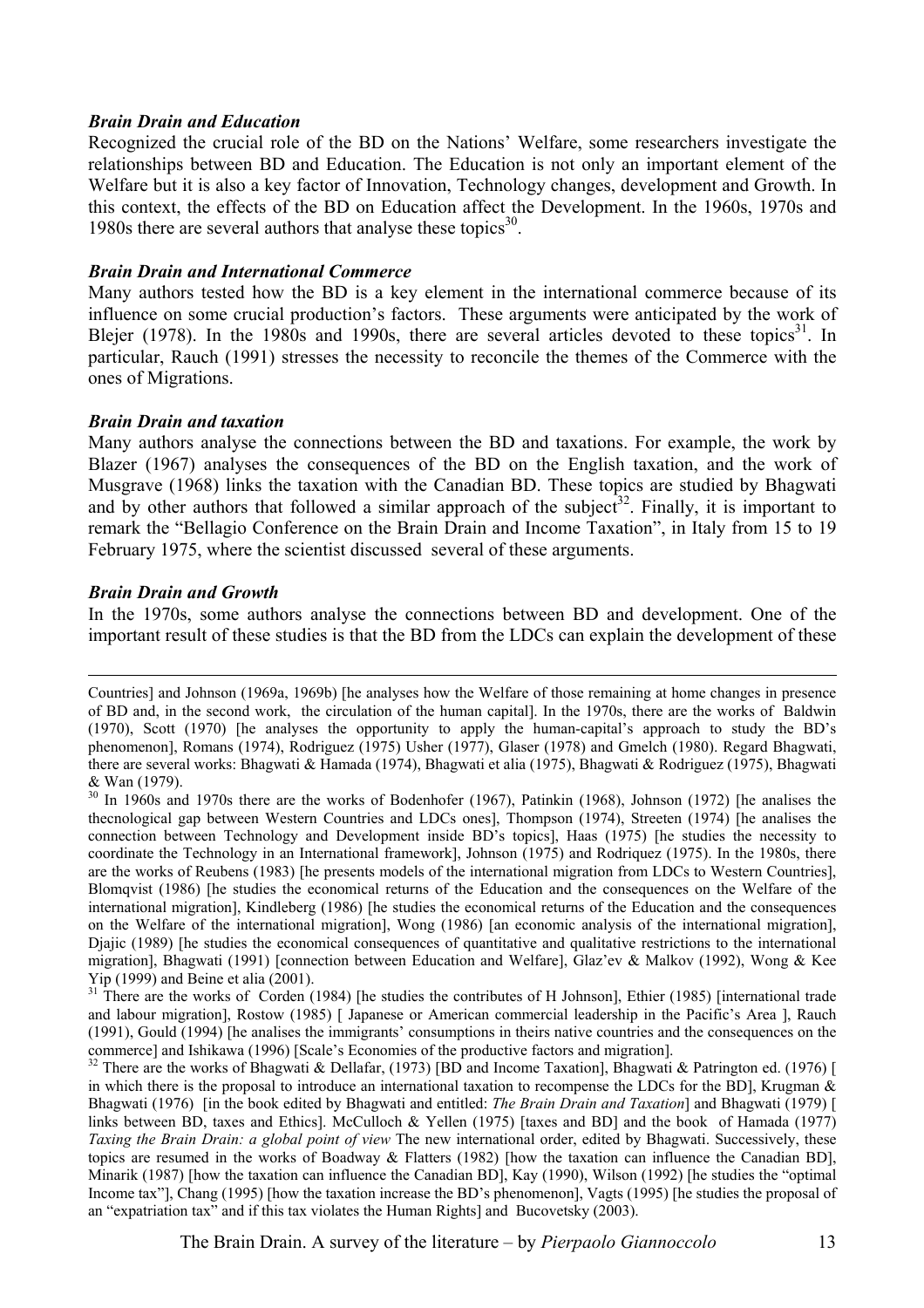countries. In the 1980s and in the 1990s several studies analyse these topics<sup>33</sup>. These works analyse the "long run" effects of the migration and of the Education's policies. Human Capital is treated as a important productive factor which is subject to the economies of Scale: it is subject to "Learning by Doing" and to different levels of obsolescence. These topics are not only analysed in academic works but also in Institutional organizations. For example there is the "Conference on Trade and Development-migration of skilled workers" organized by the ONU.

## *Brain Drain and Income*

Within a general Micro-foundation of the Economics, some BD models start to investigate the personal motivation to migrate. These studies remark the importance of Income as key factor in the decisions to migrate. In the 1990s, several studies that analyse the connections between migration and wages' differentials, the "Optimal income taxation and international Personal mobility" and several others micro-economics themes linked BD to the motivations to migrate<sup>34</sup>.

## *Brain Drain and Brand Gain*

 $\overline{a}$ 

In the 1990s some authors analyse the circumstances that lead to positive externalities for the sending countries. These studies found that BD should be defined as Brain Gain<sup>35</sup>.

## **2.5 Miscellaneous and Brain Drain's Books**

Some authors, in the contest of the world economic history, mentioned the BD's phenomenon due to the different migratory flows. Other articles analyse the BD together with other themes: models of international productivity, models of the decisions' analysis, changes in Age of Marriage in the UK, International Migration under Asymmetric Information,  $R&D$  and Corruption, etc<sup>36</sup>.

<sup>34</sup> Regard the wage's differentials, there are the works of Davies & Wooton (1992) and Engerman & Jones (1997). Regard the income's taxation, there is the paper of Wilson (1992). Regard different individual's motivations to migrate, there are the works of Bernabou (1993), Acemoglu (1996), Carrington et alia (1996) and Davenport (2004). Furthermore, there are several themes analysed: the migration linked to the endogenous moving costs, the themes of Efficiency and Equity in the relationship between HDCs and LDCs [Bardhan (1996)], the influence of the income on the high education [Heckman et alia (1996)], the debate about the private and public schools [Arum (1996)], the Income and its implication on the convergence in the industrial development of the countries [ Goodfriend & McDermott (1988)], and, finally, the Urban Growth [ Black & Henderson (1999)].

<sup>35</sup> There are the articles of Abu-Rashed & Slottje (1991), Wei-cheng Wang (1995) [he analises the migrations in Taiwan and if it is opportune define them BD or Brain Gain], Stark, Helmenstein & Prskawetz (1997, 1998), Mountford (1997), Straubhaarn & Wolburg (1999) [he analises the migration from Eastern Europe to Germany], Straubhaar (2000), Stark & Wang (2002) and Stark (2004).

 $33$  In the 1970s there are the works of Pavitt (1973), Robinson (1974), Epstein (1974), Greenwood (1975) [he anticipates the important role of the technological competition and its consequences on the development], Ayres (1975) [he analyses the Latin America], Mc Culloch & Yellen (1977) and Petersen (1978). In the 1980s Kwok & Leland (1982) introduce a new model of the BD. This work starts an important debate how evidence the papers of Katz & Stark (1984) and, in answer to these ones, the new works of Kwok & Leland (1984). Furthermore, there are the papers of Harbeger & Wall (1984) [they studies the figure of H. Johnson, in his studies on the Development's themes], Caves (1984), Corden (1984) [he analyses the contributes of H. Johnson on the International Commerce's Theory] and Djajic (1985) [he studies the Human Capital and how it can influence the Growth of a county]. In the 1990s there are the works of Chen & Su (1995), Romer (1986) [Long run growth ], Miyagiwa (1988) [Human capital and Economic Growth], Chiswick C. (1989) [consequences of the migration of Human Capital on who remains at home], Benavot (1989) [Education, Gender and Growth], Reichlin & Rustichini (1998), Becker et alia (1990) [Human capital, Fertility and Growth], Miyagiwa (1991) [Scale's economies for the education and the BD problem] and Wong & Yip (1999).

<sup>&</sup>lt;sup>36</sup> Regard the historical analysis, there are the works of Heaton (1965), Crouzet (1971) [Europe's History], van de Walle (1974) [History and Demography], Rostow (1985) [Stylised historical analysis of the Worlds Economy until the 1945], Heilbron & Kevles (1988) [Science and technology in the USA History Textbooks] and Lund (1998) [Industrial Strategy in the History (UK)]. Furthermore, there are the articles of Etzioni (1966) [guidance of science], Nelson (1968) [Models of international productivity], Dror (1970) [Models of the decisions' analysis], Farid (1974) [childbearing], Crafts & Ireland (1976) [changes in Age of Marriage in UK], Morauta (1979) [New Guinea], Fahim & Helmer (1980) [LDCs], Katz & Stark (1987) [International Migration under Asymmetric Information], Shore (1992) [anthropology], Khanna & Iansiti (1997) [Firm Asymmetries and sequential R&D] and Ades & Di Tella (1997) R&D and Corruption.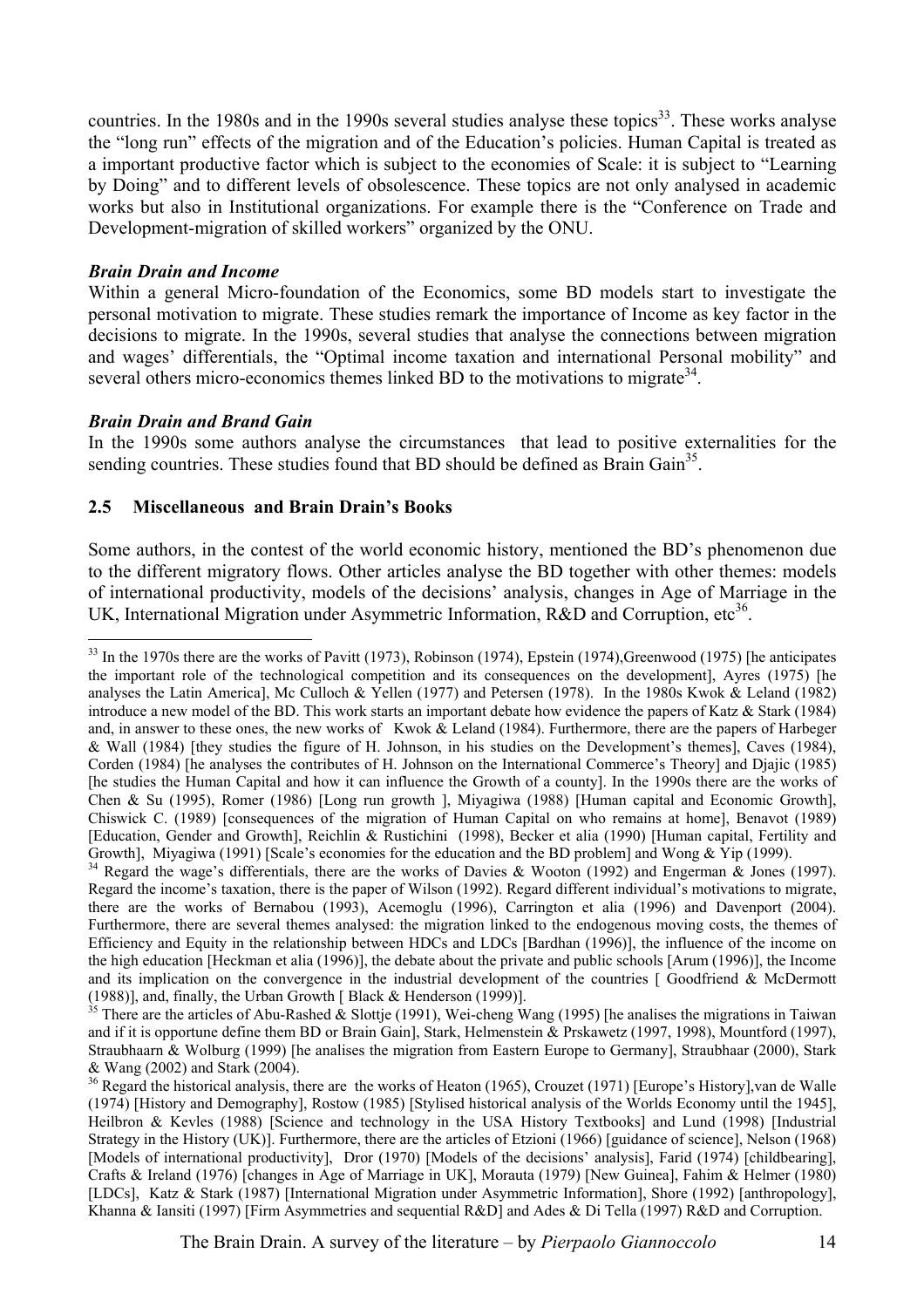Several books analyse the BD phenomenon. In the 1960s there are the works by Becker (1964) [about the Human Capital and the Education], by Adams (1968) [general topics on the BD] and by Brass (1969) [population, Growth and BD]. In the 1970s there are several books by Bhagwati and others authors<sup>37</sup>. Finally we have the work by Bhagwati & Wilson (1989) "Income Taxation and International Mobility".

## *3 Conclusion*

 $\overline{a}$ 

The objective of this survey is to propose an ideal path that connects the first studies on the BD in the 1950s with the most recent papers. In the first part of the paper we analysed deeply the BD and its main definitions. In the second part we studied the historical roots of the BD. In the third part we analysed the "geography" of the BD and the several economic models. Finally, it is possible propose the ideal path of the BD literature. To better understand the evolution of the BD, it is necessary to use the evolution of the HC literature. In what follow we expose this path.

When the HC literature analyses the social aspect of Education, studies on the BD analyse the impact of the high skilled migration on the Social Welfare. The first countries analysed are the West Europe's ones, USA and the Canada. Several studies analyse the BD in the UK, which is the country where BD phenomenon appears in the first time. The results of these studies are the following: the main motivations to migrate were political and social; the effects of these migrations are bad either for welfare or for the social structure of the sending countries: the solution is to create and fortify the role of the International Organizations and Institutions on the management of the migration flows.

When the literature recognizes the importance of the HC in the National Account and the fact that it is a very peculiar productive factor, then these studies analyse the impact of the BD on the international commerce, on the Labour market, on the provision of public goods and on the taxes. These studies analyse mainly LDCs and emerging countries. The results of these studies are the following: the main motivation to migrate was the fact that the Labour markets are incomplete and not able to employ high skilled workers: the effects of these migrations are bad for the development of the sending countries; in the short run the tax system of the LDCs country fails: the solution is to fortify the coordination between LDCs and HDCs and to introduce BD taxes to compensate the negative externalities (Bhagwati's tax).

When the literature recognizes the importance of the HC as main factor of the Growth, then these studies analyse the impact of the BD on the Growth and on its Macroeconomic implications. These studies analyse mainly LDCs but several works analyse also the HDCs. The results of these studies are the following: the main motivation to migrate was the more productivity (and higher income) of the skilled workers in the HDCs; the effects of these migrations are bad for the Growth of the sending countries; in the long run increase the divergence between the HDCs and LDCs: the solution is to create incentives for the workers to come back by increasing the opportunity to work in the LDCs and by decreasing the productivity's gap.

When the literature analyses the role of the HC in the IT, then these studies analyse the impact of the BD on the Innovation, Technology and on its Microeconomic implications. These studies analyse either LDCs or HDCs. The results of these studies are the following: the main motivation to migrate are linked to individual aspects (income, vote with their feet, social, private, etc): the effects on the Growth of these migrations are not certain, they can be Bad or Good (Brain Gain). They are bad for the Growth of the sending countries as they increase the divergence between the HDCs and

 $37$  There are the work of Bhagwati (1976), entitled "The Brain Drain and taxation" in which there are most of the articles quoted in the previous chapters, Bhagwati & Patrington (1976) entitles "Taxing the Brain Drain: A proposal", Bhagwati (1976) "In The Brain Drain and Taxation, vol 2. Theory and Empirical Analysis", Hamada (1977) "Taxing the Brain Drain: a global point of view The new international order", Grubel & Scott (1977) and Glaser (1978) "The Brain Drain: Emigration and Return".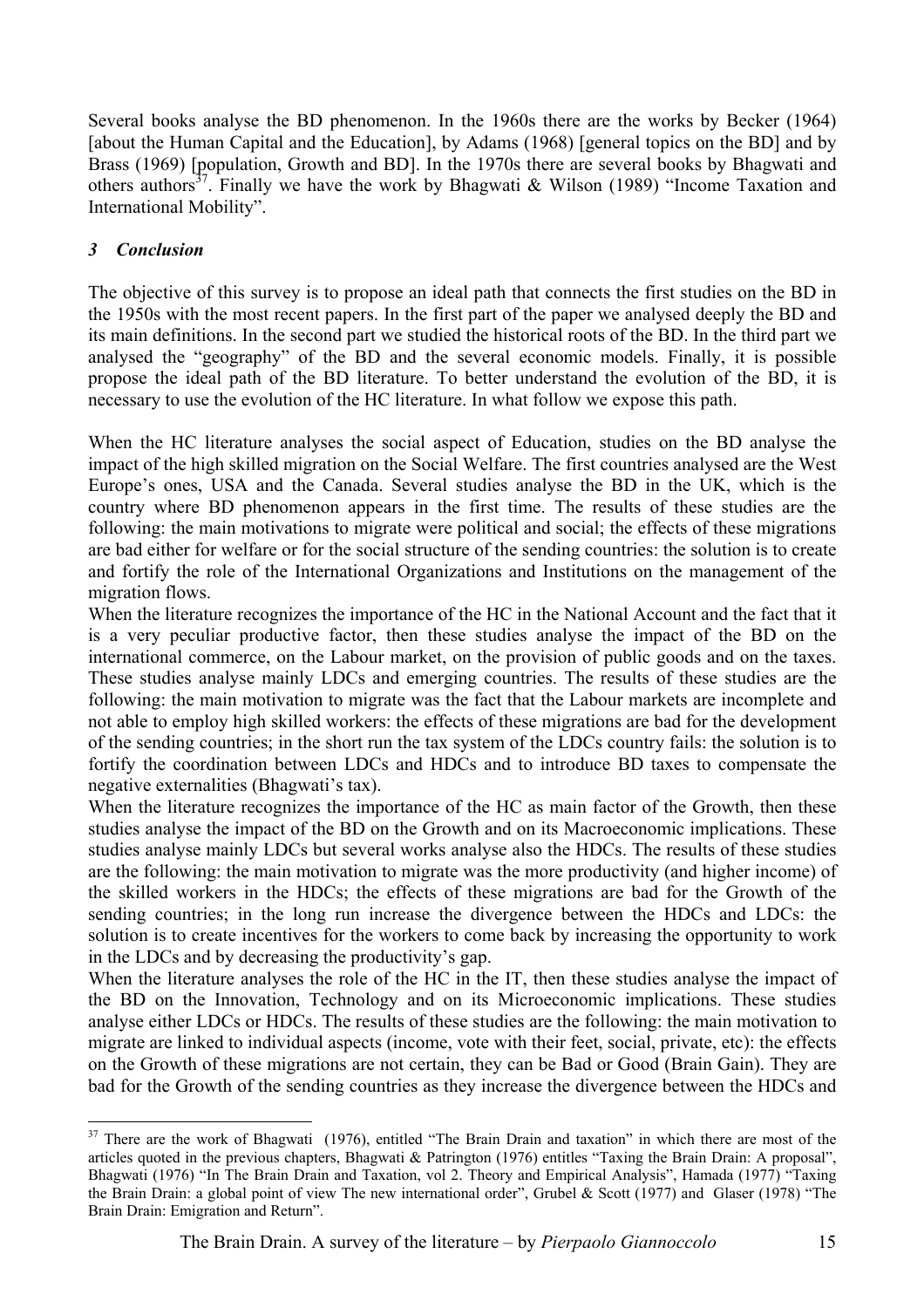LDCs in the long run: the solution is to create individual incentives for workers to come back, an international coordination and, when it is possible, to create the conditions to have a Brain Gain.

The table below sums up these conclusions.

| <b>Human Capital</b>         | Social Aspects of     | Education implies HC       | HC is an important       | HC and its effect on  |
|------------------------------|-----------------------|----------------------------|--------------------------|-----------------------|
| (HC) and                     | the Education         | HC is a very peculiar      | component of the         | technology and        |
| <b>Education</b>             |                       | productive factor          | Economic Growth          | Progress              |
| <b>Brain Drain's Studies</b> |                       |                            |                          |                       |
| Topics                       | Social Welfare        | International Commerce -   | HC and Growth (LDCs)     | Innovation,           |
|                              |                       | Labour Market – Public     | and $HDCs$ ) + MACRO     | Technology and        |
|                              |                       | Goods - Taxes              | aspects                  | Growth + MICRO        |
|                              |                       |                            |                          | aspects               |
| Countries                    | UK, West Europe,      | LDCs and HDCs (few)        | <b>LDCs</b>              | HDCs and LDCs         |
|                              | <b>USA</b> and Canada |                            | and emerging countries   |                       |
| Motivation to                | Political and Social  | Market incomplete or       | More productivity (and   | Individual            |
| Migrate                      |                       | inadequate to employ       | so income) of the        | motivation (income,   |
|                              |                       | skilled workers            | skilled workers in the   | vote with their feet, |
|                              |                       |                            | <b>HDCs</b>              | social, etc)          |
| Effects and                  | Bad effect on the     | Bad effects on the economy | Bad Effects on the       | Bad Effects and       |
| Consequences                 | welfare, on the       | and on the development     | economy and on the       | Good Effects (Brain   |
|                              | social structure and  | (Short Run effect on the   | Growth (Long Run         | Gain)                 |
|                              | on the population     | taxes, on the              | effects, increase of the |                       |
|                              |                       | unemployment, etc)         | divergences between      |                       |
|                              |                       |                            | LDCs and HDCs)           |                       |
| <b>Solutions</b>             | International         | Coordination among States  | Incentives to coming     | Individual            |
|                              | Organizations and     | and BD taxes to compensate | back and increase the    | Incentives            |
|                              | Institutions          | the externalities          | opportunity to work in   | Implement the         |
|                              |                       |                            | the LDCs                 | conditions to have    |
|                              |                       |                            |                          | Brain Gain            |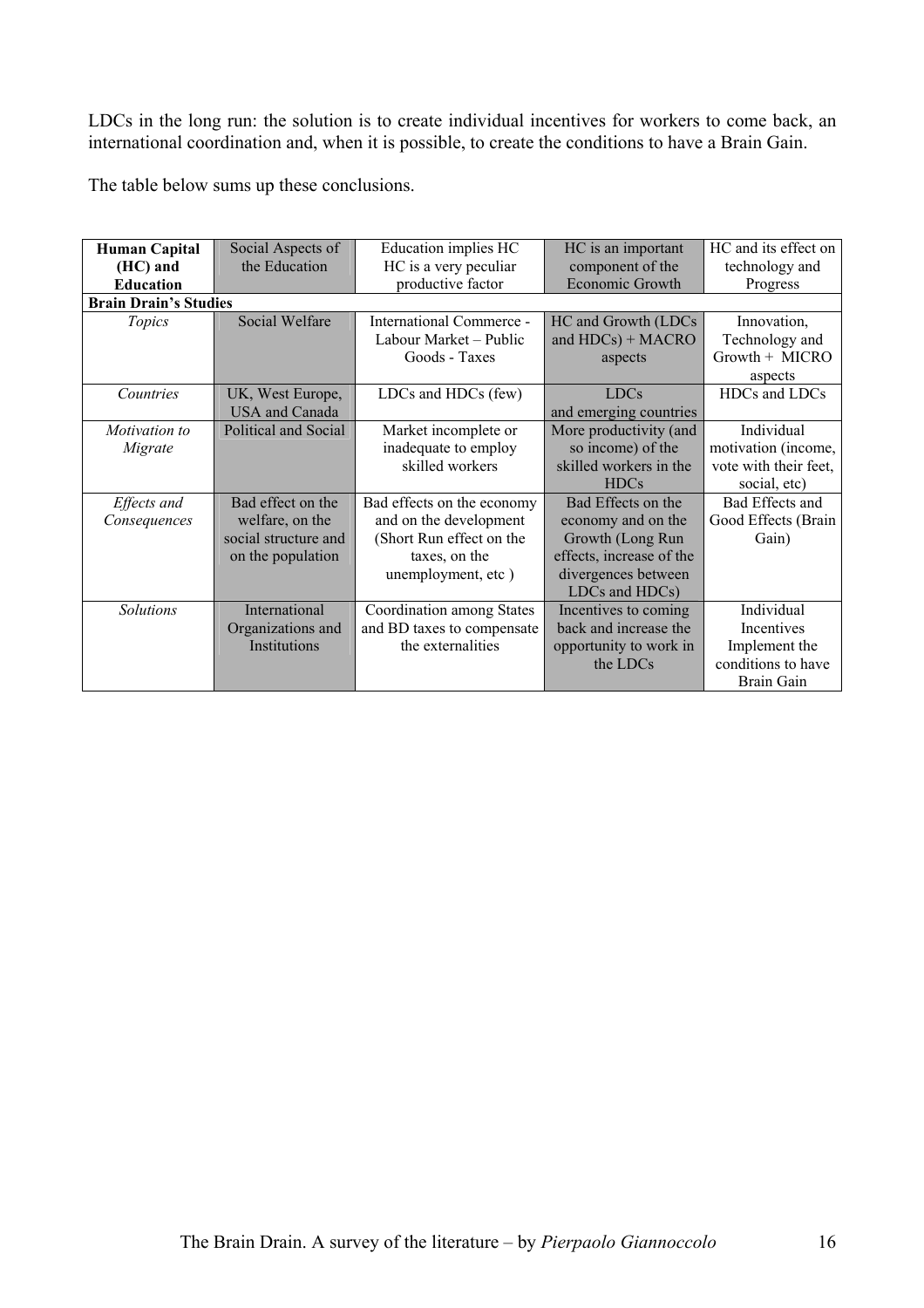# **Appendix**



#### **BD and USA - Figure 1**

#### **BD and USA - Figure 2**

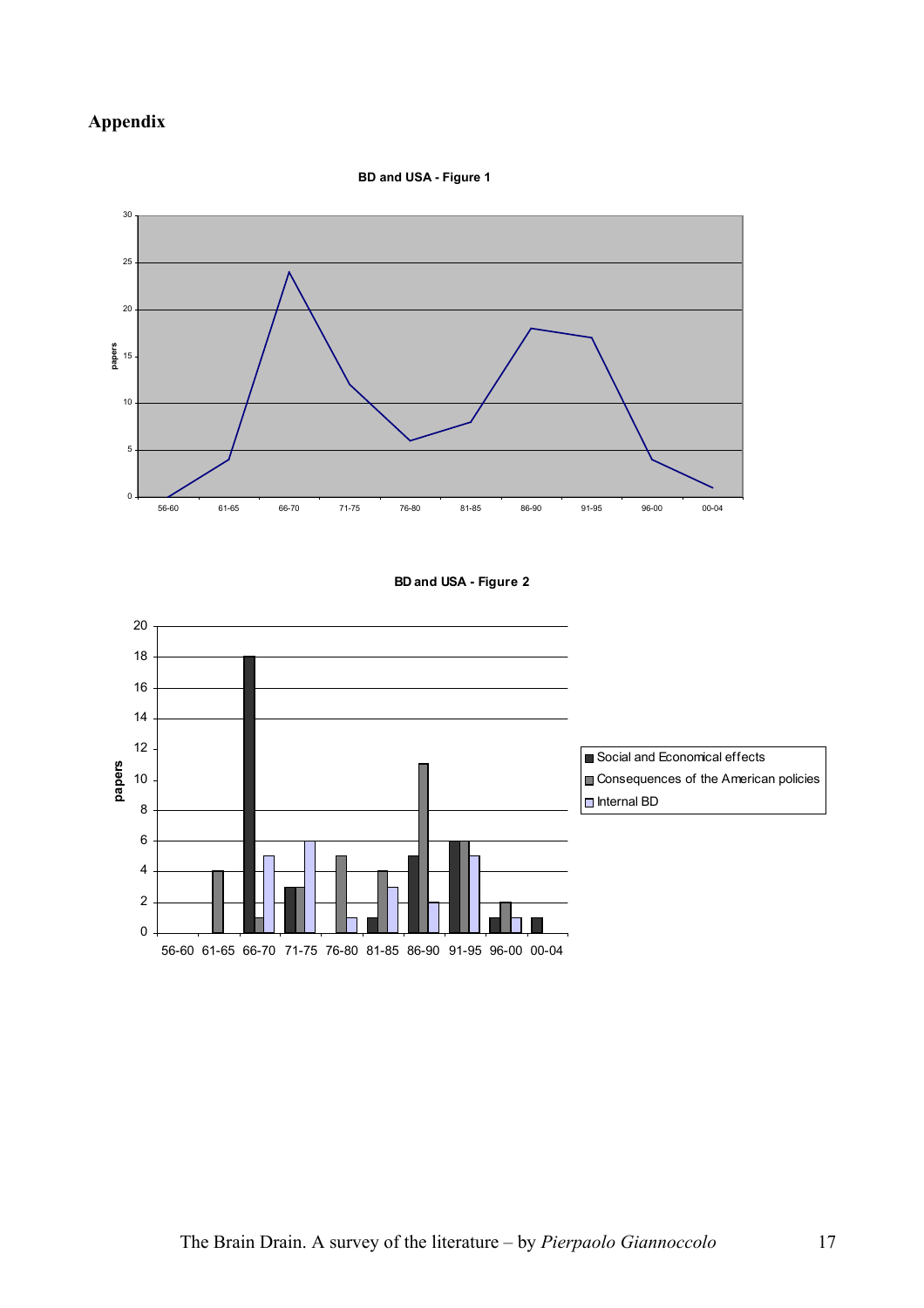#### **BD in the rest of the world - Figure 3**



#### **BD in the rest of the world - Figure 4**



The Brain Drain. A survey of the literature – by *Pierpaolo Giannoccolo* 18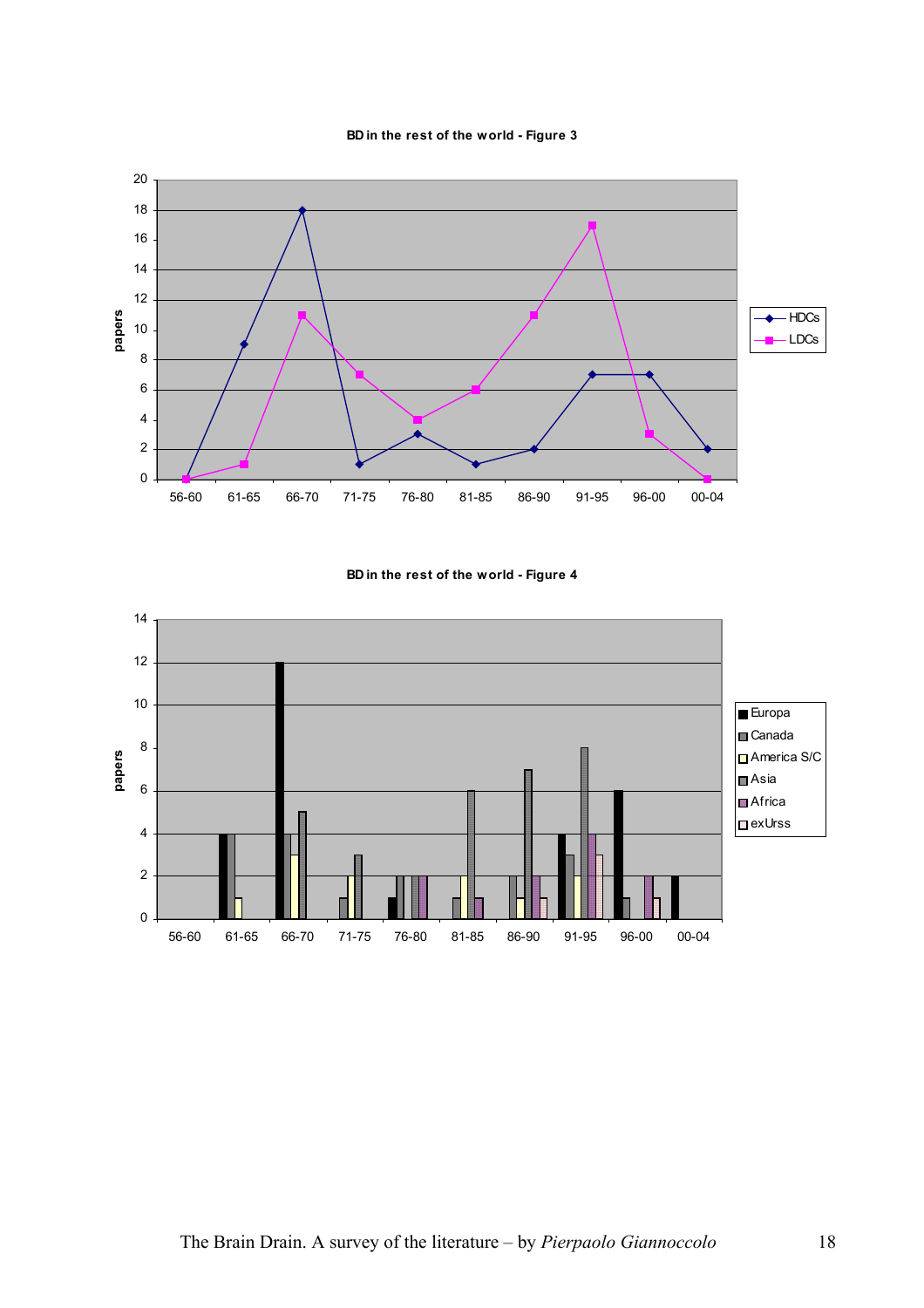



**BD and International Coordination - Figure 6**

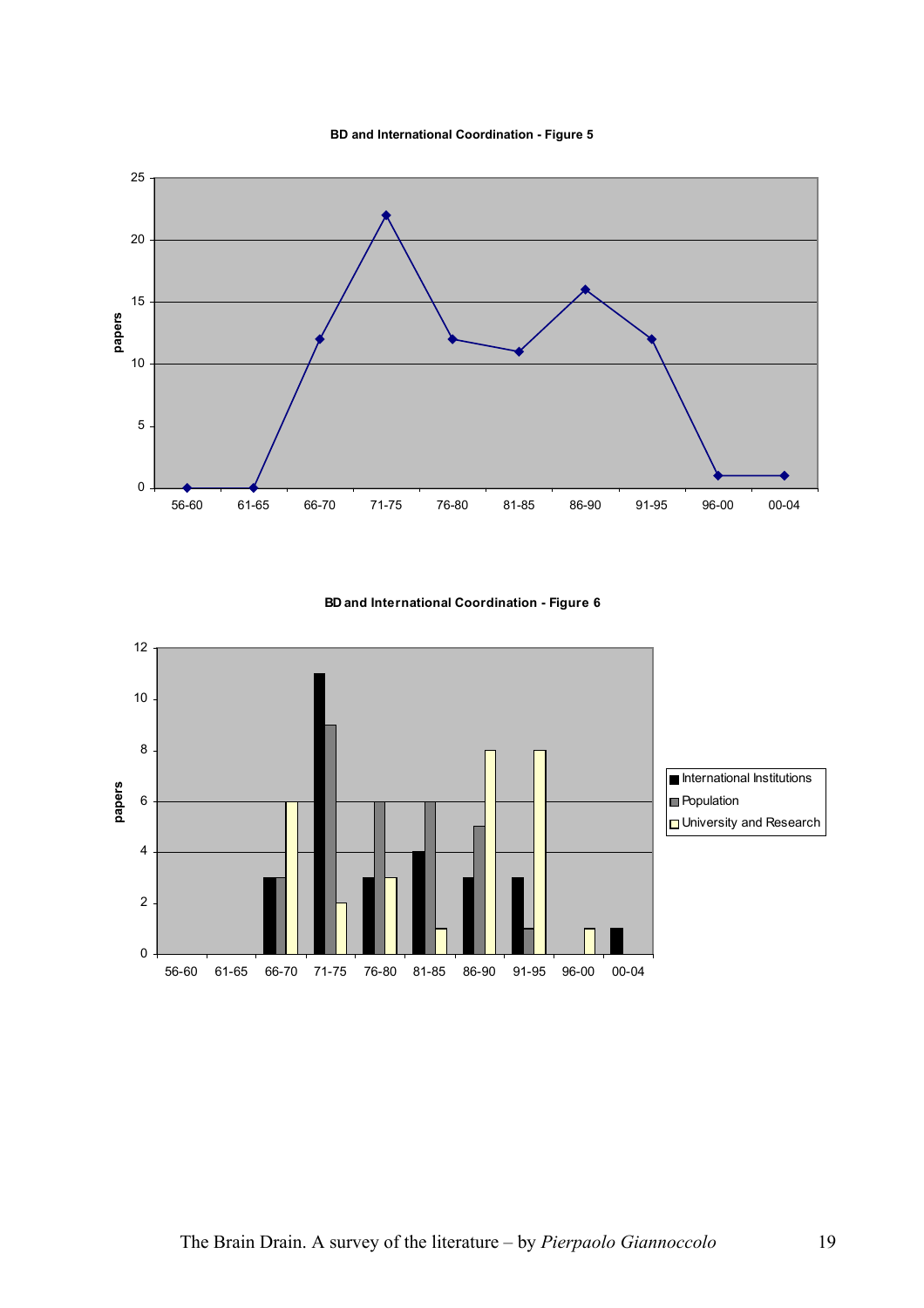**BD's Models - Figure 7**



**BD's Models - Figure 8**

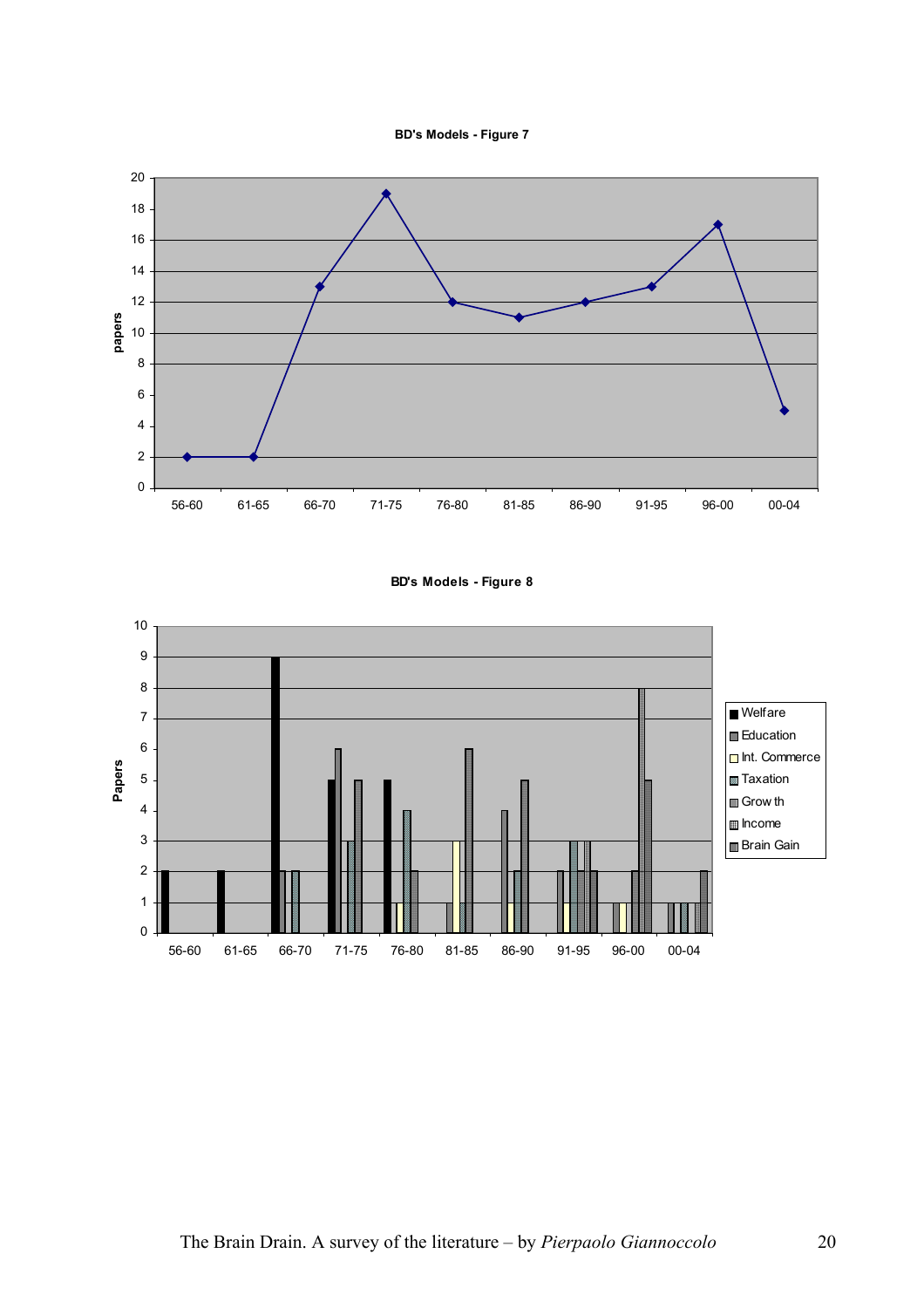#### **REFERENCES**

- 1) Abrokwaa, C. K. (1999), *Africa 2000: What Development Strategy?* Journal of Black Studies, Vol. 29, No. 5, Special Issue: Political Strategies of Democracy and Health Issues and Concerns in Global Africa. pp. 646-668.
- 2) Abu-Rashed, J and Slottje, D.J. (1991) *A Theoretical Analysis of. the Beneficial Effects of the Brain Drain Phenomenon* Cambridge Journal of Economics, 15 (3).
- 3) Acemoglu, D. (1996), *A Microfoundation for Social Increasing Returns in Human Capital Accumulation* The Quarterly Journal of Economics, Vol. 111, No. 3. pp. 779-804.
- 4) Adams E. P. (1990), *Benjamin Banneker Honors College: Gateway to Scientific and Technical Doctorates (in Programs and Application)* Journal of Negro Education, Vol. 59, No. 3. pp. 449-462.
- 5) Adams, W. (ed.), 1968, *The Brain Drain* (NY Macmillan Company).
- 6) Ades, A. and R. Di Tella (1997), *National Champions and Corruption: Some Unpleasant Interventionist Arithmetic* The Economic Journal, Vol. 107, No. 443. pp. 1023-1042.
- 7) Agarwal, V. B. and D. R. Winkler (1985) *United States immigration policy and indirect immigration of professionals.* Economics of Education Review, Volume 4, 1, Pages 1-16 .
- 8) Agarwal, V. B. and G. R. Yochum (1987) *The Eilberg Act, new seed immigration, and professional labor markets*. Economics of Education Review, Volume 6, 3, Pages 275-283
- 9) Akbar, S and Don J. Devoretz (1993) *Canada's demand for Third World highly trained immigrants: 1976–86.* World Development, Volume 21, 1, Pages 177-187
- 10) Allen, H. L. (1991), *The Mobility of Black Collegiate Faculty Revisited: Whatever Happened to the "Brain Drain"?* Journal of Negro Education, Vol. 60, No. 1. pp. 97-109.
- 11) Arum, R (1996) *Do Private Schools Force Public Schools to Compete?* American Sociological Review,61,1,29-46.
- 12) Ayres R. L. (1975), *Development Policy and the Possibility of a "Liveable" Future for Latin America* The American Political Science Review, Vol. 69, No. 2. pp. 507-525.
- 13) Bachner S. (1973), *Black Literature: The Junior Novel in the Classroom-Harlem Summer* Negro American Literature Forum, Vol. 7, No. 1. pp. 26-27+31.
- 14) Bakken B. (1988), *Backwards Reform in Chinese Education (in Studies)* The Australian Journal of Chinese Affairs, No. 19/20. pp. 127-163.
- 15) Balacs, P. and A. Gordon (1975) *Brain drain and income taxation: A UK case study*. World Development, Volume 3, 10, Pages 677-703
- 16) Baldwin, (1970) *Brain Drain or Overflow?* Foreign Affairs, vol 48, 358-372
- 17) Bardhan, P. (1996), *Efficiency, Equity and Poverty Alleviation: Policy Issues in Less Developed Countries (in Policy Forum: Poverty and Development)* The Economic Journal, Vol. 106, No. 438. pp. 1344-1356.
- 18) Barnard G A (1986) *Rescuing Our Manufacturing Industry-Some of the Statistical Problems* Statistician,35,1, 3-16.
- 19) Bauer, T and F Zimmermann (1999) *Assessment of possible migration pressure and its Labor market impact following EU enlargement to Central and Eastern Europe: Part 1.* London HMSO.
- 20) Beauchamp E R(1975) *Griffis in Japan: The Fukui Interlude, 1871* Monumenta Nipponica, 30, 4. 423-452.
- 21) Becker, G S; K M Murphy and R Tamura (1990) *Human Capital, Fertility, and Economic Growth* The Journal of Political Economy, 98,5, Part 2: The Problem of Development: A Conference of the Institute for the Study of Free Enterprise Systems. pp. S12-S37.
- 22) Beijer G (1966) *Selective Migration for and 'Brain Drain' from Latin America'* International Migration 1 (28).
- 23) Beijer G (1969) *BD as a Burden, a Stimulus and a Challenge to European Integration* in 'Population Growth and the Brain Drain' edited by F Bechhofer, University Press Edinburgh.
- 24) Beine, M. ; F. Docquier and H. Rapoport (2001) *Brain drain and economic growth: theory and evidence.* Journal of Development Economics, Volume 64, 1, Pages 275-289
- 25) Bell P. D. (1971), *The Ford Foundation as a Transnational Actor (in Transnational Organizations)* International Organization, Vol. 25, No. 3, Transnational Relations and World Politics. pp. 465-478.
- 26) Bellante, D. (1978) Changes in the migration of human capital and the southern "brain drain": Evidence from the censuses of 1960 and 1970. Journal of Behavioural Economics, Volume 7, 1, Pages 53-77
- 27) Benabou, R. (1993), *Workings of a City: Location, Education, and Production* The Quarterly Journal of Economics, Vol. 108, No. 3. pp. 619-652.
- 28) Benavot, A (1989), *Education, Gender, and Economic Development: A Cross-National Study* Sociology of Education, Vol. 62, No. 1, Special Issue on Gender and Education. pp. 14-32.
- 29) Beng C. S. (1990) *Brain Drain in Singapore: Issues and Prospects* Singapore Economic Review, 35 (2).
- 30) Berelson B (1975) *The World Population Plan of Action: Where Now?* Population and Development Review, 1, 1, pp. 115-146.
- 31) Berelson B (1976), *Social Science Research on Population: A Review* Population and Development Review, 2, 2, pp. 219-266.
- 32) Berry, R. A. and R. Soligo, (1969), *Some welfare effects of international migration* Journal of political economy, 77, 778-794
- 33) Bhagwati, J. (1973) *Education, class structure and income equality*. World Development, Volume 1, 5. Pages 21- 36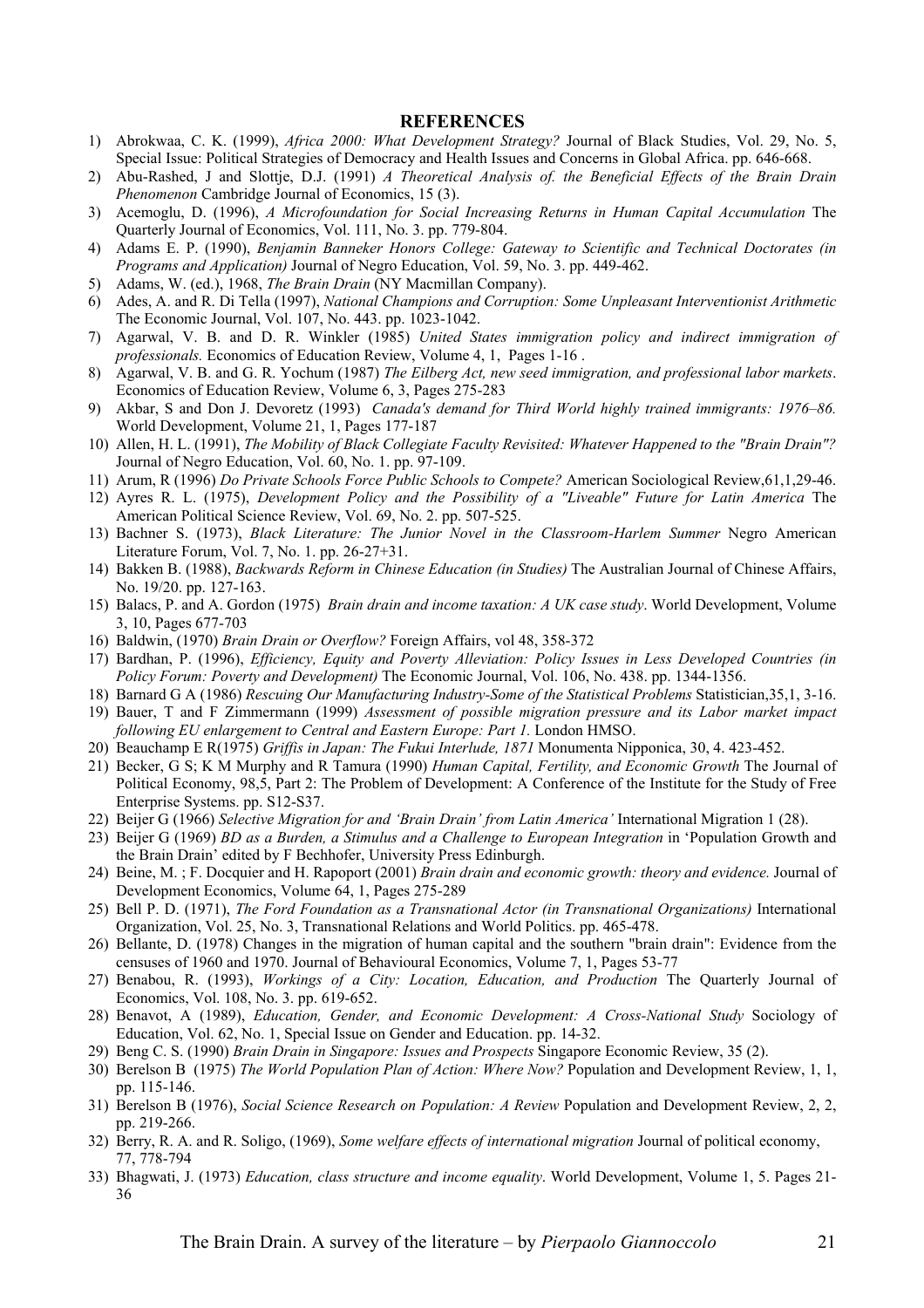- 34) Bhagwati, J. (1979) *International Migration of Highly skilled: economics, Ethics and Taxes*, Third Word Quarterly 1 (3), 17-30.
- 35) Bhagwati, J. (1991), *Economics Beyond the Horizon* The Economic Journal, 101 (404). pp. 9-14.
- 36) Bhagwati, J. (ed.), 1976, *The Brain Drain and taxation II Theory and empirical analysis.* Amsterdam: North Holland.
- 37) Bhagwati, J. and J. D. Wilson ( ed). 1989. *Income Taxation and International Mobility*, Cambridge, MA: Mitt Pres.
- 38) Bhagwati, J. et al. (1975), *The Brain Drain: a Symposium*. J. Development Econ. 2 193-318
- 39) Bhagwati, J. N and K. Hamada, (1974), *The Brain Drain, International Integration of Markets for professionals and Unemployment: A Theoretical Analysis* Journal of Development Economics, 1
- 40) Bhagwati, J. N. ; K.-W. Schatz and K.-Y. Wong (1984) *The West German gastarbeiter system of immigration.*  European Economic Review, Volume 26, 3, Pages 277-294
- 41) Bhagwati, J. N. and D. Rodriguez, (1975), *Welfare-Theoretical Analyses of the Brain Drain*, Journal of development Economics, 2 1961-221.
- 42) Bhagwati, J. N. and K. Hamada (1982) *Tax policy in the presence of emigration.* Journal of Public Economics, Volume 18, 3, Pages 291-317
- 43) Bhagwati, J. N. and M. Patrington ed. (1976) *Taxing the Brain Drain: A proposal*. Amsterdam: North Holland.
- 44) Bhagwati, J. N. and W. Dellafar, (1973), *The Brain Drain and Income taxation* World Development, 1 94-100.
- 45) Bhagwati, J. N; H Wan, Jr. (1979), *The "Stationarity" of Shadow Prices of Factors in Project Evaluation, with and without Distortions* The American Economic Review, 69 (3). pp. 261-273.
- 46) Bird, B. J.; D. N. Allen (1989), *Faculty Entrepreneurship in Research University Environments* Journal of Higher Education, Vol. 60, No. 5. pp. 583-596.
- 47) Black, D ; V Henderson (1999), *A Theory of Urban Growth* The Journal of Political Economy, 107, 2. pp. 252-284.
- 48) *Blacks and Proposition 209: The Beginnings of a Black Brain Drain From the University of California (in News and Views)* The Journal of Blacks in Higher Education, 15. pp. 50-52 (1997).
- 49) Blejer M. I. (1978), *Income Per Capita and the Structure of Industrial Exports: An Empirical Study* The Review of Economics and Statistics, Vol. 60, No. 4. pp. 555-561.
- 50) Blomqvist A. G. (1986), *International Migration of Educated Manpower and Social Rates of Return to Education in LDCS* International Economic Review, Vol. 27, No. 1. pp. 165-174.
- 51) Boadway R. and F. Flatters (1982), *Efficiency and Equalization Payments in a Federal System of Government: A Synthesis and Extension of Recent Results* The Canadian Journal of Economics, Vol. 15, No. 4. pp. 613-633.
- 52) Bodenhofer H-J (1967) *The mobility of labour and the Theory of human capital* The Journal of human resource, 2, 431-448.
- 53) Borjas, G J (1987) *Self-Selection and the Earnings of Immigrants* The American Economic Review, 77, 4, 531-553.
- 54) Boyd M. (1976), *Immigration Policies and Trends: A Comparison of Canada and the United States* Demography, Vol. 13, No. 1. pp. 83-104.
- 55) Brandt W. and R. S. McNamara (1980), *The Brandt Commission's Findings on Population (in Documents)* Population and Development Review, Vol. 6, No. 2. pp. 335-343.
- 56) Brass W. (1974), Perspectives in Population Prediction: Illustrated by the Statistics of England and Wales Journal of the Royal Statistical Society. Series A (General), 137 (4) pp. 532-583.
- 57) Brass W. (ed), 1969 *Population Growth and the Brain Drain* edited by F. Bechhofer, Edinburgh: Ed University Pres
- 58) Bryce-Laporte R. S. (1972), *Black Immigrants: The Experience of Invisibility and Inequality* Journal of Black Studies, Vol. 3, No. 1, Inequality and the Black Experience: Some International Dimensions. pp. 29-56.
- 59) Bucovetsky, S. (2003) *Efficient migration and redistribution* Journal of Public Economics, Volume 87, 11, Pages 2459-2474.
- 60) Buiter, W. H. And K. M. Kletzer (1992) *Fiscal policy coordination as fiscal federalism : Economic integration, public goods and efficiency in growing economies*. European Economic Review, Volume 36, 2-3, Pages 647-653
- 61) Bushnell, P.; Choy. W.K. (2001). *Go west, young man, go west?* Treasury Working Paper 1/7 Wellington.
- 62) Caldwell, J.; P. Caldwell and B. Caldwell (1987), *Anthropology and Demography: The Mutual Reinforcement of Speculation and Research* Current Anthropology, Vol. 28, No. 1. pp. 25-43.
- 63) Carrington, W. J.; E. Detragiache; Tara Vishwanath (1996), *Migration with Endogenous Moving Costs* The American Economic Review, Vol. 86, No. 4. pp. 909-930.
- 64) Cassen R. and T. Dyson (1976), *New Population Projections for India (in Data and Perspectives)* Population and Development Review, Vol. 2, No. 1. pp. 101-136.
- 65) Caves, R. E. (1984), *Harry Johnson as a Social Scientist* The Journal of Political Economy, 92, 4, 642-658.
- 66) *Center for Policy Studies of the Population Council* Population and Development Review, 6, 1. pp. 126-152.
- 67) Chang, R (1995) *Private Investment and Sovereign Debt Negotiations* International Economic Review, 36, 2. pp. 387-405.
- 68) Chau, N H (2001) *Strategic Amnesty and Credible Immigration Reform* Journal of Labor Economics,19,3, 604-634.
- 69) Chen T-J, and H-Y Su (1995) *On the Job Training as a Cause of Brain Drain*. Weltwirtsch Arch., 131 (3), 526-41.
- 70) Cheng, J. Y. S. (1990), *Prospects for Democracy in Hong Kong After the Beijing Massacre* The Australian Journal of Chinese Affairs, No. 23. pp. 161-185.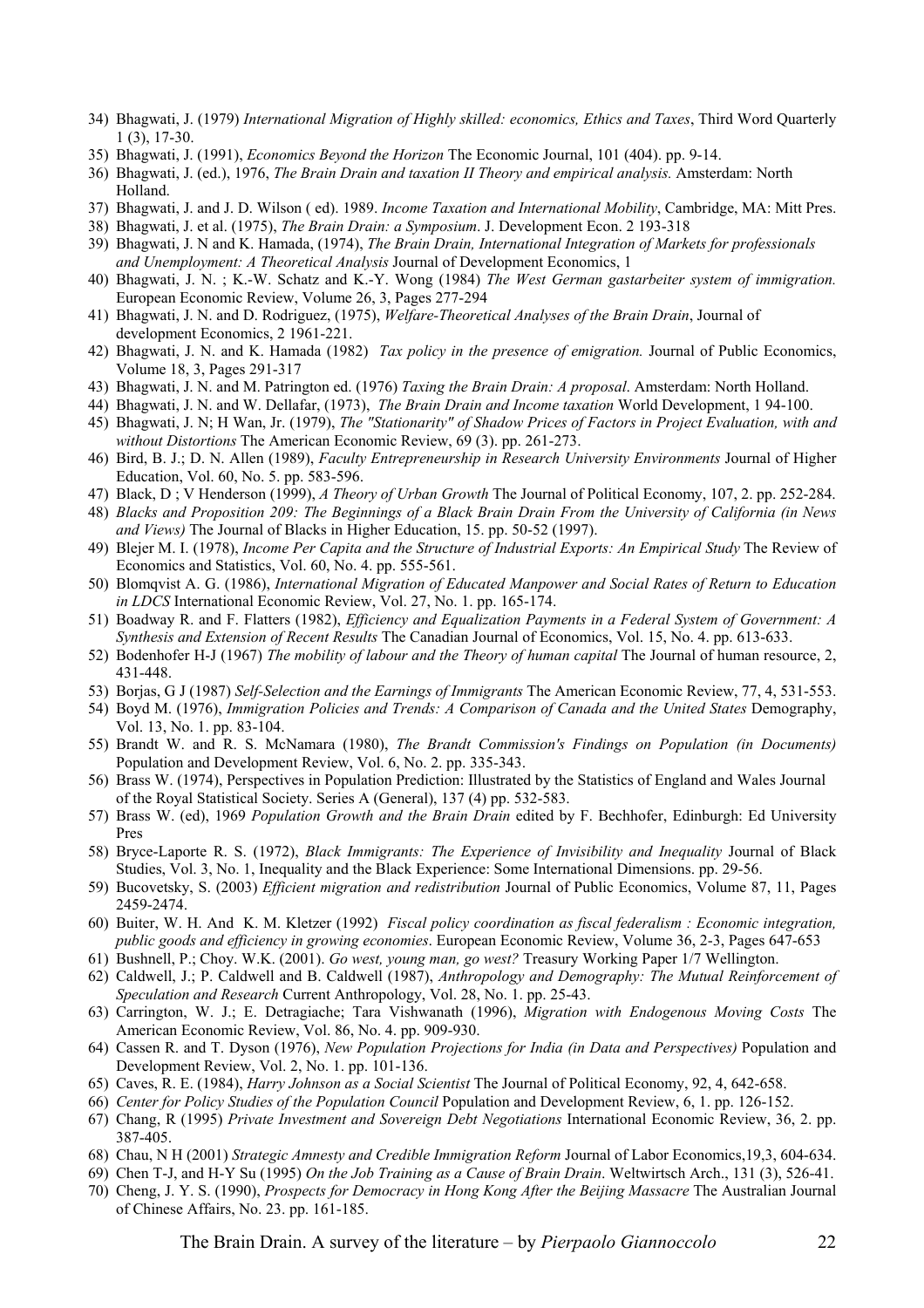- 71) Chiswick, B R (1986a), *Is the New Immigration Less Skilled Than the Old?* Journal of Labor Economics, 4, 2. pp. 168-192.
- 72) Chiswick, B R (1986b), *Comment: [Immigration as a Counter to Below-Replacement Fertility in the United States] (in Consequences)* Population and Development Review, Vol 12, Supplement: Below-Replacement Fertility in Industrial Societies: Causes, Consequences, Policies. pp. 269-270.
- 73) Chiswick, C. U. (1989), *The Impact of Immigration on the Human Capital of Natives* Journal of Labor Economics, Vol. 7, No. 4. pp. 464-486.
- 74) Coleman D A (1993) *Contrasting Age Structures of Western Europe and of Eastern Europe and the Former Soviet Union: Demographic Curiosity or Labor Resource?* Population and Development Review, 19, 3, pp. 523-555.
- 75) Corden W. M. (1984), *Harry Johnson's Contributions to International Trade Theory* The Journal of Political Economy, Vol. 92, No. 4. pp. 567-591.
- 76) Cox R W (1971), *Labor and Transnational Relations (in Issue Areas)* International Organization, Vol. 25, No. 3, Transnational Relations and World Politics. pp. 554-584.
- 77) Cox R W (1979), *Ideologies and the New International Economic Order: Reflections on Some Recent Literature (in Review Essay)* International Organization, Vol. 33, No. 2. pp. 257-302.
- 78) Crafts N F R.; N J Ireland (1976), *A Simulation of the Impact of Changes in Age at Marriage Before and During the Advent of Industrialization in England* Population Studies, Vol. 30, No. 3. pp. 495-510.
- 79) Crouzet F (1971), *The Economic History of Modern Europe (in Economic History: Retrospect and Prospect)* The Journal of Economic History, 31 (1), The Tasks of Economic History. pp. 135-152.
- 80) Dalen van, H. P. (1993) *International migration, economic policy and human capital accumulation : A simulation study.* Economic Modelling, Volume 10, 4 Pages 417-430
- 81) Dauderstädt, M (2001) *Ways, Byways and third ways to a social and democratic Europe*. Eurokolleg 44.
- 82) Davenport, S. (2004) *Panic and panacea: brain drain and science and technology human capital policy*. Research Policy, Volume 33, 4, Pages 617-630
- 83) Davies J B; I Wooton (1992), *Income Inequality and International Migration.* The Economic Journal, 102, 413, pp. 789-802.
- 84) De Seynes, P. (1972) *Prospects for a Future Whole World* International Organization, 26, 1, pp. 1-17.
- 85) Devoretz, D. and D. Maki (1975) *The brain drain and income taxation: Canadian estimates*. World Development, Volume 3, 10, Pages 705-716
- 86) Devoretz, D. and D. Maki (1983). *The immigration of Third World professionals to Canada: 1968–1973* . World Development, Volume 11, 1, Pages 55-64
- 87) Diaz-Alejandro C. F. (1975), *North-South Relations: The Economic Component* International Organization, Vol. 29, No. 1, World Politics and International Economics. pp. 213-241.
- 88) Dittmer L (1981) *The Strategic Triangle: An Elementary Game-Theoretical Analysis* World Politics, 33,4, 485-515.
- 89) Djajic, S. and R. Milbourne (1988) *A general equilibrium model of guest-worker migration : The source-country perspective*. Journal of International Economics, Volume 25, 3-4, Pages 335-351
- 90) Djajic, S. (1985), *Human Capital, Minimum Wage and Unemployment: A Harris-Todaro Model of a Developed Open Economy* Economica, New Series, Vol. 52, No. 208. pp. 491-508.
- 91) Djajic, S. (1989), *Skills and the Pattern of Migration: The Role of Qualitative and Quantitative Restrictions on International Labor Mobility* International Economic Review, Vol. 30, No. 4. pp. 795-809.
- 92) Docquier, F.; Rapoport, H. (1997) *La fuite de Cerveux, una chancepour les pays en developpement?* Meeting of the French Economic Association. Paris, September.
- 93) Dookhan I. (1981), *The Expansion of Higher Educational Opportunities in the United States Virgin Islands* Journal of Negro Education, Vol. 50, No. 1. pp. 15-25.
- 94) Dore R. P. (Winter, 1972-1973), *The Importance of Educational Traditions: Japan and Elsewhere* Pacific Affairs, Vol. 45, No. 4. pp. 491-507.
- 95) Edding F. and H. J. Bodenhofer, (1966) *Communication on movements of intellectuals* Council of Europe, European Population Conference, Strasburg, 1966, CDE . C 33.
- 96) Ehie, I. C.; D. K. Smith Jr. (1994), *OR Utilization in Nigeria: A Sample Survey (in Review Paper)* The Journal of the Operational Research Society, Vol. 45, No. 1. pp. 31-37.
- 97) Ehrenberg, R G (1992) *The Flow of New Doctorates* Journal of Economic Literature, 30, 2, pp. 830-875.
- 98) Elmore, C. J. and R T. Blackburn (1983), *Black and White Faculty in White Research Universities* Journal of Higher Education, Vol. 54, No. 1. pp. 1-15.
- 99) *Emigration of Scientist from the United Kingdom*, Report of Royal Society (London 1963).
- 100) Engerman, S. L.; R. W. Jones (1997), *International Labor Flows and National Wages (in Economic Development and International Trade)* The American Economic Review, Vol. 87, No. 2, Papers and Proceedings of the Hundred and Fourth Annual Meeting of the American Economic Association. pp. 200-204.
- 101) Epstein L. (1974), *Some Economic Effects of Immigration: A General Equilibrium Analysis* The Canadian Journal of Economics, 7, 2, pp. 174-190.
- 102) Espenshade, T. J.and J. J. Minarik (1987), *Demographic Implications of the 1986 US Tax Reform (in Notes and Commentary)* Population and Development Review, Vol. 13, No. 1. pp. 115-127.
- 103) Ethier W J (1985) International Trade and Labor Migration The American Economic Review, 75, 4, 691-707.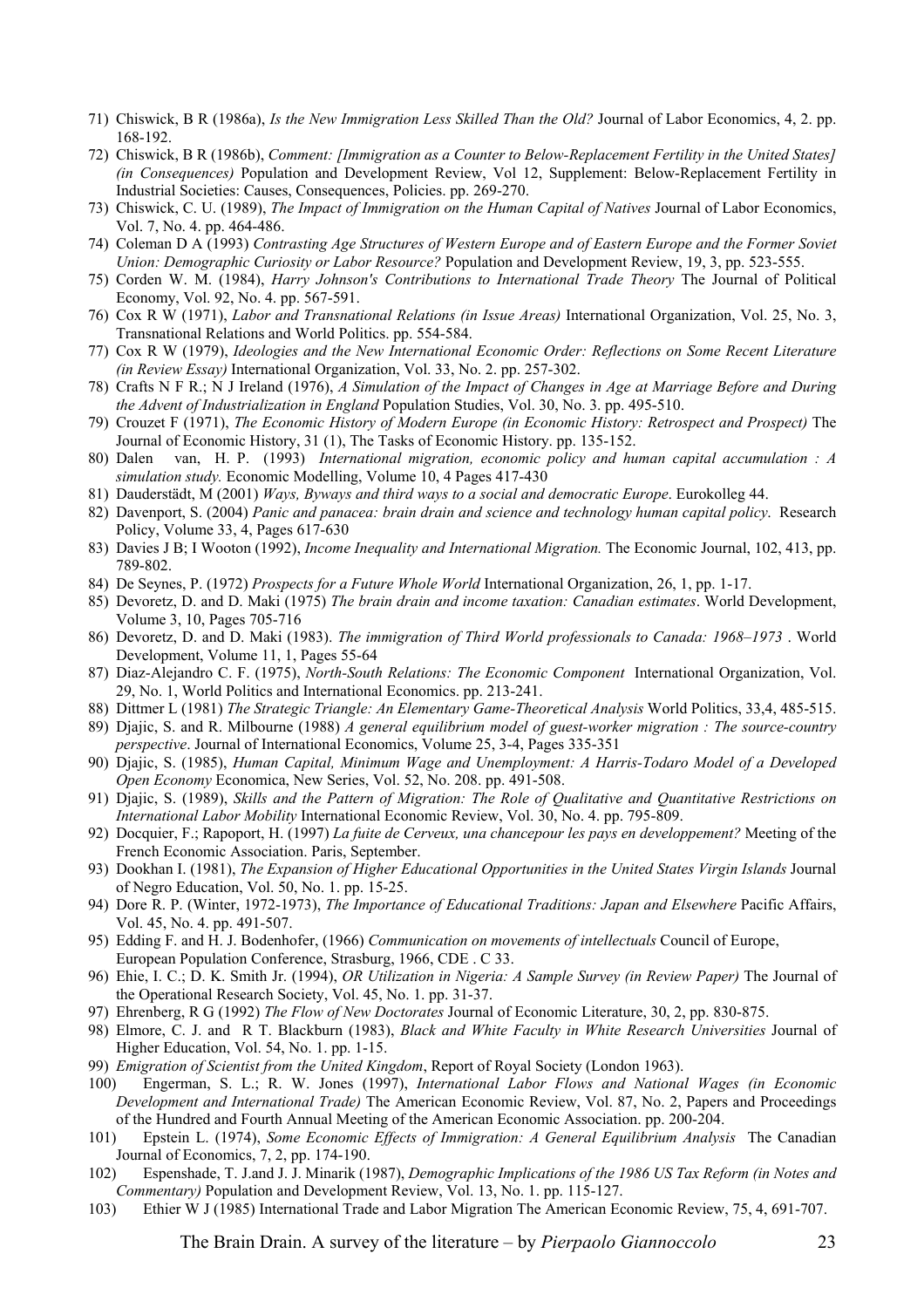- 104) Ethier W J (1986) *Illegal Immigration: The Host-Country Problem* The American Economic Review, 76, 1, 56-71.
- 105) Fahim H. and K. Helmer (1980), *Indigenous Anthropology in Non-Western Countries: A Further Elaboration* Current Anthropology, Vol. 21, No. 5. pp. 644-663.
- 106) Farid S. M. (1974), *On the Tempo of Childbearing in England and Wales* Population Studies, 28, 1, pp. 69-83.
- 107) Field, J. A. (1971), *Transnationalism and the New Tribe (in Transnational Relations: The Nature of the Beast)* International Organization, Vol. 25, No. 3, Transnational Relations and World Politics. pp. 353-372.
- 108) Fisher, I. (1897) *Senses of Capital.* Economic Journal. VII, 199-213.
- 109) Fisher, I. (1927) ed. *The Nature of Capital Income.* London: Macmillan & Co.
- 110) Fogel, W. (1980), *United States Immigration Policy and Unsanctioned Migrants (in Immigration Issues in an Era of Unsanctioned Migration: A Symposium)* Industrial and Labor Relations Review, 33, 3, pp. 295-311.
- 111) Friedman, S. (1973) *The effect of the US Immigration Act of 1965 on the flow of skilled migrants from less developed countries*. World Development, Volume 1, 8, Pages 39-44
- 112) Funkhouser, E (1992) *Migration from Nicaragua: some recent evidence* World Development, Volume 20, 8, Pages 1209-1218
- 113) Geiger, R L. (1990), *Organized Research Units--Their Role in the Development of University Research*, Journal of Higher Education, Vol. 61, No. 1. pp. 1-19.
- 114) Gish, Oscar and Martin Goofrey (1979) *A reappraisal of the Brain Drain. With special reference to the medical profession.* Social Science and Medicine 13C: 1-11.
- 115) Glaser, W. A, (eds 1978) *The Brain Drain: Emigration and Return*
- 116) Glaz'ev, S I and L P Malkov (1992) *The "Brain Drain" and Social Consciousness* Prob. Econ. Transition, 35 (6), pp. 50-54.
- 117) Gmelch, G. (1980), *Return Migration* Annual Review of Anthropology, Vol. 9. pp. 135-159.
- 118) Goldfarb, R.; O. Havrylyshy and S. Mangum (1984) *Can remittances compensate for manpower outflows : The case of Philippine physicians* Journal of Development Economics, Volume 15, 1-3, Pages 1-17
- 119) Goodfriend, Marvin; John McDermott (1998), *Industrial Development and the Convergence Question* The American Economic Review, Vol. 88, No. 5. pp. 1277-1289.
- 120) Gould, D M (1994), *Immigrant Links to the Home Country: Empirical Implications for U.S. Bilateral Trade Flows* The Review of Economics and Statistics, Vol. 76, No. 2. pp. 302-316.
- 121) Greenwood M J (1975), *Research on Internal Migration in the United States: A Survey* Journal of Economic Literature, Vol. 13, No. 2. pp. 397-433.
- 122) Greenwood M J (1983), *Leading Issues of Fact and Theory (in Economics of Mass Migration from Poor to Rich Countries)* The American Economic Review, 73 (2), Papers and Proceedings of the 95th Annual Meeting of the American Economic Association. pp. 173-177.
- 123) Greenwood M J. and J M McDowell (1991) *Differential Economic Opportunity, Transferability of Skills, and Immigration to the United States and Canada* The Review of Economics and Statistics, 73, 4. pp. 612-623.
- 124) Greenwood M J; J M McDowell (1986), *The Factor Market Consequences of U.S. Immigration* Journal of Economic Literature, Vol. 24, No. 4. pp. 1738-1772.
- 125) Griffin, K. (1976) On the emigration of the peasantry. World Development, Volume 4, 5, Pages 353-361
- 126) Grubel, H G and A Scott (1976), *The immigration of scientists and engineers to the United States, 1949-61*, The Journal of political economy, 74, 368-378.
- 127) Grubel, H G and A Scott (1977), ed. *The Brain Drain* Waterloo; sir Wilfrid Laurier University Press.
- 128) Grubel, H G and A D Scott, (1966a), The international flow of Human Capital" American Economic Review, 56, 268-274.
- 129) Grubel, H G and A D Scott (1966b), *The International Flow of Human Capital, the Brain Drain"* American Economic Review, 268-274.
- 130) Haas, E B (1975), *Is there a Hole in the Whole? Knowledge, Technology, Interdependence, and the Construction of International Regimes* International Organization, Vol. 29, No. 3, International Responses to Technology. pp. 827-876.
- 131) Hall M-F (1973), *Population Growth: U.S. and Latin American Views: An Interpretation of the Response of the United States and Latin America to the Latin American Population Growth* Population Studies, 27 (3) 415-429.
- 132) Hamada, K. (1975) *Efficiency, equality, income taxation and the brain drain : A second-best argument*. Journal of Development Economics, Volume 2, 3, Pages 281-287
- 133) Hamada, K. and J. Bhagwati (1975) *Domestic distortions, imperfect information and the brain drain*. Journal of Development Economics, Volume 2, 3, Pages 265-279
- 134) Hamada, K. ed (1977) *Taxing the Brain Drain: a global point of view* The new international order, edited by J. Bhagwati. Cambridge, Mass.: MIT Press
- 135) Hannum, Hurst (1987), *The Strasbourg Declaration on the Right to Leave and Return (in Current Developments)* American Journal of International Law, Vol. 81, No. 2. pp. 432-438.
- 136) Hantke, J. (1983), *The 1982 Session of the UN Sub-Commission on Prevention of Discrimination and Protection of Minorities (in Current Developments)* American Journal of International Law, 77, 3, pp. 651-662.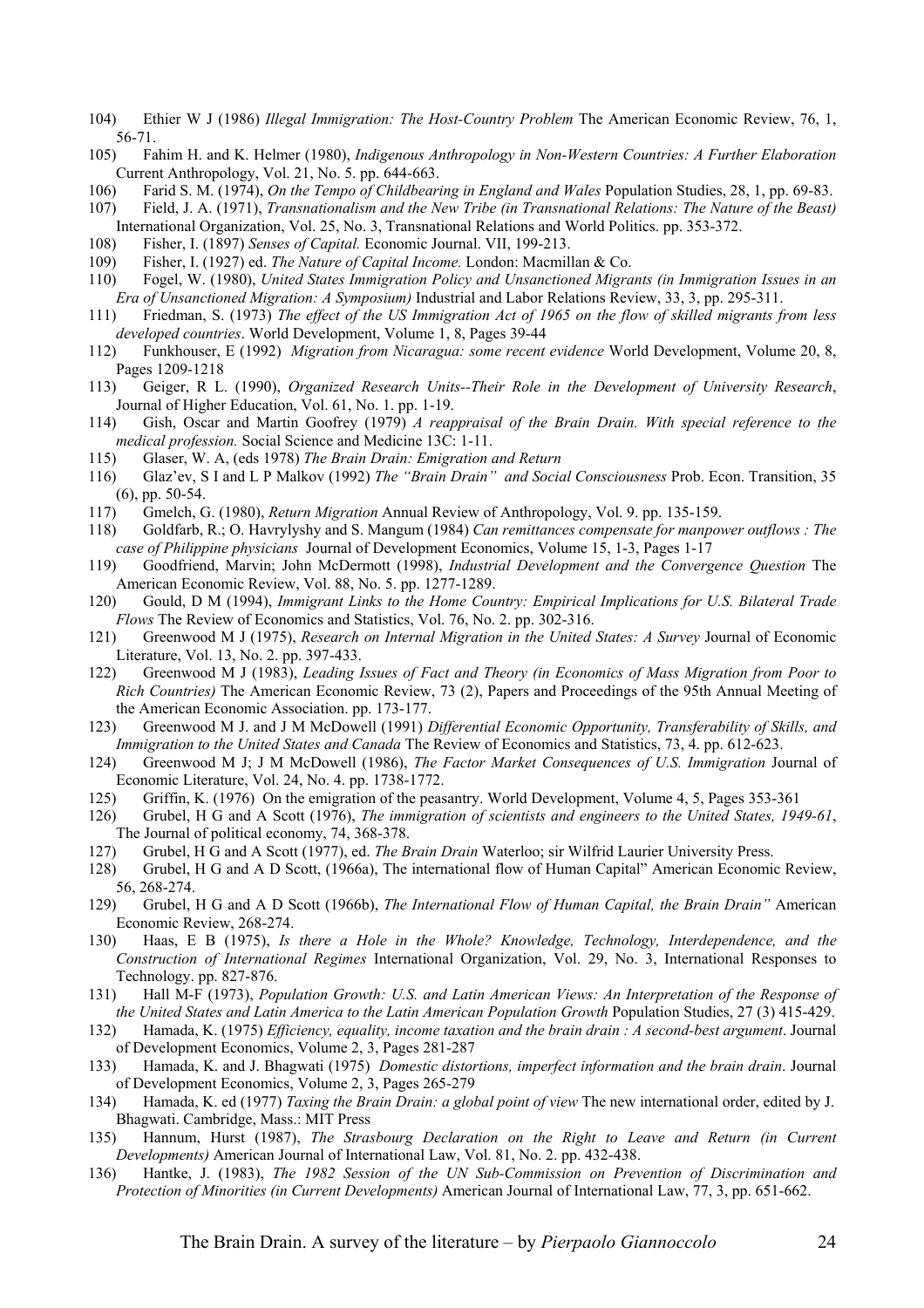- 137) Harberger, A. C. and D. Wall (1984) *Harry G. Johnson as a Development Economist* The Journal of Political Economy, Vol. 92, No. 4. pp. 616-641.
- 138) Hartnett, R. T. (1987), *Has There Been a Graduate Student "Brain Drain" in the Arts and Sciences?* Journal of Higher Education, Vol. 58, No. 5. pp. 562-585.
- 139) Hayhoe, R. (1988), *Shanghai as a Mediator of the Educational Open Door* Pacific Affairs, 61, 2, 253-284.
- 140) Heckman, J.; A. Layne-Farrar and P. Todd (1996), *Human Capital Pricing Equations with an Application to Estimating the Effect of Schooling Quality on Earnings (in Symposium on School Quality and Educational Outcomes)* The Review of Economics and Statistics, Vol. 78, No. 4. pp. 562-610.
- 141) Heilbron J L; D J Kevles (1988), *Science and Technology in U.S. History Textbooks: What's There-and what Ought to be There* Reviews in American History, Vol. 16, No. 2. pp. 173-185.
- 142) Hellerstein, J. K. (1998), *Public Funds, Private Funds, and Medical Innovation: How Managed Care Affects Public Funds for Clinical Research (in What We Get for Health-Care Spending)* The American Economic Review, Vol. 88, No. 2, Papers and Proceedings of the Hundred and Tenth Annual Meeting of the American Economic Association. pp. 112-116.
- 143) Helliwell J F (1999) *Checking the brain drain: evidence and implications.* IRPP Option Politiques.
- 144) Hill, J. K. and J. E. Pearce (1990), *The Incidence of Sanctions Against Employers of Illegal Aliens* The Journal of Political Economy, Vol. 98, No. 1. pp. 28-44.
- 145) Hirschman A. O. (1978), *Exit, Voice, and the State* World Politics, Vol. 31, n 1. pp. 90-107.
- 146) Hirschman A. O.; R. R. Nelson (1976), *Discussion (in Political Economy: Some Uses of the Exit-Voice Approach)* The American Economic Review, Vol. 66, No. 2, Papers and Proceedings of the Eighty-eighth Annual Meeting of the American Economic Association. pp. 386-391.
- 147) Ho S. P. (1975), *Industrialization in Taiwan: Recent Trends and Problems* Pacific Affairs, 48, 1. pp. 27-41.
- 148) Hobcraft, J.; J. Menken and S. Preston (1982), *Age, Period, and Cohort Effects in Demography: A Review (in Current Items)* Population Index, Vol. 48, No. 1. pp. 4-43.
- 149) Hochschild, A. R. (1973), *A Review of Sex Role Research* American Journal of Sociology, Vol. 78, No. 4, Changing Women in a Changing Society. pp. 1011-1029.
- 150) Hoffman A. (Winter, 1995-1996), *The Destruction of Higher Education in Sub-Saharan Africa* The Journal of Blacks in Higher Education, No. 10. pp. 83-87.
- 151) Hogan W. W. (1991), *Economic Reforms in the Sovereign States of the Former Soviet Union (in Symposium on the Soviet Economy after Communism)* Brookings Papers on Economic Activity, 1991, 2. 303-319.
- 152) Holmes J. W. (1974), *Impact of Domestic Political Factors on Canadian-American Relations: Canada (in National Attitudes)* International Organization, Vol. 28, No. 4, Canada and the United States: Transnational and Transgovernmental Relations. pp. 611-635.
- 153) Hooks. G. (1990), *The Rise of the Pentagon and U.S. State Building: The Defense Program as Industrial Policy* American Journal of Sociology, Vol. 96, No. 2. pp. 358-404.
- 154) Huang, W.-C. (1988), *An empirical analysis of foreign student brain drain to the United States*. Economics of Education Review, Volume 7, 2, Pages 231-243
- 155) Hull, C. R. ed. (1899) *The Economic writing of sir William Petty*. 2 vol. Cambridge: Cambridge Univ. press.
- 156) Huntington, S. P. (1988), *One Soul at a Time: Political Science and Political Reform (in Articles)* The American Political Science Review, Vol. 82, No. 1. pp. 3-10.
- 157) Ishikawa, J. (1996), *Scale Economies in Factor Supplies, International Trade, and Migration* The Canadian Journal of Economics, Vol. 29, No. 3. pp. 573-594.
- 158) Johnson H G (1965a) *The economics of Brain Drain* in Sixth seminar on Canadian-American relations, edited by F.J. Boland. Windsor Ontario: The Canadian Case". Minerva 3 (1965): 299-311. **also as** *The technology Gap and the Brain Drain: III* in Defence, Science and Public Policy, edited by Edwin S. Mansfield. NY Norton, 1968 .
- 159) Johnson H G (1965b) *The economics of Brain Drain*: *Correspondence*. Minerva 4: 273-274
- 160) Johnson H G (1965c) *The economics of the Brain Drain: the Canadian case*, Minerva, Review of science, learning and policy, vol III.
- 161) Johnson H G (1969a) *Some Economics Aspects of Brain Drain* with appendix *Note on the effects of migration of professional people on the Welfare of those remaining behind* Pakistan Development review 7: 379-411. **also in** International Monetary System, J. Econ. Studies 2: 3-33. **also in** Pakistan Development, 7:1-28. **also in Italian in** Rivista di Politica Economica, 58 [1968] **also in** International Finance: Selected readings, Edited by R N Cooper Harmondsworth. Penguin.
- 162) Johnson H G (1969b) *The International Circulation of Human Capital: Comment.* Minerva 6: 105-112. **also as** *Criticisms of Thomas's Analysis of Brain Drain* in Economics of Education: Selected readings. Vol 2 Edited by Mark Blaug. Harmondsworth: Penguin.
- 163) Johnson H G (1972) *Labour mobility and the Brain Drain* Paper presented at the International Economic Association Conference, Bled, Yougoslavia, in *The gap between rich and poor Nations* edited by Gustav Ranis, London. Macmillan.
- 164) Johnson H G (1975) *Me and my Brain Drain* Punch, 30. *Inflation Energy and the world economy: prospects for international Cooperation* Pannel statement presented at the quadrangular conference II, Washington.
- 165) Jonas J (1965) *Why doctors emigrate*, Social Commentary, 5.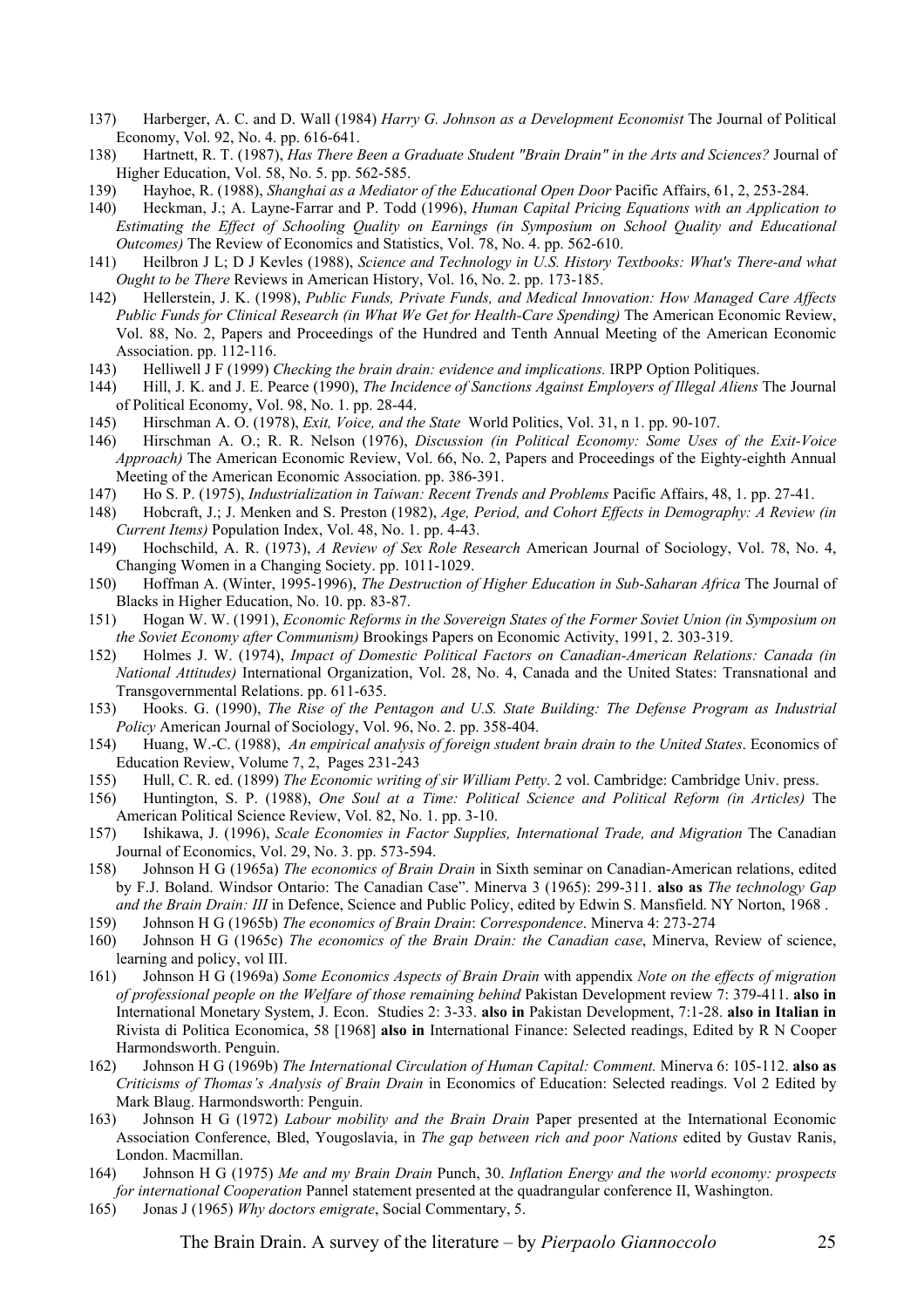- 166) Jordan R S (1976) UNITAR and UN Research (in Comments and Current Views) International Organization, 30, 1, pp. 163-171.
- 167) Jurgens, U ; L Klinzing; L Turner (1993), *The Transformation of Industrial Relations in Eastern Germany* Industrial and Labor Relations Review, Vol. 46, No. 2. pp. 229-244.
- 168) Katz E; O Stark (1984) *Migration and Asymmetric Information: Comment* The American Economic Review, 74, 3, pp. 533-534.
- 169) Katz, E ; O Stark (1987) International Migration Under Asymmetric Information The Economic Journal, 97, 387, pp. 718-726.
- 170) Kay J. A. (1990), *Tax Policy: A Survey* The Economic Journal, Vol. 100, N. 399. pp. 18-75.
- 171) Kearney, Michael (1986), *From the Invisible Hand to Visible Feet: Anthropological Studies of Migration and Development* Annual Review of Anthropology, Vol. 15. pp. 331-361.
- 172) Keely, C. B. (1971), *Effects of the Immigration Act of 1965 on Selected Population Characteristics of Immigrants to the United States* Demography, Vol. 8, No. 2. pp. 157-169.
- 173) Keely, C. B. (1975), *Effects of U. S. Immigration Law on Manpower Characteristics of Immigrants*  Demography, Vol. 12, No. 2. pp. 179-191.
- 174) Keohane, R. O.; J. S. Nye (1974), *Transgovernmental Relations and International Organizations* World Politics, Vol. 27, No. 1. pp. 39-62.
- 175) Kesselman, J (1988) *Policies to stem the BD without Americanising Canada*. Canada Public Policy.
- 176) Khanna, T. ; M. Iansiti (1997), *Firm Asymmetries and Sequential R&D: Theory and Evidence from the Mainframe Computer Industry* Management Science, Vol. 43, No. 4, Frontier Research in Manufacturing and Logistics. pp. 405-421.
- 177) Kindleberger, C. P.(1986), *International Public Goods without International Government* The American Economic Review, Vol. 76, No. 1. pp. 1-13.
- 178) King T (1983) *Immigration from Developing Countries: Some Philosophical Issues* Ethics, 93, 3. pp. 525-536.
- 179) Kitagawa, E M (1977) *On Mortality (in Presidential Address)* Demography, 14 (4) 381-389.
- 180) Kossoudji, S. A. (1989), *Immigrant Worker Assimilation: Is It a Labor Market Phenomenon?* The Journal of Human Resources, Vol. 24, No. 3. pp. 494-527.
- 181) Krieg, R M; C Wheelan (1995), *A Nation Divided by Its Schools* The Journal of Blacks in Higher Education, 7, pp. 81-85.
- 182) Krugman, P. and J N Bhagwati (1976).*The Decision to migrate: a Survey* In The Brain Drain and Taxation, vol 2. Theory and Empirical Analysis. Edited by J N Bhagwati. Amsterdam. North Holland.
- 183) Kuper, A. (1983), *Change of Life at the ASA (in Social Anthropology in the 1980's: A Symposium),* RAIN, No. 56. pp. 10-11.
- 184) Kwok P; H Leland (1982), *An Economic Model of the Brain Drain* The American Economic Review, 72, 1. pp. 91-100.
- 185) Kwok P; H Leland (1984), *Migration and Asymmetric Information: Reply* The American Economic Review, 74, 3. p. 535.
- 186) Laitin D. (1994) *The tower of Babel as a coordination Game: Political linguistic in Ghana*. The American Political Science Review, 88, 3, p 622-634.
- 187) Last J M (1963) *Migration of British Doctors of Australia* Brit. Med. Journal, 2
- 188) Last J M (1969) *International Mobility in the Medical Profession* in 'Population Growth and the Brain Drain' edited by F Bechhofer, University Press Edinburgh.
- 189) Levin, S G; P E Stephan (1991), *Research Productivity Over the Life Cycle: Evidence for Academic Scientists* The American Economic Review, Vol. 81, No. 1. pp. 114-132.
- 190) Lewis J P (1991), *Some Consequences of Giantism: The Case of India* World Politics, 43, 3, pp. 367-389.
- 191) Library of Congress (1974) *Brain Drain: A study of the persistent issue of international scientific mobility* prepared for the sub Committee on National Security Policy and Scientific Developments of the Committee on Foreign Affairs, US house of representatives, Wash. DC
- 192) Lidgard, J.; Gilson , C. (2001) *Return migration of New Zealanders: a profile.* In Proceedings of PANZ Conference, June p 1-20.
- 193) Lien, D. D. (1988) *Appropriate scientific research and brain drain : A simple model*. Journal of Development Economics, Volume 29, 1, Pages 77-87.
- 194) Lien, D. D. (1988) *Asymmetric information and multi-stage brain drain* Economics Letters, Volume 23, 3, Pages 305-309
- 195) Lien, D. D. (1988) *Economic analysis of brain drain.* Journal of Development Economics, Volume 25, 1, Pages 33-43
- 196) Lipset, S M (1993), *Culture and Economic Behavior: A Commentary* Journal of Labor Economics, 11 (1), Part 2: U.S. and Canadian Income Maintenance Programs. pp. S330-S347.
- 197) List, F. (1928) ed. *The Nation system of political economy*. Translated by Sampson S. Lloyd. New York: Longmans, Green & Co.
- 198) Longawa V M (1984) *Harry G. Johnson: A Bibliography* The Journal of Political Economy, 92, 4, 659-711.
- 199) Lucas, R. (1987), *Emigration to South Africa's Mines* The American Economic Review, 77, 3, 313-330.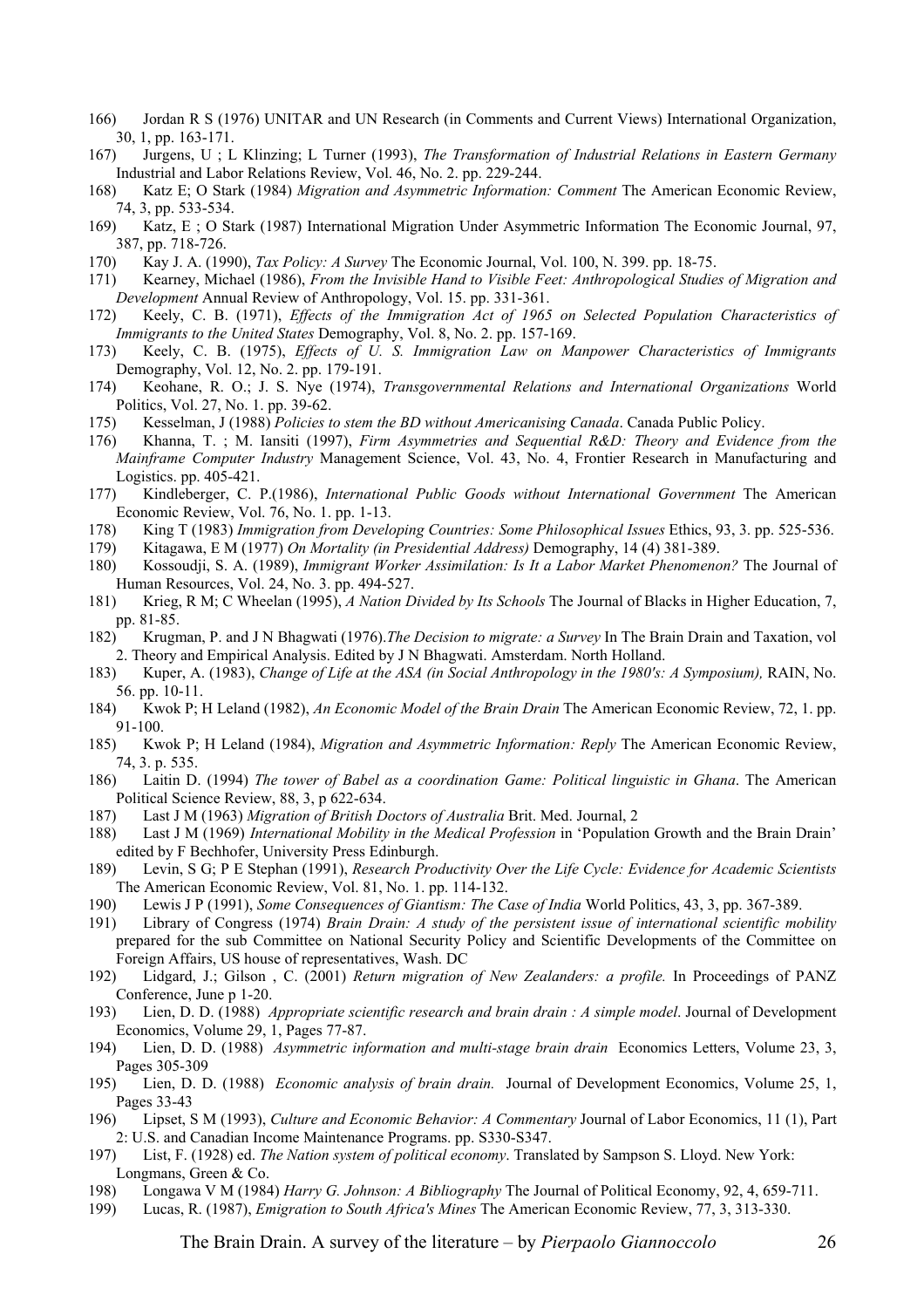- 200) Lucas, R. (1988), *On mechanics of economic development* Journal of Monetary Economics, 22, 3-42.
- 201) Lucas, R. (1975) *The supply-of-immigrants function and taxation of immigrant's incomes : An econometric analysis*. Journal of Development Economics, Volume 2, 3, Pages 289-308
- 202) Lund, Erik (1998), *The Industrial History of Strategy: Reevaluating the Wartime Record of the British Aviation Industry in Comparative Perspective, 1919-1945* The Journal of Military History, Vol. 62, No. 1. pp. 75-99.
- 203) Lundahl, M. (1985) *Brain drain, illegal migration and capital exports from less developed economies : A neoclassical approach*. Economics Letters, Volume 17, 3, Pages 277-280
- 204) Lundberg, Shelly; Richard Startz, (1998), *On the Persistence of Racial Inequality* Journal of Labor Economics, Vol. 16, No. 2. pp. 292-323.
- 205) Lyons J E ( 1974), *A Survey of Black Connecticut High School Graduates Attending Out-of-State Colleges and Universities* Journal of Negro Education, Vol. 43, No. 4. pp. 506-511.
- 206) Ma, Shu-Yun (1993), *The Exit, Voice, and Struggle to Return of Chinese Political Exiles* Pacific Affairs, Vol. 66, No. 3. pp. 368-385.
- 207) MacNeill, I (1993), *A Conversation with David J. Finney* Statistical Science, 8, (2) 187-201.
- 208) Madhavan M. C. (1985), *Indian Emigrants: Numbers, Characteristics, and Economic Impact* Population and Development Review, Vol. 11, No. 3. pp. 457-481.
- 209) Malecki , E. J. (1981) *Science, technology, and regional economic development: Review and prospects.*  Research Policy, Volume 10, 4, Pages 312-334
- 210) Malek, M. (1991) *The impact of Iran's islamic revolution on health personnel policy*. World Development, Volume 19, 8, Pages 1045-1054
- 211) Markusen, J. R. (1988), *Production, Trade, and Migration with Differentiated, Skilled Workers* The Canadian Journal of Economics, Vol. 21, No. 3. pp. 492-506.
- 212) Marshall, A. (1959) ed. *Principles of Economics.* New York: Macmillan Co.
- 213) Matthews, B. (1995), *University Education in Sri Lanka in Context: Consequences of Deteriorating Standards* Pacific Affairs, Vol. 68, No. 1. pp. 77-94.
- 214) McCain J A (1979) *Higher Education in Ghana: Implications for the Future* Journal of Black Studies, 10, 1, pp. 60-68.
- 215) McCain J A (1980) *National Development and Higher Education in Ghana* Journal of Negro Education, 49, 1. pp. 91-96.
- 216) McCulloch R and J Yellen, (1975) *Consequences of a tax on the Brain Drain for unemployment and Income Inequality in LDCs* Journal of Development Economics, 2 249-264.
- 217) McCulloch R; J Yellen (1977) *Factor Mobility, Regional Development, and the Distribution of Income* The Journal of Political Economy, Vol. 85, No. 1. pp. 79-96.
- 218) McDougall, W. A. (1982), *Technocracy and Statecraft in the Space Age--Toward the History of a Saltation* The American Historical Review, Vol. 87, No. 4. pp. 1010-1040.
- 219) McNicoll, G. (1984), *Consequences of Rapid Population Growth: An Overview and Assessment* Population and Development Review, Vol. 10, No. 2. pp. 177-240.
- 220) Mejia et al. Ed (1979) *Physician and Nurse Migration : Analysis and policy implication.* Geneva: World Health Organization. 476 pp
- 221) Meron T (1976) *Staff of the United Nations Secretariat: Problems and Directions* American Journal of International Law, 70, 4, pp. 659-693.
- 222) Meyer J W (1977) *The Effects of Education as an Institution* American Journal of Sociology, 83, 1, pp. 55-77.
- 223) Mick, S S (1987), *Sector Theory, Stratification, and Health Policy: Foreign and U.S. Medical Graduates in Medical Practice* Journal of Health and Social Behavior, 28 (1) 74-88.
- 224) Mill, J. S. (1909) ed. *Principles of Political Economy.* New York: Longmans, Green & Co.
- 225) Miller, C. L. (1981), *Higher Education for Black Americans: Problems and Issues* Journal of Negro Education, Vol. 50, No. 3, The Higher Education of Blacks in a Changing, Pluralistic Society. pp. 208-223.
- 226) Mills, W deB. (1986) *Gorbachev and the Future of Sino-Soviet Relations* Political Science Quarterly, 101, 4, pp. 535-557.
- 227) Miro C A and J. E. Potter (1980), *Social Science and Development Policy: The Potential Impact of Population Research* Population and Development Review, 6, 3, pp. 421-440.
- 228) Miyagiwa, K (1989), *Human Capital and Economic Growth in a Minimum-Wage Economy* International Economic Review, Vol. 30, No. 1. pp. 187-202.
- 229) Miyagiwa, K (1991), *Scale Economies in Education and the Brain Drain Problem* International Economic Review, 32, 3, pp. 743-759.
- 230) Mohan, L. and A. S. Bean (1976), *Operational Research in India: An Evaluation of the Current State of the Art vis-a-vis Potential (in General Papers)* Operational Research Quarterly (1970-1977), 27, 3, Part 1, 547-565.
- 231) Mommsen K G (1973) *Professionalism and the Racial Context of Career Patterns Among Black American Doctorates: A Note on the "Brain Drain" Hypothesis* Journal of Negro Education, Vol. 42, No. 2. pp. 191-204.
- 232) Mommsen K G (1974) *Black Ph.D.s in the Academic Marketplace: Supply, Demand, and Price* Journal of Higher Education, 45, 4, pp. 253-267.
- 233) Morauta L (1979) *Indigenous Anthropology in Papua New Guinea* Current Anthropology, 20, 3, pp. 561-576.

The Brain Drain. A survey of the literature – by *Pierpaolo Giannoccolo* 27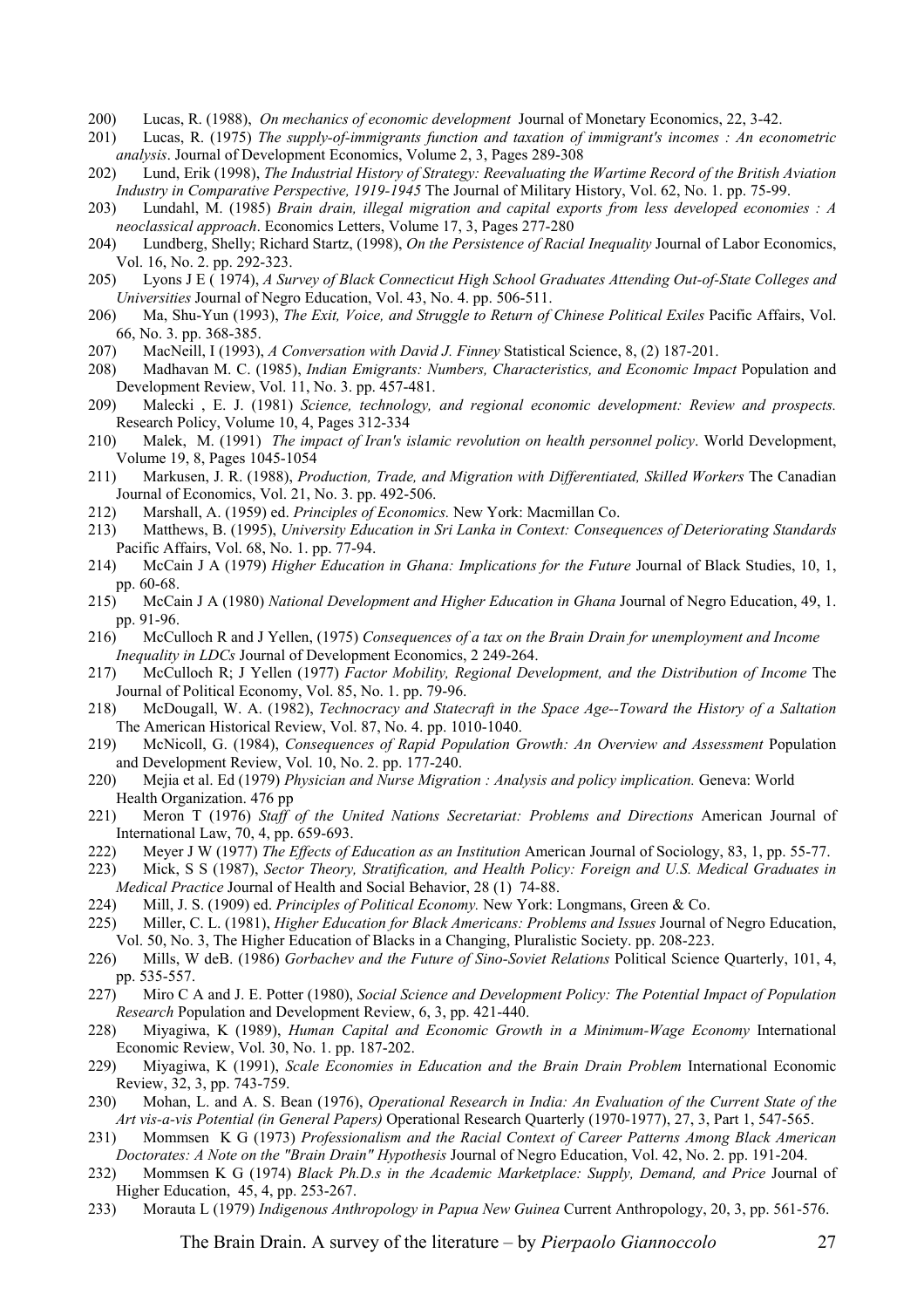- 234) Moravcsik, M. J. and S. G. Gibson (1979) *The dynamics of scientific manpower and output*. Research Policy, Volume 8, 1, Pages 26-45
- 235) Morris, E. W., (1972), *The Contemporary Negro College and the Brain Drain*, Journal of Negro Education, Vol. 41, No. 4. pp. 309-319.
- 236) Mountford, A. (1997) *Can a brain drain be good for growth in the source economy?* Journal of Development Economics, Volume 53, 2, Pages 287-303
- 237) Mushkin, S. J. (1962) ed. *Economics of Higher Education*. Washington: Government printing office.
- 238) Nafziger, J. A. R. (1983), *The General Admission of Aliens under International Law* American Journal of International Law, 77, 4.,pp. 804-847.
- 239) Nett, R. (1971), *The Civil Right We Are Not Ready For: The Right of Free Movement of People on the Face of the Earth* Ethics, Vol. 81, No. 3. pp. 212-227.
- 240) Nhundu, T J (1992), *A Decade of Educational Expansion in Zimbabwe: Causes, Consequences, and Policy Contradictions* Journal of Negro Education, 61 (1). pp. 78-98.
- 241) Nye J S, Jr. and R. O. Keohane (1971), Transnational Relations and World Politics: A Conclusion (in Toward Peace and Justice?) International Organization, 25, 3, Transnational Relations and World Politics. pp. 721-748.
- 242) Oberschall, A. (1996), *The Great Transition: China, Hungary, and Sociology Exit Socialism Into the Market (in Symposium on Market Transition)* American Journal of Sociology, Vol. 101, No. 4. pp. 1028-1041.
- 243) O'Hearn, D (1994), *Innovation and the World-System Hierarchy: British Subjugation of the Irish Cotton Industry, 1780-1830* American Journal of Sociology, Vol. 100, No. 3. pp. 587-621.
- 244) Oldman, O. and R. Pomp (1975) *The brain drain: A tax analysis of the Bhagwati proposal*. World Development, Volume 3, 10, Pages 751-763
- 245) O'Rourke K (1992) *Why Ireland Emigrated: A Positive Theory of Factor Flows* Oxford Economic Papers, 44, 2.,pp. 322-340.
- 246) Oteiza, Enrique, (1965), *Emigration of engineers from Argentina: A case of Latin American "Brain Drain",* International Labor Review, 92, 6.
- 247) Palfreeman A C (1974), *Non-White Immigration to Australia* Pacific Affairs, 47(3) 344-357.
- 248) Palley D B (1976) *Resolving the Nonresident Student Problem: Two Federal Proposals* Journal of Higher Education, V47, 1, pp. 1-31.
- 249) Partington, M. (1975) *The brain drain tax proposal: A lawyer's view*. World Development, Volume 3, 10, Pages 717-749
- 250) Pastor Robert A. (1974), *The Platonic Acorn: A Case Study of the United Nations Volunteers* International Organization, Vol. 28, No. 3. pp. 375-397.
- 251) Patinkin, Don *A 'Nationalist' Model* in W. Adams ed. *The Brain drain*, NY, Macmillan.
- 252) Streeten, P. (1974) *The limits of development research.* World Development, 2, 10-12, Oct. Pages 11-34
- 253) Pavitt, K. (1973), *Technology, International Competition, and Economic Growth: Some Lessons and Perspectives* World Politics, Vol. 25, No. 2. pp. 183-205.
- 254) Pedraza, S (1991) *Women and Migration: The Social Consequences of Gender* Annual Review of Sociology, 17, pp. 303-325.
- 255) Penaloza, L. (1994), *Atravesando Fronteras/Border Crossings: A Critical Ethnographic Exploration of the Consumer Acculturation of Mexican Immigrants* The Journal of Consumer Research, 21, 1, pp. 32-54.
- 256) Perri, T. J. (1985) *Wage prospects and the existence of job queues when the wage is a sorting device.*  Economics Letters, Volume 17, 1-2, Pages 157-159 .
- 257) Petersen W. (1978), *International Migration* Annual Review of Sociology, 4. pp. 533-575.
- 258) Pierre P. A. and E. P. Adams (1987) *Combating Minority Brain Drain* Educational Record 68 (2): 48-53.
- 259) Ponder, H et alia. (1994), *How I Would Spend a \$30 Million Grant for African-American Higher Education* The Journal of Blacks in Higher Education, 3, pp. 86-91.
- 260) *Population and the World Employment Conference (in Notes and Commentary) DH* Population and Development Review, Vol. 2, No. 3/4. pp. 502-505, (1976).
- 261) *Population Brief: Latin America (in Data and Perspectives),* (1980).
- 262) Portes, A. (1976) *Determinants of the Brain Drain*. In Kubat, D. (ed) *The Politics of the Return: International Return Migration in Europe.* Centre for Migration Studies New York, pp. 269-275.
- 263) Portes, A. and A. Stepick (1985), *Unwelcome Immigrants: The Labor Market Experiences of 1980 (Mariel) Cuban and Haitian Refugees in South Florida* American Sociological Review, 50, 4, pp. 493-514.
- 264) *President Swygert Takes the Helm at Howard University (in News and Views)* The Journal of Blacks in Higher Education, No. 8.), pp. 32-34, (1995).
- 265) *Program of Action of the 1994 International Conference on Population and Development (Chapters IX-XVI) (in Documents)* Population and Development Review, Vol. 21, No. 2. pp. 437-461 (1995).
- 266) Psacharopoulos, G. (1975) *Estimating some key parameters in the brain drain taxation model*. Journal of Development Economics, Volume 2, 3, Pages 309-318
- 267) Quah, S. R (1989), *The Social Position and Internal Organization of the Medical Profession in the Third World: The Case of Singapore* Journal of Health and Social Behavior, 30 ( 4), Theme: Sociological Studies of Third World Health and Health Care. pp. 450-466.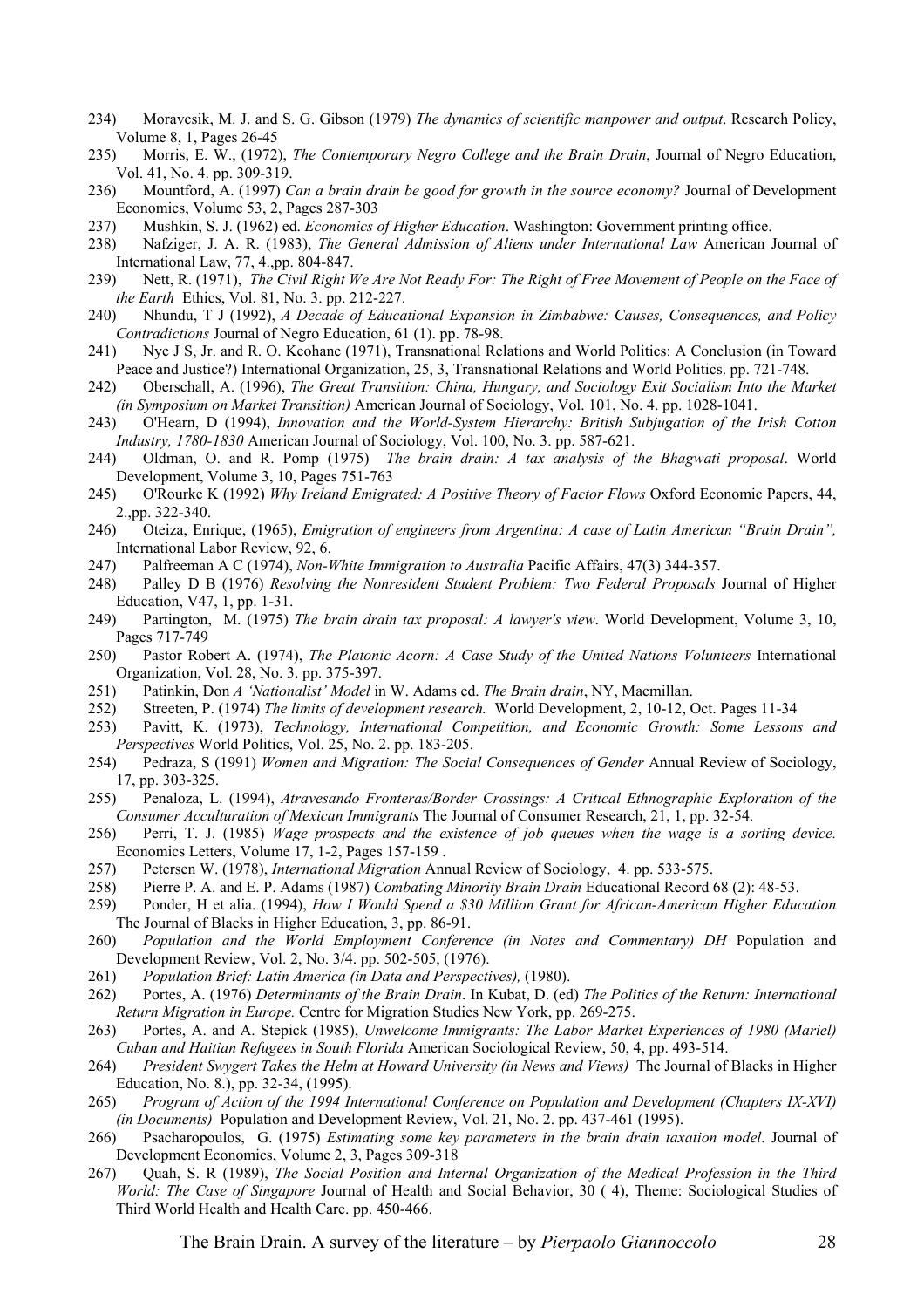- 268) Radhakrishnan, R. (1993), *Postcoloniality and The Boundaries of Identity* Callaloo, Vol. 16, No. 4, On "Post-Colonial Discourse": A Special Issue. pp. 750-771.
- 269) Rauch, J. E. (1991), *Reconciling the Pattern of Trade with the Pattern of Migration.* The American Economic Review, 81, 4, pp. 775-796.
- 270) Reichlin, P. and A. Rustichini (1998) *Diverging patterns with endogenous labor migration* Journal of Economic Dynamics and Control, Volume 22, Issue 5, May 1998, Pages 703-728
- 271) Reubens, E. P. (1983), *International Migration Models and Policies (in Economics of Mass Migration from Poor to Rich Countries)* The American Economic Review, Vol. 73, No. 2, Papers and Proceedings of the Ninety-Fifth Annual Meeting of the American Economic Association. pp. 178-182.
- 272) Reynolds C W; R K McCleery (1988) *The Political Economy of Immigration Law: Impact of Simpson-Rodino on the United States and Mexico (in Symposia: Immigration)* The Journal of Economic Perspectives, 2, 3, 117-131.
- 273) Rhoades R. E. (1977), *Intra-European Migration and Development in the Mediterranean Basin (in Research Conclusions)* Current Anthropology, Vol. 18, No. 3. pp. 539-540.
- 274) Rhode B. (1991) *East-West migration / Brain Drain cost*. Social Sciences, Brussels EC commission.
- 275) Rivera-Batiz, F. L. (1983) *International migration, non-traded goods and economic welfare in the source country.* Journal of Development Economics, Volume 11, 1, Pages 81-90
- 276) Rivera-Batiz, F. L. (1983*) The service sector, monopolistic competition and the impact of emigration*. Economics Letters, Volume 12, 3-4, Pages 327-332
- 277) Robinson, E. H. (1974), *The Early Diffusion of Steam Power* The Journal of Economic History, Vol. 34, No. 1, The Tasks of Economic History. pp. 91-107.
- 278) Rodriguez, C. A. (1975a) *On the welfare aspects of international migration* JPE 83, 1065-72
- 279) Rodriquez, C. A. (1975b) *Brain Drain and economic growth : a dynamic model*. Journal of development in economics, 2. 223-247
- 280) Romans T. (1974): *Benefits and Burdens of Migration (with special reference to the Brain Drain)* Southern Econ J. 40 447-55.
- 281) Romer, P M (1986) *Increasing Returns and Long-Run Growth* The Journal of Political Economy, 94, 5, 1002- 1037.
- 282) Romer, P M (1987) *Growth based on increasing returns due to specialization* American Economic review, 77, p 56-62.
- 283) Romer, P M. (1990) *Endogenous technological change*, Journal of Political economy, 98, p 71-108.
- 284) Roscher, W G F (1878) ed. *Principles of Political Economy*. Translated by JJ Lalor. Chicago: Callaghan & Co.
- 285) Rostow W. W. (1985a), *Is There Need for Economic Leadership?: Japanese or U.S.? (in The Pacific Challenge For World Economic Leadership)* The American Economic Review, Vol. 75, No. 2, Papers and Proceedings of the Ninety-Seventh Annual Meeting of the American Economic Association. pp. 285-291.
- 286) Rostow W. W. (1985b), *The World Economy Since 1945: A Stylized Historical Analysis* The Economic History Review, New Series, Vol. 38, No. 2. pp. 252-275.
- 287) Ruggie, J G (1972), *Collective Goods and Future International Collaboration* The American Political Science Review, Vol. 66, No. 3. pp. 874-893.
- 288) Said, E. W. (1991), *Identity, Authority, and Freedom: The Potentate and the Traveler (in Positions)* Transition, No. 54. pp. 4-18.
- 289) Salt, J C, (1997) *International movements of the highly skilled.* OECD Occasional Papers 3.
- 290) Salt J C, (2001) *Current Trends in International Migration in Europe.* CDMG, 33.
- 291) Salt J C et alia (1999). *Assessment of possible migration pressure and its Labour market impact following EU enlargement to Central and Eastern Europe: part II*, London HMSO.
- 292) Sathyamurthy T. V. (1973), *Social Anthropology in the Political Study of New Nation-States* Current Anthropology, Vol. 14, No. 5. pp. 557-579.
- 293) Sauvy, A (1966) *The Population Situation in Europe* Address to the opening sitting on the European Population Conference, Strasburg, Doc. CDE (66) 5/3.
- 294) Say, J-B. (1821) ed. *A treatise on Political Economy.* Vol I Translated by C. R. Prinsep. Boston: Wells & Lilly.
- 295) Scheffel, D (1990), *In Search of Poland's Old Believers* Anthropology Today, 6, (5) 2-8.
- 296) Schultz, T. W. (1959) *Investment in man: an economist's view.* Social Service Rev. XXXIII, 109-17.
- 297) Schultz, T. W. (1960).*Capital Formation by Education* JPE, vol LXVIII
- 298) Scott A. (1970) *The Brain Drain is a human capital approach justified?* In Education, Income and Human Capital, ed. W. Lee Hansen (NY: National Bureau of Economic Research)
- 299) Scott, A (1993) *Does Living in Canada Make One a Canadian Economist? (in CEA Twenty-Fifth Anniversary Symposium)* The Canadian Journal of Economics, Vol. 26, No. 1. pp. 26-38.
- 300) Shaw, R. P. (1981) *Manpower and educational shortages in the Arab world: An interim strategy*. World Development, Volume 9, 7, Pages 637-655
- 301) Sherman, Mary Antoinette Brown (1990), *The University in Modern Africa: Toward the Twenty-First Century* Journal of Higher Education, Vol. 61, No. 4. pp. 363-385.
- 302) Shore, C. (1992), Virgin Births and Sterile Debates: *Anthropology and the New Reproductive Technologies* Current Anthropology, Vol. 33, No. 3. pp. 295-314.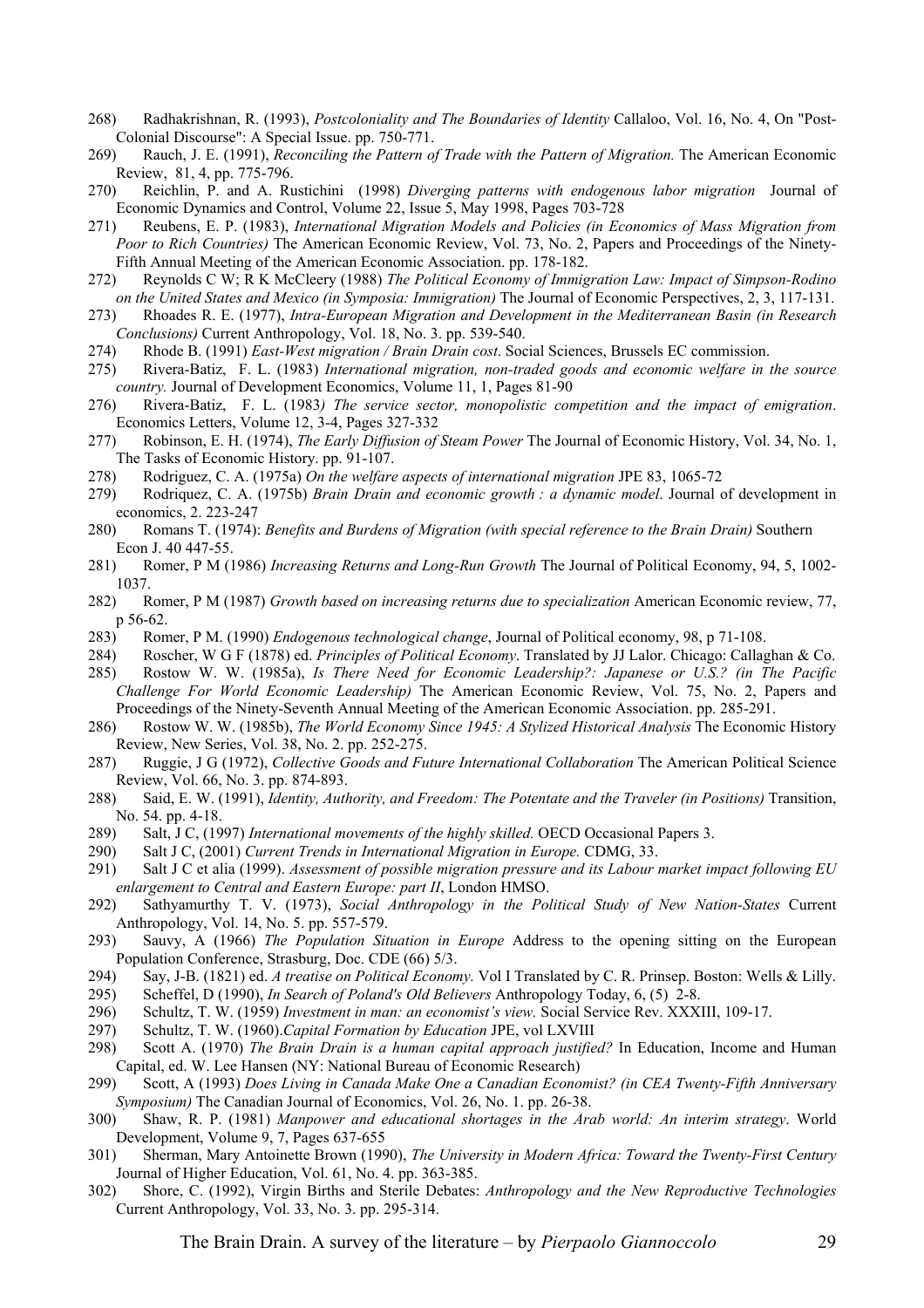- 303) Sidgwick, H. (1901). ed. *The principles of political economy.* London : Macmillan & Co.
- 304) Simon J L and A M Pilarski (1979), *The Effect of Population Growth Upon the Quantity of Education Children Receive* The Review of Economics and Statistics, 61 (4). pp. 572-584.
- 305) Sjaastad, L A (1962) *The costs and returns of Human Migration*. Journal of Political Economy.
- 306) Skeldon R (Winter, 1990-1991), *Emigration and the Future of Hong Kong* Pacific Affairs, 63, 4, 500-523.
- 307) Smith, A. (1937) ed. *The Wealth of Nations*. New York: modern library.
- 308) Spear, Bruce (1993), *Multiculturalism, Inc. (in Positions)* Transition, No. 61. pp. 72-86.
- 309) Spivak, Gayatri Chakravorty (1981), *French Feminism in an International Frame (in The Politics of Theory, The Theory of Politics: The Transdisciplinary Questioning)* Yale French Studies, No. 62, Feminist Readings: French Texts/American Contexts. pp. 154-184.
- 310) Stark, O. and Y. Wang (2002) *Inducing human capital formation: migration as a substitute for subsidies.*  Journal of Public Economics, Volume 86, 1, Pages 29-46
- 311) Stark, O., C. Helmenstein and A. Prskawetz (1997) *A brain gain with a brain drain.* Economics Letters, Volume 55, 2, Pages 227-234
- 312) Stark, O., C. Helmenstein and A. Prskawetz (1998) *Human capita formation, human capital depletion, and migration: a blessing or a 'curse'?.* Economics Letters, Volume 60, 3, Pages 1291-1309
- 313) Stark, O (2004) *Rethinking the Brain Drain*. World Development, Volume 32, 1, Pages 15-22
- 314) Stavis B (1990) *Contradictions in Communist Reform: China before 4 June 1989* Political Science Quarterly, 105, 1, pp. 31-52.
- 315) Stone Richard (1972), *A Markovian Education Model and Other Examples Linking Social Behaviour to the Economy* Journal of the Royal Statistical Society. Series A (General), Vol. 135, No. 4. pp. 511-544.
- 316) Straubhaar T (2000) *International mobility of the highly skilled: Brain Gain, Brain Drain or Brain Exchange.* HWWA discussion paper of Hamburg.
- 317) Straubhaar T and M R Wolburg (1999) *Brain Drain and Brain Gain in Europe: an evaluation of the East-European Migration to Germany*. Jahrbücher für Nationalökonomie und Statistik, vol 218, N 5-6.
- 318) Streeten, P. (1974), *Social Science Research on Development: Some Problems in the Use and Transfer of an Intellectual Technology* J. of Economic Literature, 12 (4) 1290-1300.
- 319) Streeten, P. (1980) *Basic needs and human rights*. World Development, Volume 8, 2, Pages 107-111
- 320) Suleiman, M. W. (1973), *Attitudes of the Arab Elite Toward Palestine and Israel* The American Political Science Review, Vol. 67, No. 2. pp. 482-489.
- 321) Svejnar, J. (1991), *Microeconomic Issues in the Transition to a Market Economy (in Symposium on Economic Transition in the Soviet Union and Eastern Europe)* The Journal of Economic Perspectives, 5, 4, pp. 123-138.
- 322) Tabah, L. (1984), *Preparations for the 1984 International Conference on Population (in Notes and Commentary)* Population and Development Review, Vol. 10, No. 1. pp. 81-86.
- 323) *The 1972 Meeting of the Population Association (in Current Items)* Population Index, 38,3, 249-305, (1972).
- 324) *The 1974 Meeting of the Population Association (in Current Items)* Population Index, 40,3, 391-467 (1974).
- 325) *The Cocoyoc Declaration* International Organization, 29, 3, International Responses to Technology. pp. 893- 901, (1975).
- 326) *The International Conference on Population, 1984 (in Documents) [The International Conference on Population, convened by the United Nations]* Population and Development Review, 10, 4, pp. 755-782, (1984).
- 327) *The international Migration of talent and Skills* (Washington 1966) Proceedings of a Workshop and Conference sponsored by the Council on International Affairs and Cultural Affairs of the US Government.
- 328) *The United Nations on the Social Situation in Africa (in Documents)[The Secretary-General of the United Nations]* Population and Development Review, 17, ( 4). pp. 749-751 (1991).
- 329) Thompson J D (1974) *Technology, Polity, and Societal Development* Administrative Science Quarterly, 19, 1, pp. 6-21.
- 330) Thünen, J. H. von (1875) ed. *Der isolierte Staat.* Vol II part II Translated by B. F. Hoseliz . Chicago: Comparative Education Centre, Univ. of Chicago.
- 331) Tinto V (1982) *Limits of Theory and Practice in Student Attrition* Journal of Higher Education, 53 (6) 687-700.
- 332) Turkcan, E. (1974) *The limits of science policy in a developing country: the Turkish case a study based on the*
- *experience of the scientific and technical research council of Turkey.* Research Policy, Volume 2, 4. Pages 336-363 333) Udofia, O E (1984) *Imperialism in Africa: A Case of Multinational Corporations* Journal of Black Studies, 14
- (3) 353-368. 334) *United Nations General Assembly Resolution 3362 (S-VII), September 16, 1975: Development and International Economic Cooporation (in Official Documents)* American Journal of International Law,70,1 204-216.
- 335) *USA Congress, Committee on government operations, scientific Brain Drain from the developing countries*. (1968)
- 336) *USA Congress, Subcommittee. The BD of scientists, engineers and Physicians from the developing countries into the United States*. (1968)
- 337) Usher D (1977), *Public Property and the Effects of Migration upon Other Residents of the Migrants' Countries of Origin and Destination* The J. of Political Economy, 85(5)1001-1020.